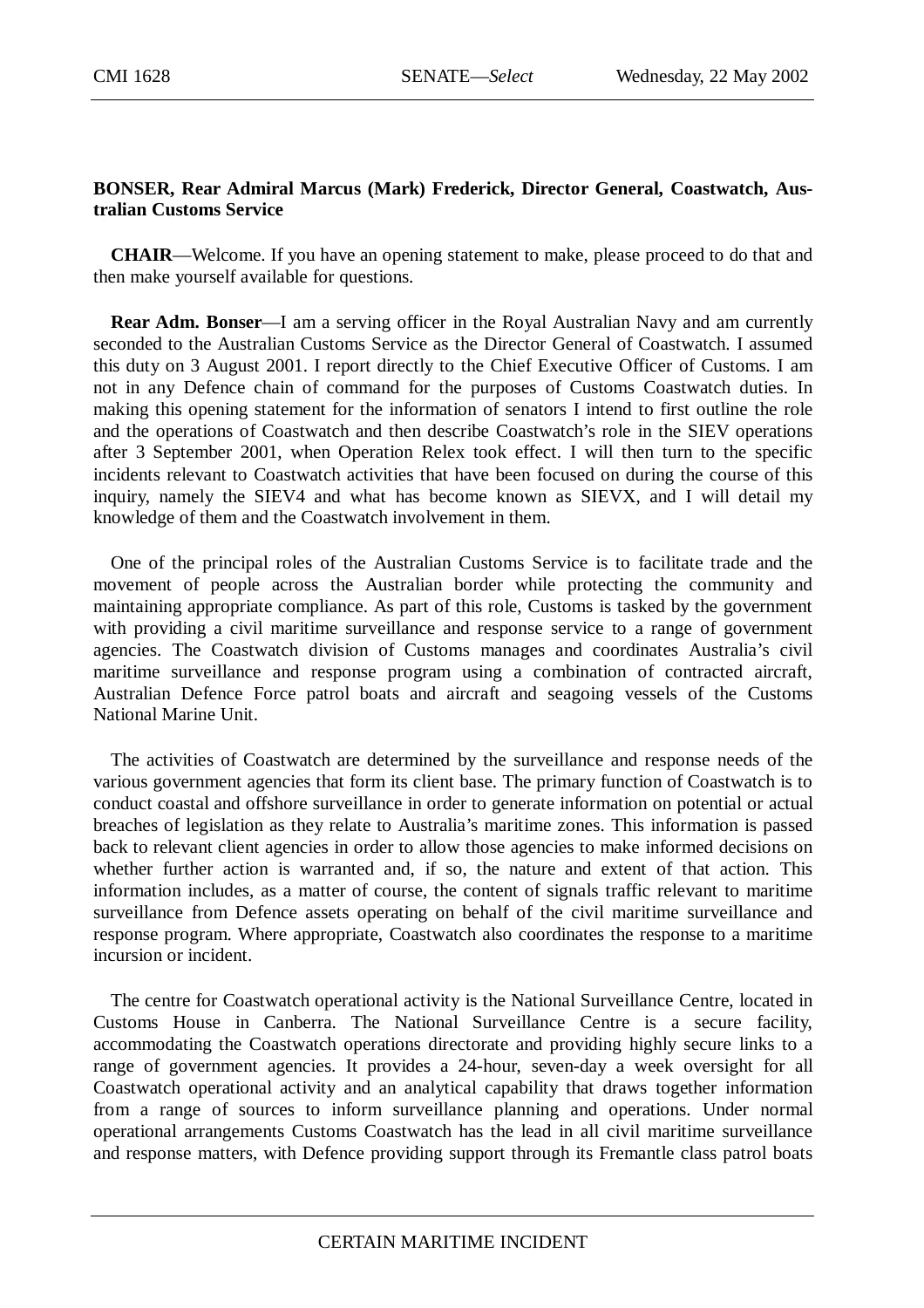and PC-3 Orions as required and when available. This is not the case under Operation Relex arrangements, which I will outline later in my statement.

When the crew of an aircraft or vessel operating under the auspices of the civil surveillance program detect an incident considered to be a potential or an actual breach of Australia's laws, information is passed to the National Surveillance Centre. National Surveillance Centre staff, after confirming the nature of the apparent breach, consult with the relevant client agency or agencies to seek advice on whether there is a requirement for a response or any other follow-up action. Other client agencies may be advised of the circumstances of the incident as appropriate. If a surface response is requested by the client agency, Coastwatch arranges for a vessel—usually an RAN Fremantle class patrol boat or a Customs Bay class vessel—to undertake the response and then assumes a coordination role until the client is able to take control of the situation. Depending on the circumstances of the response, Coastwatch aircraft may continue to provide coverage of the target vessel until an interception has been effected. The response vessels remain under the command and control of their parent organisation. For evidentiary and other purposes, Coastwatch aircraft use digital photography and high definition television or forward looking infra-red to capture images of all vessels likely to be of interest to clients. These images are made available to clients on request.

Following the arrival of the SIEV KM *Palapa 1* off Christmas Island on 25 August 2001 and the subsequent rescue of its crew and passengers by the MV *Tampa*, the Australian government instituted new arrangements for the detection of and response to SIEV arrivals. Under Operation Relex, Defence took on the lead role in all SIEV related activity within an area of operations that stretches from Gove in the east, west to Christmas Island and south to Port Hedland on the Western Australian coast. From that time, Coastwatch ceased surveillance activity off Christmas Island and concentrated on the residual national surveillance program around Australia and the provision of support for Defence in the Operation Relex areas in the Timor and Arafura Sea approaches.

Within the Relex area of operations, Coastwatch and the Customs National Marine Unit operate in support of Defence. This represents a reversal of the arrangements that normally apply to civil surveillance matters in Australia's maritime zones. The SIEV codenamed SIEV4 was sighted by a PC3 Orion and was intercepted by HMAS *Adelaide* within the Relex area of operations. The protocols outlined previously therefore applied and Defence had the operational lead, with Customs Coastwatch in support. Customs Coastwatch had no direct operational involvement in the sighting of SIEV4 or in its subsequent interception. The nearest Coastwatch aircraft and Customs vessel during this period were approximately 1,000 nautical miles from the area in which the vessel was detected and intercepted.

Customs involvement with SIEV4 was as follows. The National Surveillance Centre was advised by Northern Command in Darwin during the afternoon of 6 October 2001 that a PC3 Orion had sighted a vessel of interest north of Christmas Island. In accordance with standard operating procedures, Coastwatch advised relevant client agencies of the sighting. From that time forward, Coastwatch's role was to continue to provide communications support for the receipt of information from Defence and transmission to relevant government agencies. A check of each of the communications passed through Coastwatch reveals no reference to children being thrown overboard.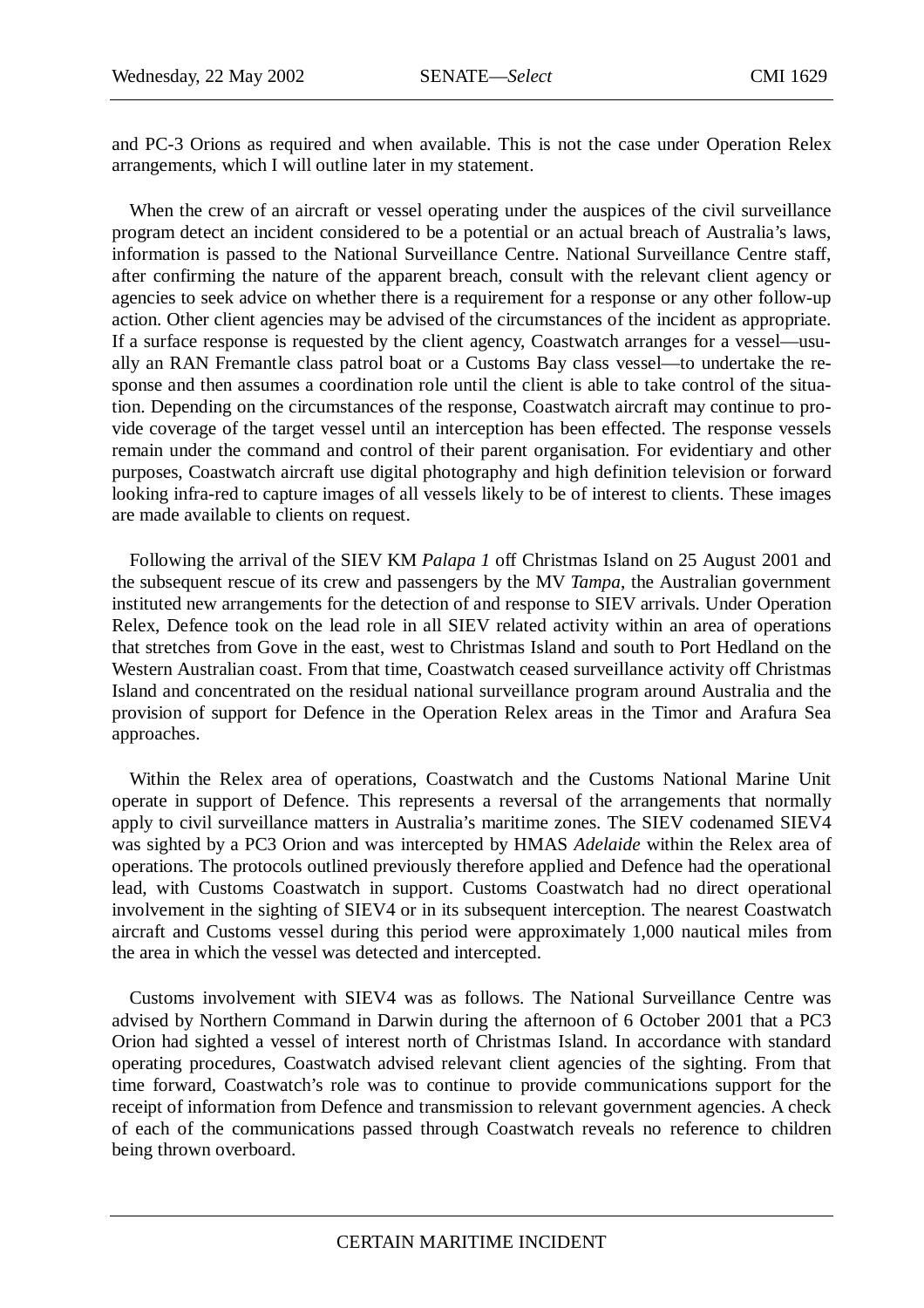In early March 2002, following questions at additional estimates, Customs undertook a complete stocktake of all photographic holdings of SIEV4. The stocktake showed that Coastwatch had received six photographic images of SIEV4 taken by the Orion aircraft prior to interception of the vessel by HMAS *Adelaide*. Four of these photographs were sent from Northern Command on 7 October, and another two on 5 November 2001. On 11 October 2001, Coastwatch received from the Australian Federal Police a single photographic image of SIEV4 taken from HMAS *Adelaide*. The photograph shows the vessel in no apparent difficulty. On 29 October 2001, Coastwatch received 18 photographic images via a secure email from Northern Command. The imagery was requested by Coastwatch to update our database holdings on SIEV activities. Seven of these pictures were of SIEV4. Three were taken on 8 October 2001 and showed the vessel foundering. The remaining four photographs were taken on 6 October and do not show the vessel in any apparent difficulty. The March stocktake had revealed holdings additional to those referred to in evidence to the additional estimates committee, and Customs therefore contacted the committee secretariat to provide the corrected information.

I have read the submission to this committee by Mr Tony Kevin, and the *Hansard* record of the evidence he provided to the committee on 1 May 2002. I intend to detail my knowledge surrounding the vessel known by this committee as SIEVX. However, I would first like to make a general comment on the nature of information provided to Coastwatch in relation to SIEV departures. Information in relation to possible boat departures from Indonesia is often imprecise and subject to frequent change. It is not unusual for a vessel's projected departure dates and times to change on an almost daily basis over a period of days or even weeks. Even given an apparently firm departure date, the time of arrival in Australian waters can vary depending on the nature and speed of the vessel, the sea conditions and whether or not the vessel makes a break in its journey to Australia. For example, of the last 15 SIEVs, Coastwatch had prior information of a possible departure date that was within seven days of the vessel's arrival in Australian waters in relation to only eight of the vessels. There were in fact 29 departure dates provided for these eight vessels and in excess of 30 assessments as to the possible additional departures from Indonesia that did not culminate in an arrival. These figures do not include indicators in relation to SIEVX. Information provided to Coastwatch is used therefore as a guide for informing surveillance activities rather than the foundation on which these activities are programmed.

Coastwatch originally received information as early as August 2001 that Abu Qussey was allegedly in the process of arranging a boat departure of illegal immigrants, probably to Christmas Island. In the ensuing period, Coastwatch received information that the vessel was expected to depart, or had departed, Indonesia on four different dates in August, anywhere within a seven-day block in September and on five separate dates in October. The normal practice was for this advice to be passed by secure phone call to the Australian Theatre Joint Intelligence Centre and Headquarters Northern Command. The information was then normally passed on by them to the Defence commands involved in Operation Relex. Additionally, Coastwatch included a precis of the relevant information in its daily operation summary message. This classified opsum was addressed to the Defence commands and agencies involved in Operation Relex.

On 19 October, the vessel codenamed SIEV6 was intercepted by HMAS *Arunta* off Christmas Island. At this time, Coastwatch and Defence had advice of potential arrivals from at least six people smugglers, including the indications about a possible Abu Qussey departure.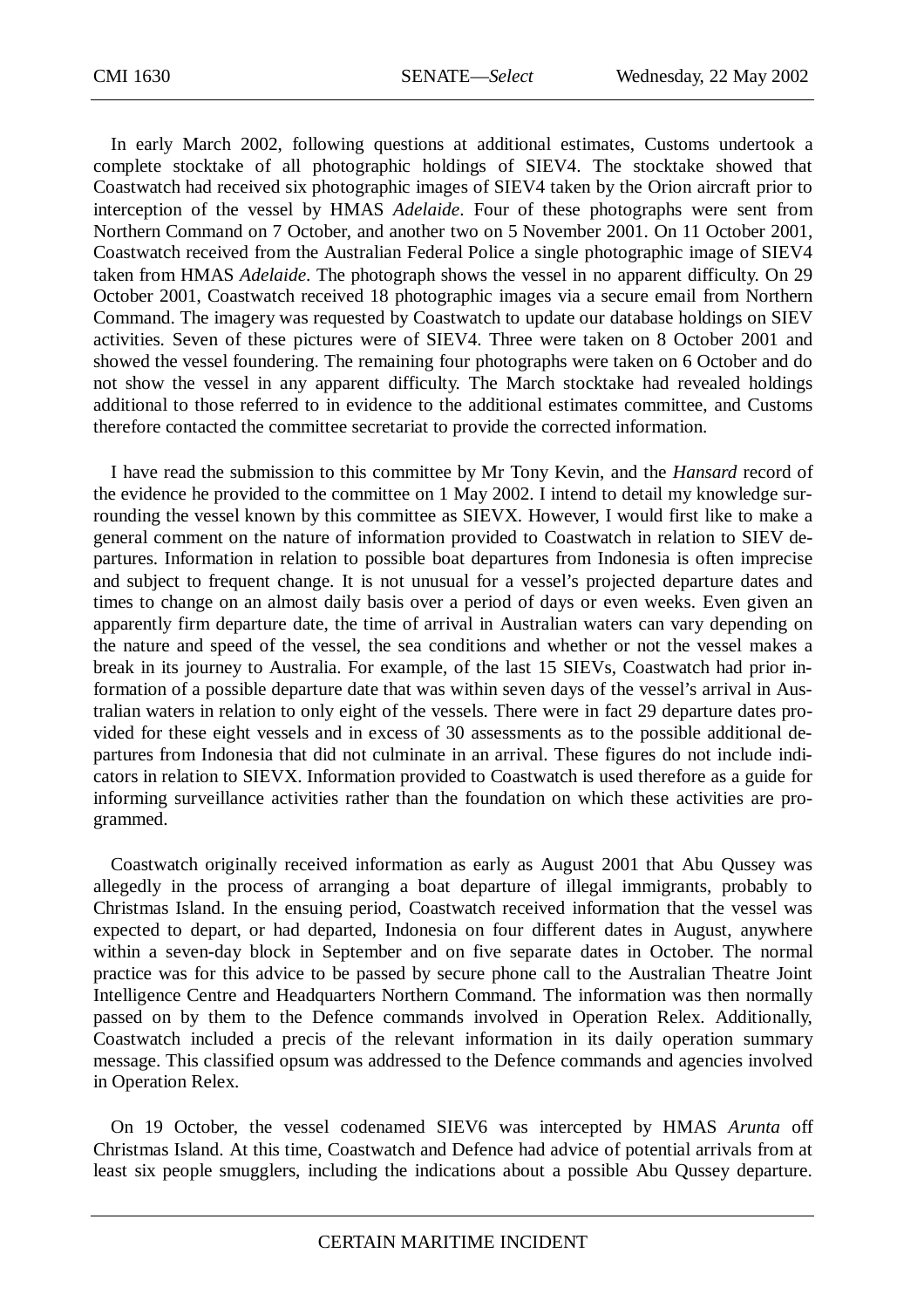The organiser of the SIEV6 was identified on 20 October. The next indicator about the Abu Qussey vessel was on Saturday 20 October 2001, when Coastwatch received telephone advice from the Australian Federal Police that a vessel was reported to have departed from the west coast of Java the previous day. The information included advice that the vessel was reportedly small and overcrowded. The full detail of the advice is classified. This information was passed by telephone from Coastwatch to the Australian Theatre Joint Intelligence Centre and to Headquarters Northern Command. The Australian Theatre Joint Intelligence Centre and Headquarters Northern Command included this information in classified intelligence reports, both of which were issued to Defence operational authorities on 20 October 2001.

On Monday, 22 October 2001, AFP provided further advice to Coastwatch that corroborated the previous advice about the departure of the vessel and that, by now, the vessel should have arrived in Australian waters. Coastwatch agreed that the vessel was potentially overdue, although it noted this was not unusual and might be due to a range of factors, including diversions. In the normal course of operations, Coastwatch informs AusSAR about any vessels that have been sighted and may be in difficulty or distress. When Coastwatch has confirmation of departure dates for a SIEV and when it is known to be overdue, Coastwatch also provides this advice to AusSAR. SIEVX met these criteria, based on the additional information received from the AFP on 22 October and, therefore, Coastwatch contacted AusSAR.

On Tuesday, 23 October 2001, advice was received from the Australian Theatre Joint Intelligence Centre that a SIEV had sunk. Later that day, CNN reported the sinking of a SIEV and the rescue of 45 survivors. That evening, Coastwatch assessed the sunken SIEV to be the vessel allegedly organised by Abu Qussey. That concludes my opening statement.

**CHAIR**—Thank you, Admiral. Before I go to questions, I announce for the record that this morning we made a decision to release a series of documents, being corrections to evidence by various witnesses to this inquiry. One of those documents was a document from Admiral Smith. The committee has made a decision to recall that document and rescind its decision to release it, subject to that document being properly cleared. I put that on the record.

**Senator BARTLETT—Thank you for your opening statement, which outlines things fairly** well. I am interested in whether you could expand a bit more on how the pattern of information flows changed pre- and post-Relex, once Relex came into operation. As I understand it, before Relex, Coastwatch was more a lead agency and, after Relex, it was more a service agency, if you like, and Defence was the lead in relation to Coastwatch's activity. Did that apply across the board to all Coastwatch activities or simply in the target area in the northern and western parts of our waters?

**Rear Adm. Bonser**—No, that applied only to SIEV related activities in the Operation Relex area of operation.

**Senator BARTLETT—In** those circumstances, what was the precise difference or change in the nature of the information flows?

**Rear Adm. Bonser**—The change was in the lead authority, which became Defence rather than Coastwatch, and there was really no change in the information protocols.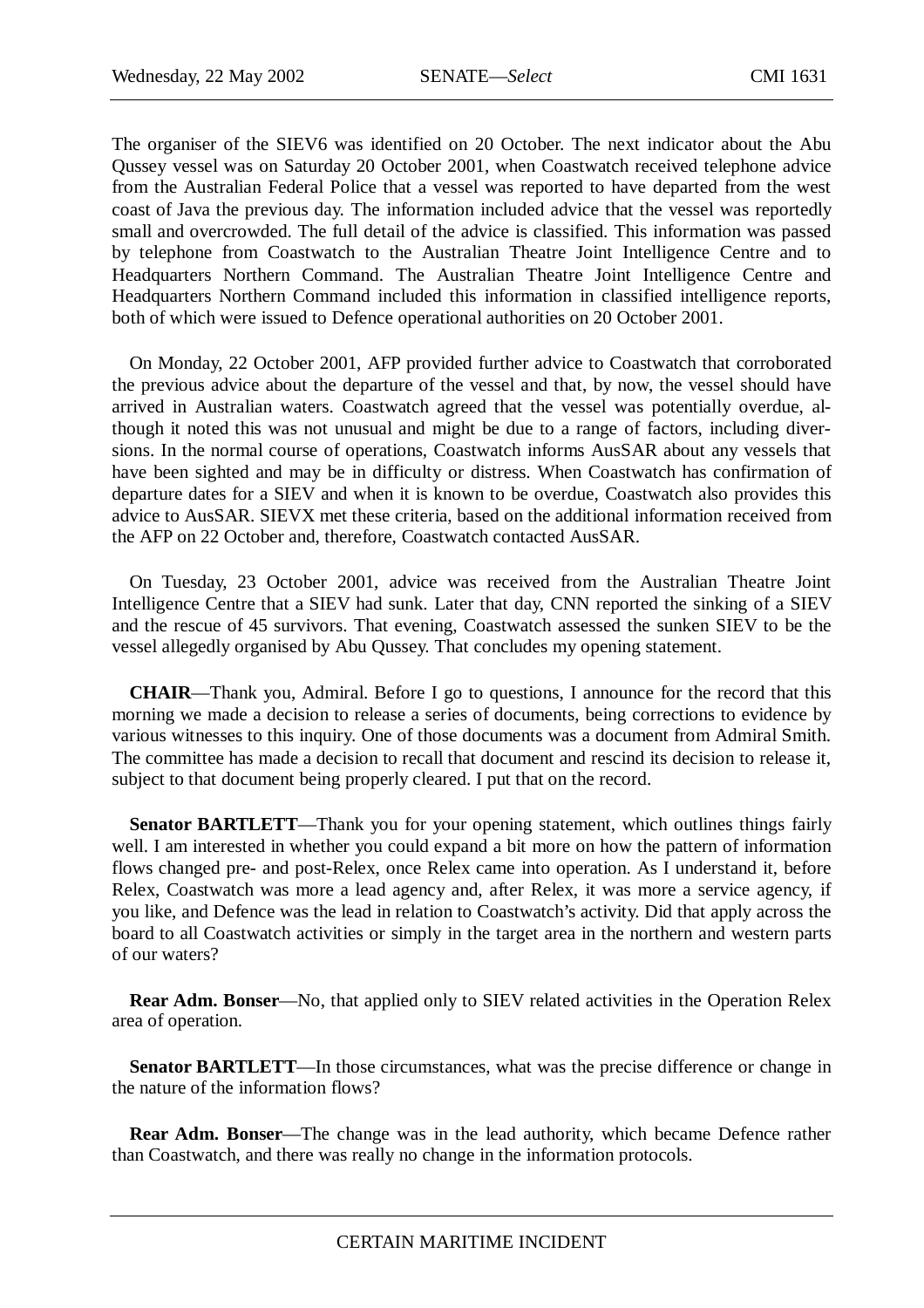**Senator BARTLETT**—You mentioned, in paragraph 8 of your statement, information that is passed back to relevant client agencies. It states:

This information includes, as a matter of course, the content of signals traffic, relevant to maritime surveillance, from Defence assets ...

I am trying to get an idea of the information flow there. Were you talking about passing on information such as the content of signals traffic or were you talking about some of the other agencies? Do you monitor signals traffic as well?

**Rear Adm. Bonser**—Yes, we do.

**Senator BARTLETT**—So you would normally pass that on. In this case, you would pass that on to the command of Operation Relex if it were relevant to SIEV activity?

**Rear Adm. Bonser**—They would already have received that through their own sources. We might pass on to our client agencies relevant information such as that a boat has been sighted or is being intercepted.

**Senator BARTLETT—You** are saying that they would have already received it anyway, even though you have got a—

**Rear Adm. Bonser**—The lead authority in the operation would have already received that.

**Senator BARTLETT—They would have received it through DSD or something like that?** 

**Rear Adm. Bonser**—Direct from the Defence operational commands.

**Senator BARTLETT—So** you are collecting that separately? I am trying to understand. You are monitoring signal traffic, but Defence also has access to that separately from you so you do not need to pass that on to it.

**Rear Adm. Bonser**—That is correct, yes.

**Senator BARTLETT**—Would most SIEV vessels that arrived here engage in radio communications backwards and forwards most of the time?

**Rear Adm. Bonser**—You are talking about the SIEVs?

**Senator BARTLETT**—Yes.

**Rear Adm. Bonser**—I believe it is rare that any of the SIEVs actually carried a radio.

**Senator BARTLETT—In** that case you would not normally pick up signal traffic from SIEVs.

**Rear Adm. Bonser**—No, and we would not be the agency that would do that.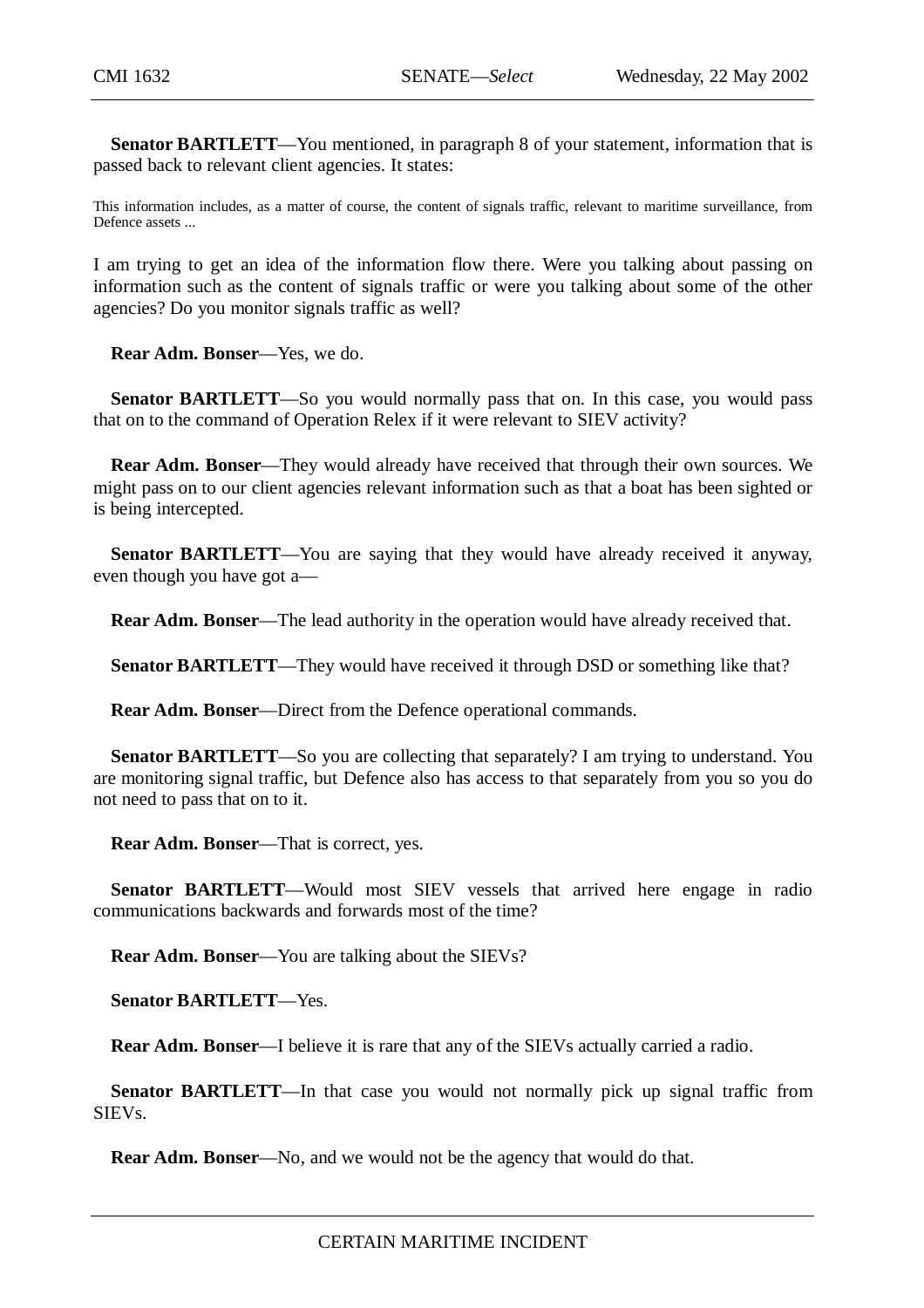**Senator BARTLETT—You** have spoken about the photographic abilities of the Orions. Firstly, do all the Orions that are doing surveillance operate under Coastwatch or are there others that operate through the Air Force?

**Rear Adm. Bonser**—No, the Air Force operates the Orions. They provide some air hours with the Orions in support of the Coastwatch civil surveillance program. The Coastwatch contracted aircraft that I referred to have photographic capability with TV, infra-red cameras and digital hand-held cameras.

**Senator FAULKNER—Yes, but are you able to get access? There are two different sets of** planes, aren't there? There are the RAAF planes and there are the Coastwatch planes, effectively. That is right, isn't it?

**Rear Adm. Bonser**—That is correct.

**Senator FAULKNER—In terms of the RAAF surveillance, does Coastwatch automatically** receive that material?

**Rear Adm. Bonser**—Not automatically, no. We receive material from Air Force surveillance aircraft only if they are conducting operations in support of Coastwatch and we specifically request photographic information.

**Senator FAULKNER**—Were there any standing instructions in relation to RAAF surveillance material for Operation Relex?

**Rear Adm. Bonser**—None that I know of.

**Senator FAULKNER**—So it was on a case by case basis. Any RAAF surveillance would be passed on to Coastwatch only if it were in support of a Coastwatch activity, effectively.

**Rear Adm. Bonser**—That is the normal case, Senator.

**Senator FAULKNER**—Was it the normal case for Operation Relex?

**Rear Adm. Bonser**—I am not sure I understand your question.

**Senator FAULKNER—Senator Bartlett is trying to establish if there are special** arrangements that may have applied in relation to RAAF surveillance with Operation Relex. I am interested in understanding the surveillance material—how much of that is inputted, as a matter of course, to Coastwatch. I am sorry, I do not know—that is why I am asking.

**Rear Adm. Bonser**—I do not know of any special arrangements.

**Senator FAULKNER**—So it is only done if a RAAF plane is operating in support of a Coastwatch activity or directive?

**Rear Adm. Bonser**—Yes, that is correct.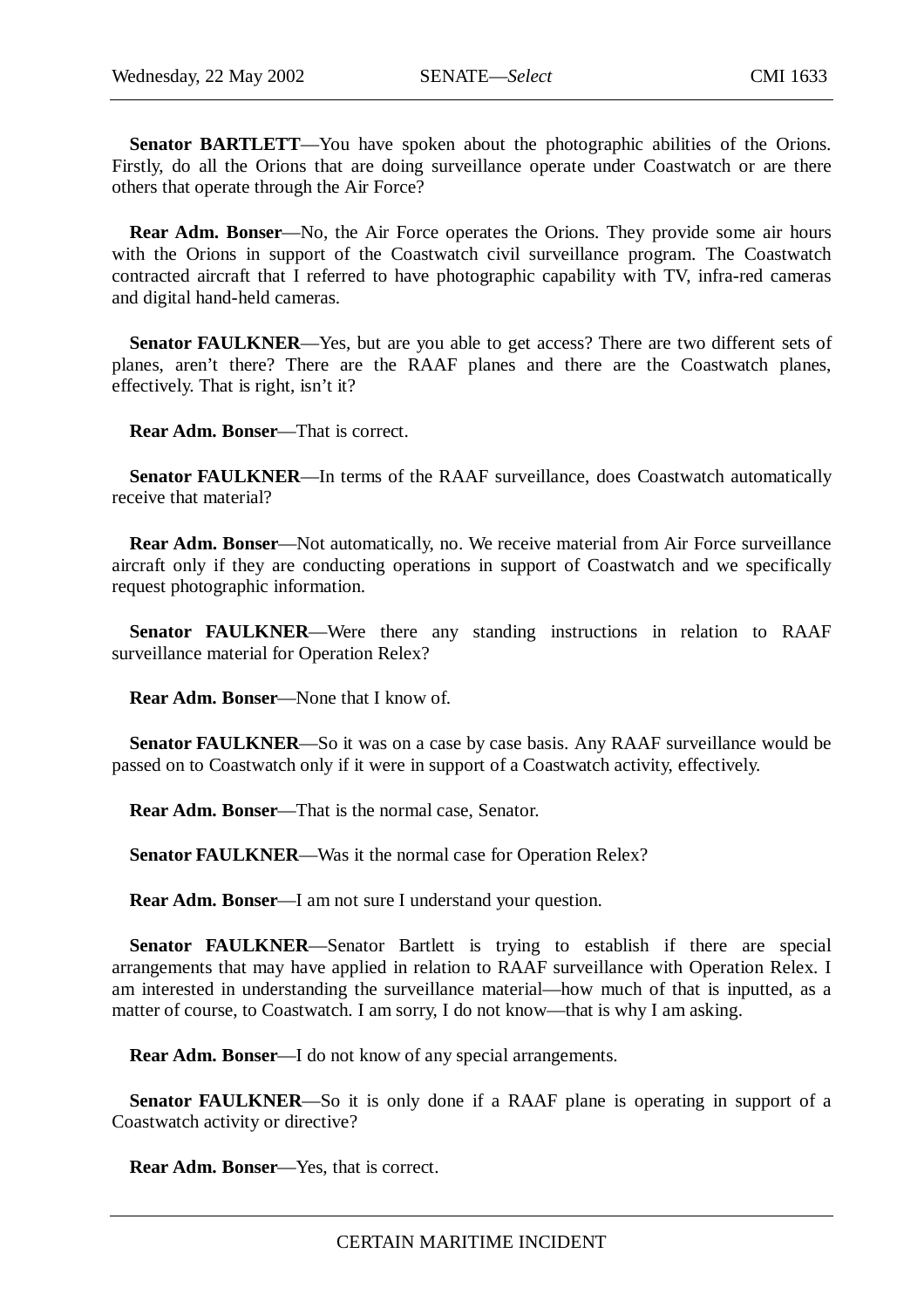**Senator BARTLETT**—How much RAAF activity is there in the Operation Relex area, in terms of surveillance?

**Rear Adm. Bonser**—There is a RAAF P3 flight daily at the moment.

**Senator BARTLETT**—So if they pick up some potential SIEV, they do not necessarily let you know—they may just pass that straight on to Relex?

**Rear Adm. Bonser**—They would certainly pass it on through the Defence chains of command, and I would expect that we would see that information.

**Senator BARTLETT—Sorry?** You would expect that you would receive that as well?

**Rear Adm. Bonser**—Yes.

**Senator BARTLETT**—You are not aware of any case where you did not receive information when they detected one?

**Rear Adm. Bonser**—I do not know what I have not received.

Senator FAULKNER—Of course you do not know what you have not received, but it is still not clear to me how much you get. I do not understand, frankly, the distinction between your answer to Senator Bartlett's question and operations in support of a Coastwatch activity. You do not receive copies of the RAAF surveillance material for RAAF operations in support of Operation Relex?

**Rear Adm. Bonser**—I would not normally expect to see that, no.

**Senator FAULKNER**—Maybe I misunderstood, but could you explain to the committee what you do receive from the RAAF surveillance aeroplanes?

**Rear Adm. Bonser**—In the normal course under the civil maritime surveillance program, if the aircraft are operating in support of Coastwatch, we would receive their post-flight reports of what they had seen. If there was any photographic evidence taken and it was relevant to our client agencies, then we would also ask for that and we would be provided with it.

Senator FAULKNER—How do you define 'in support of Coastwatch'?

**Rear Adm. Bonser**—That is when they are providing the hours that are legislated that Air Force provides in support of the civil maritime surveillance program that we run. In that case, they are conducting surveillance flights that actually originate from a Coastwatch task.

**Senator FAULKNER—So** you could well have a situation in relation to a SIEV—not an identified SIEV but any SIEV—whereby there is surveillance activity from a RAAF plane, and that material may not go to Coastwatch?

**Rear Adm. Bonser**—No, it may not.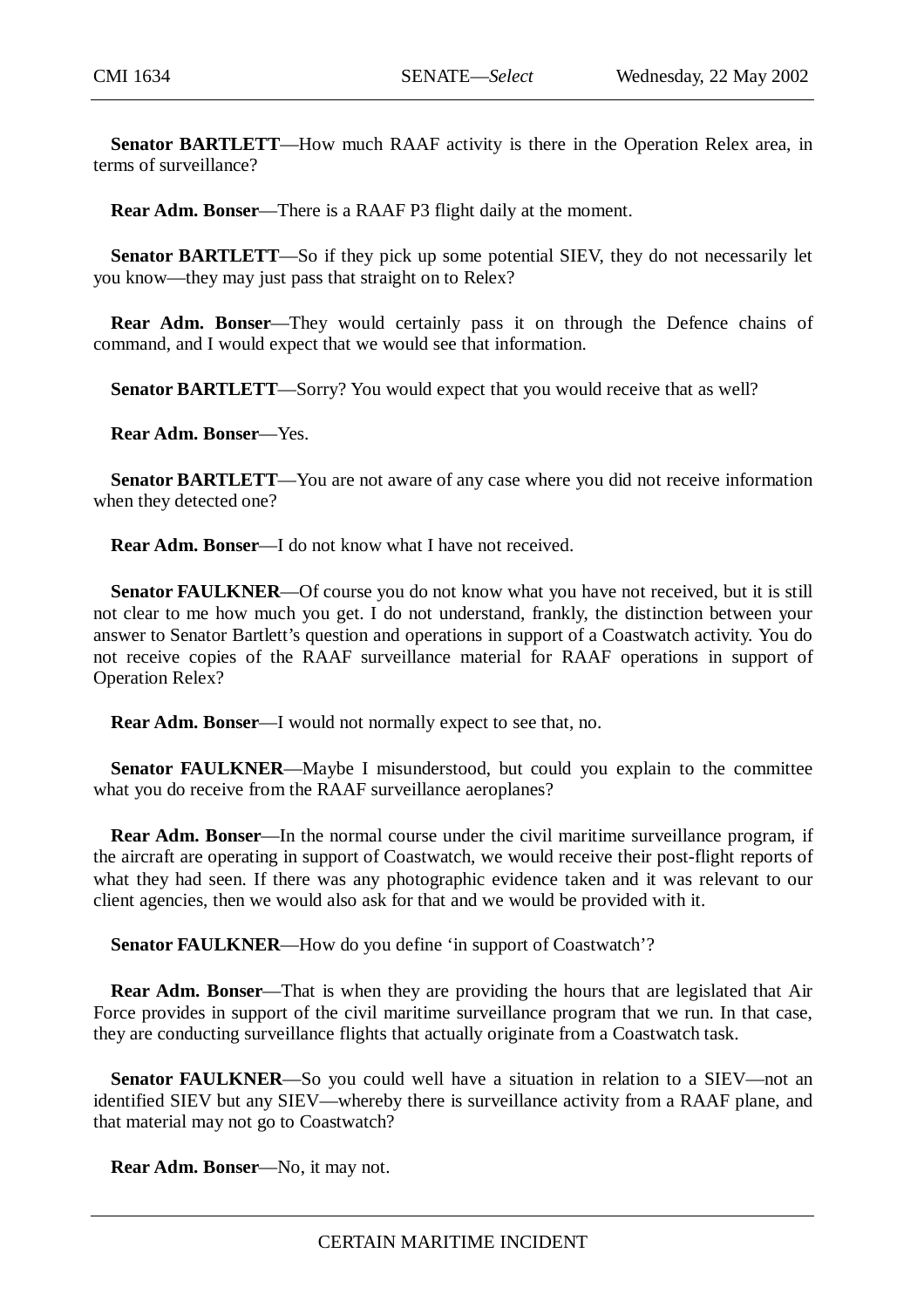**CHAIR**—The decision as to what goes to Coastwatch from the RAAF, and what does not, is made by the RAAF—is that what you are saying?—against the criteria as to whether it relates in the RAAF's mind to the task that you have got.

**Rear Adm. Bonser**—I think that is a question that you would have to ask them.

**CHAIR**—I am just trying to get it clear myself. The taxpayer is funding two types of planes: the RAAF planes and the Coastwatch planes. Both are tasked differently, but they both have overlapping responsibilities. If RAAF is flying in this area, they define what they think is of interest to you and provide you with that information. That is how it goes, isn't it? You do not say to them, 'I want access to all the information that you gather.'

**Rear Adm. Bonser**—No, I don't.

**CHAIR**—So to put it around the other way, what are the sorts of things that you do not get access to?

**Rear Adm. Bonser**—I don't know.

**Senator FAULKNER**—Sorry, Rear Admiral. Your answer to Senator Cook's earlier question is, I think, different from the answer to my question and Senator Bartlett's question. It is not that RAAF defines it. I understand you to be saying that you define it. It cannot be both ways, otherwise you are getting the damn lot. That is what we are trying to nail down here. It is not RAAF defining it, it is you defining the material you get from the RAAF, isn't it?

**Rear Adm. Bonser**—When RAAF aircraft operate in support of Coastwatch, that is correct, Senator.

**Senator FAULKNER**—And that is all you get.

**Rear Adm. Bonser**—Yes.

**Senator FAULKNER**—I think that is different from what you said to Senator Cook, with respect. That is why I am trying to clarify it.

**CHAIR**—I am happy if that is the definition, but I was coming at this point: if you do not know what they have got, how do you know what to ask for?

**Rear Adm. Bonser—We have standing requirements from our client agencies, and we base** our requirements on those.

**CHAIR**—How would that sort of request look to a layperson? Would you say to them, 'Anything that crops up on your surveillance to do with such and such, we want'—and you would expect them to provide it to you? Is that how it goes?

**Rear Adm. Bonser—That would be correct. If they are operating in support of us, we would** have highlighted the types of things that we might expect them to see and the sort of evidence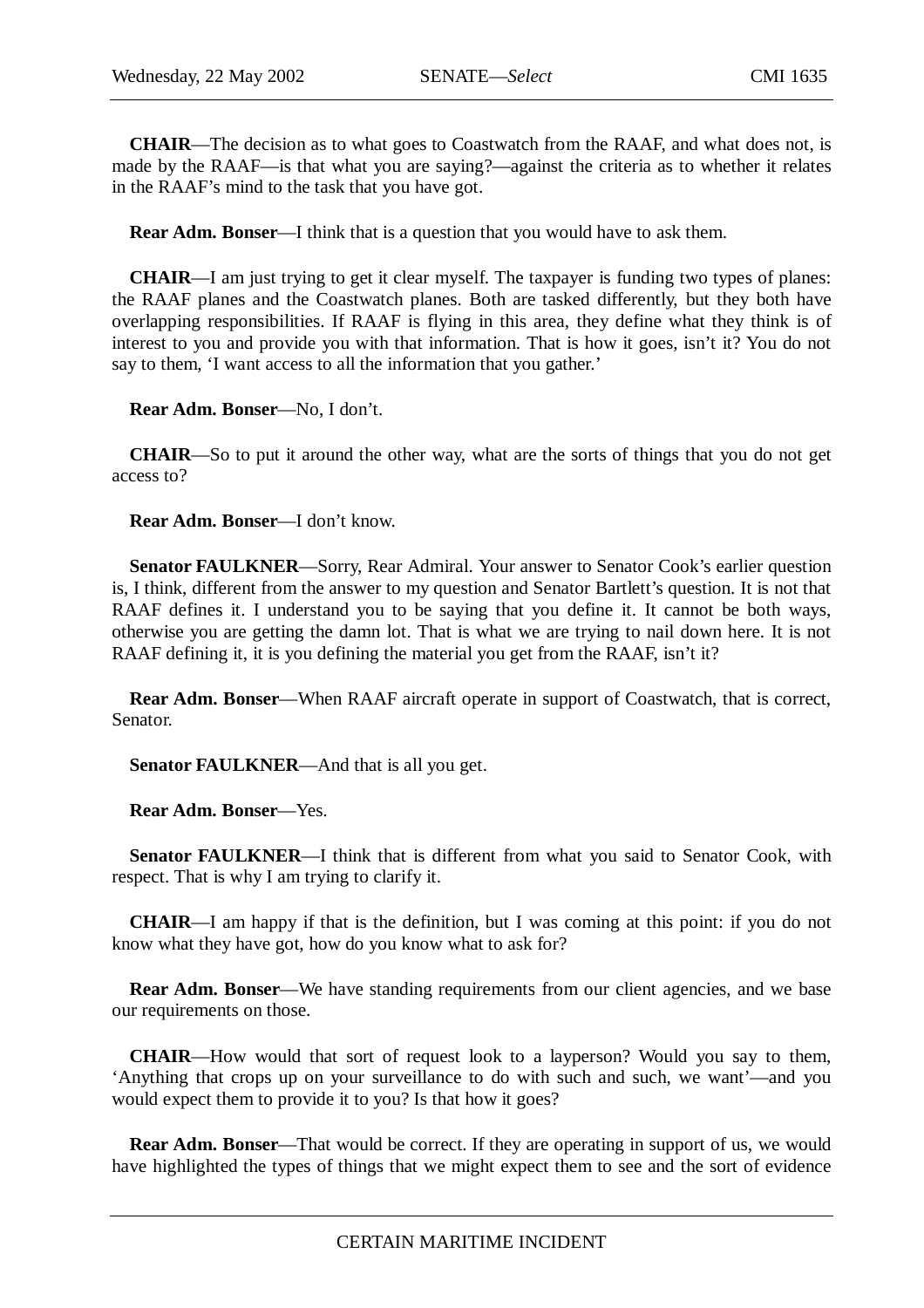that we would want, such as any photographs of foreign fishing vessels that were sighted fishing inside the Australian fishing zone.

**Senator FAULKNER—What are the standing requests from your client agencies? Are you** able to provide that to the committee on notice?

**Rear Adm. Bonser**—Yes, I can. In fact, I can provide that out of our Coastwatch manual, which lists the information that relates to all of our client agencies and what they are interested in.

**Senator FAULKNER**—Thank you.

**Senator JACINTA COLLINS**—Did that change under Operation Relex?

**Rear Adm. Bonser**—No, it did not.

**Senator FAULKNER—I** think that would be helpful, because I suspect that, at the end of the day, that is the focus of the answer to the question that is being asked. If you could provide that, it would be helpful.

**Rear Adm. Bonser**—I apologise if I misunderstood your earlier question.

**Senator FAULKNER**—I do not think there is any need to apologise, Rear Admiral. The senators on this side of the table may not necessarily be anywhere near as expert as you are on these matters. I am just trying to get some clarity about these operations. We would very much appreciate the documentation you refer to, and I am sure that it will help us.

**Senator BARTLETT—Going back to your opening statement, paragraph 9 states:** 

Where appropriate, Coastwatch also coordinates the response to a maritime incursion or incident.

How do you define 'incident'? Does that include safety of lives at sea situations?

**Rear Adm. Bonser**—Yes, it could, but we do not coordinate or manage those types of incidents. Coastwatch is not a search and rescue authority. The sorts of incursion or incident that I am talking about are those that would be breaches or potential breaches of Australian law in our maritime zones. It could be anything from illegal fishing through to an oil spill—in reporting it; probably not in dealing with it.

**Senator FAULKNER**—But it could not be a SIEV.

**Rear Adm. Bonser**—Under Operation Relex, no, because the responsibility for coordinating that has gone to Defence.

**Senator FAULKNER—Yes, I understand that. Therefore, we come back to what was said** previously about the operational instructions which govern Coastwatch's activities. I thought you indicated to us that they did not change with Operation Relex.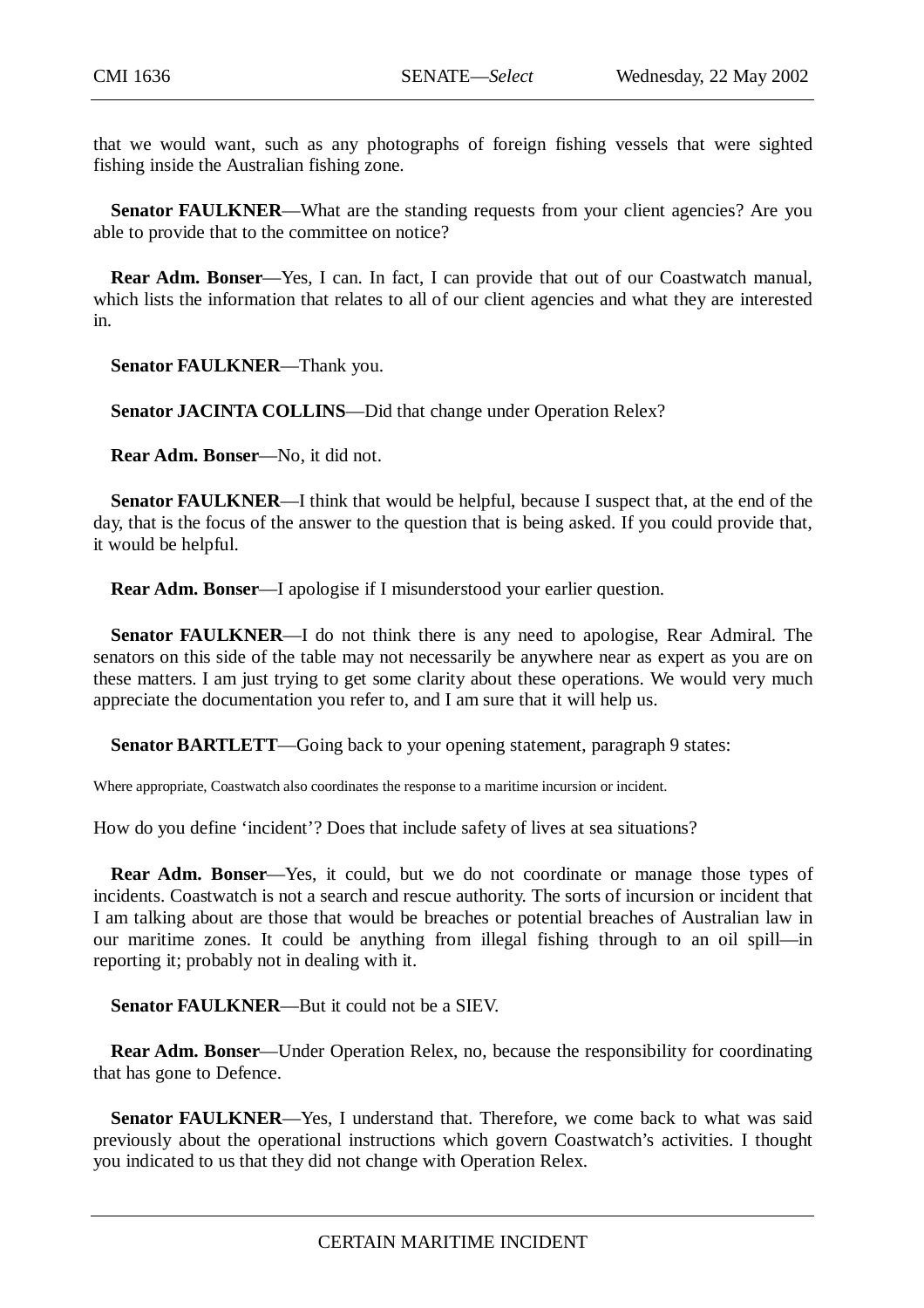**Rear Adm. Bonser**—No. I talked about information protocols, but the lead authority for the conduct of the operation transferred to Defence from 3 September.

**Senator BARTLETT**—In relation to SIEVs?

**Rear Adm. Bonser**—In relation to SIEVs in the Operation Relex area of operations.

**Senator BARTLETT**—And the legal authority for SOLAS situations rests with Search and Rescue?

**Rear Adm. Bonser**—That is correct, Senator.

**Senator BARTLETT**—Was that the same before and post-Relex? Is there no difference there?

**Rear Adm. Bonser**—Nothing has changed.

**Senator FAULKNER—How** do you describe the Coastwatch role and responsibility, Admiral? For those of us who are not experts in this area, could you give us a very brief summary of the Coastwatch role and responsibilities during the period that Operation Relex applied?

**Rear Adm. Bonser**—Coastwatch's responsibilities and operations in all areas outside the Relex area of operations remained the same as they had been beforehand. Within the Relex area of operations the only thing that had changed was that the lead authority for conducting any response and the surveillance for detecting and intercepting SIEVs had transferred from Coastwatch to Defence.

**Senator FAULKNER**—How did the relationship then work between Coastwatch and Defence? I think we understand that Defence becomes the lead agency. How does this affect your day-to-day operations? How do you relate to the lead agency? How does that work?

**Rear Adm. Bonser—In** the normal course we have a very close ongoing day-to-day relationship with Defence because, prior to Relex, Defence provides support to Coastwatch. That is provided through Fremantle class patrol boats that are available for response to sightings and also the P3 aircraft that supplement our own surveillance aircraft on occasion. When Relex came into being, the lead agency changed and instead of Defence providing support to Coastwatch, Coastwatch provided support to Defence in the form of surveillance. All of the mechanisms we had in place for operating with Defence in support of Coastwatch simply went to allow us to transfer to that new arrangement quite smoothly and we proceeded with that as a matter of course.

**Senator FAULKNER—Do** you operate effectively, for the purposes of Operation Relex, under the direction of Defence?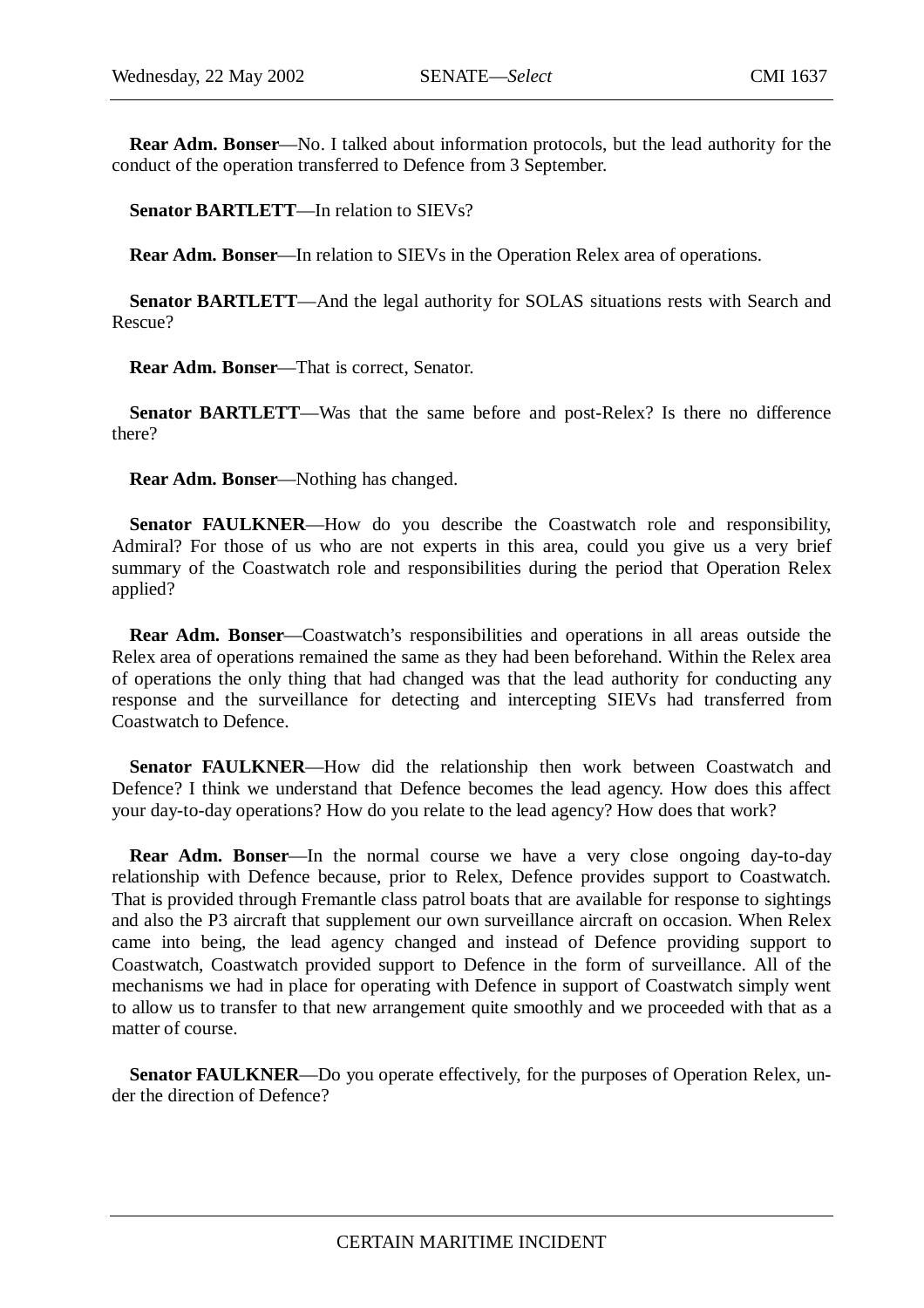**Rear Adm. Bonser**—No. We operate in support of Defence and we provide surveillance support, which is coordinated with their surveillance, but I am not under any direction from Defence and I report through Customs.

**Senator FAULKNER**—Under the coordination arrangements for Operation Relex, how were your inputs managed administratively? Was it through the task force or was it some sort of alternative process?

**Rear Adm. Bonser**—In relation to the surveillance that we were conducting, that was managed through our normal day-to-day relations with Defence, agreeing where we could best provide support with our resources that would complement the surveillance that they were conducting.

**Senator FAULKNER**—What part of Defence did this work through—NORCOM, Maritime Command? Where did you go? How did this work?

**Rear Adm. Bonser**—Primarily through the theatre command and Northern Command.

**Senator BARTLETT—In** terms of the general process, you get intelligence and Defence may get intelligence that a vessel is potentially leaving—and you have indicated in your opening statement that you receive information about vessels potentially in the process of arranging a boat departure. Presumably, Defence is made aware of that as well, either through you or separately. In fact, I presume separately—you are not usually passing on intelligence information to Defence, I guess.

**Rear Adm. Bonser**—Quite often the information is going to both of us in parallel. Sometimes it comes to Coastwatch, and we pass it on.

**Senator BARTLETT—Wouldn't you normally say that you had better fly out there and have** a look to verify that it is out there somewhere? Wouldn't Defence ask you to do that?

**Rear Adm. Bonser**—In the main, the indicators are not precise enough to be able to specifically target a point in the ocean. The surveillance that has been put in place is quite comprehensive and covers a broad area, and it is intended to pick up the boats as they pass through the area.

**Senator BARTLETT**—If you had received information that a boat was potentially departing, wouldn't you send a plane somewhere in that vicinity? Or would you pretty much cover it all as a matter of course anyway?

**Rear Adm. Bonser—The whole general area is being covered by what is probably the most** comprehensive surveillance that I have seen in some 30 years of service.

**Senator BARTLETT**—Were any photographs taken at all of this particular vessel of controversy—the SIEVX?

**Rear Adm. Bonser**—Not to my knowledge.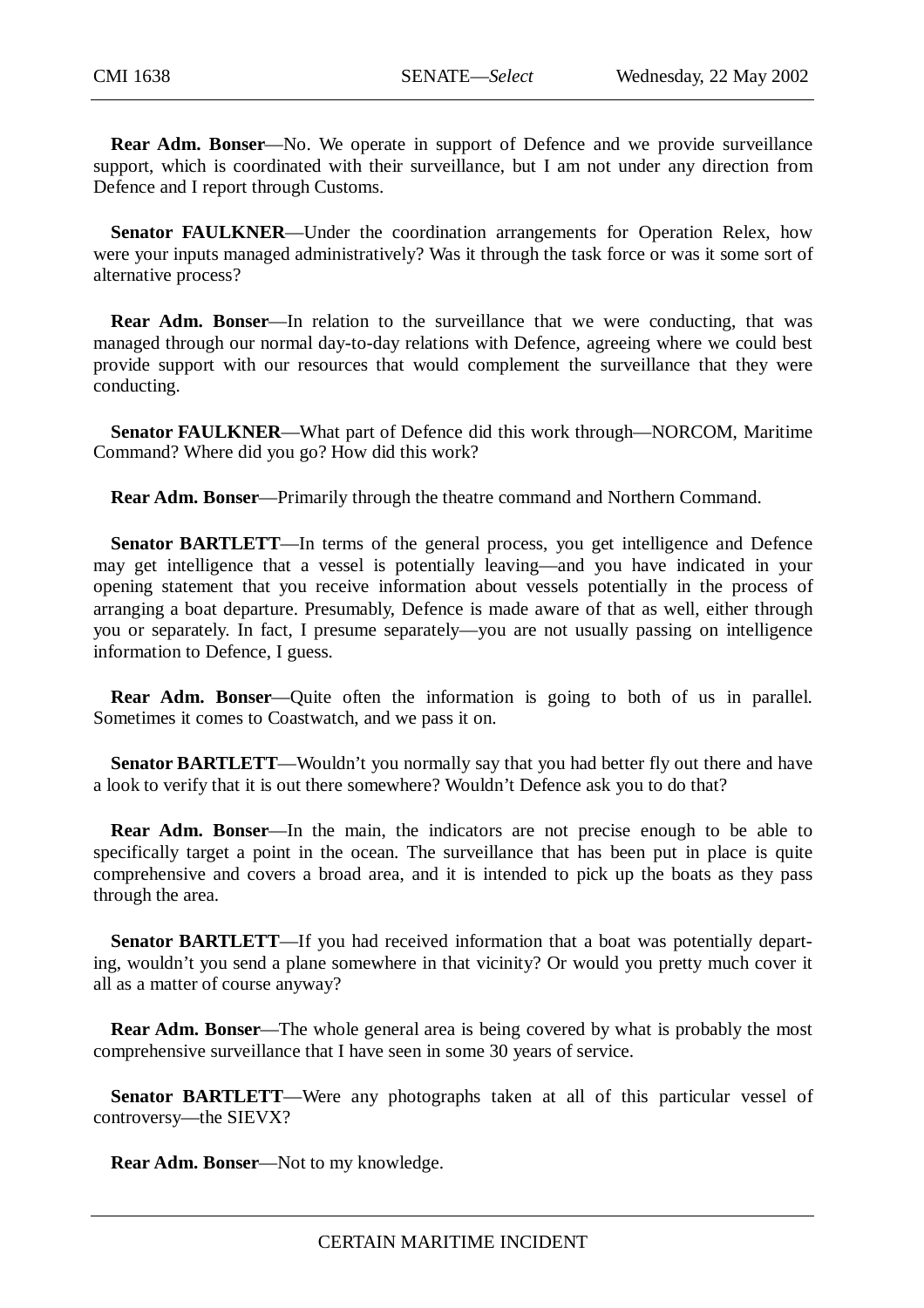**Senator BARTLETT**—So there is no observation at all of that vessel, despite—according to your own statement and even more detail in some of the other information that we got—there being regular intelligence reports that this vessel was departing or had departed or was believed to have departed?

**Rear Adm. Bonser**—There were many and varied and often changing indicators of that particular vessel's departure, but it was never cited or detected.

**Senator FAULKNER—Let us go back to the photographs. You said not to your knowledge.** So there was no Coastwatch generated photographic surveillance of SIEVX?

**Rear Adm. Bonser**—Coastwatch was not flying within 1,000 miles of the area where that particular vessel was allegedly proceeding.

**Senator FAULKNER—And you are not aware of any possible RAAF surveillance** photographs of SIEVX?

**Rear Adm. Bonser**—No, I am not.

**Senator FAULKNER—I** am not saying there are. I am just trying to be clear on this because we were talking a little earlier about the fact that there are effectively two agencies involved in the aerial surveillance from aeroplanes: you and the RAAF. You can categorically assure us about Coastwatch surveillance planes that there are no photographs?

**Rear Adm. Bonser**—Yes.

**Senator FAULKNER—But** is it an open question as to whether there are any RAAF surveillance photographs in relation to SIEVX as far as you know?

**Rear Adm. Bonser**—I would not think it was an open question because I have absolutely no knowledge of any detections of that vessel at all. It is really a question you would have to ask Defence.

**Senator FAULKNER—I** appreciate that. I do understand that, at the end of the day, it is a question better directed to RAAF. But, because some of the RAAF surveillance material comes through to you at Coastwatch, it is not an unreasonable question for us to ask you whether you are aware of any.

**Rear Adm. Bonser**—I am not aware of any.

**Senator BRANDIS**—If it were among the RAAF surveillance material that came through to Coastwatch, would it have come to your attention?

**Rear Adm. Bonser**—If the vessel had been detected and reported, the fact that a detection had been made and perhaps photographs taken would probably have come to my attention.

**Senator FAULKNER**—Probably but not certainly?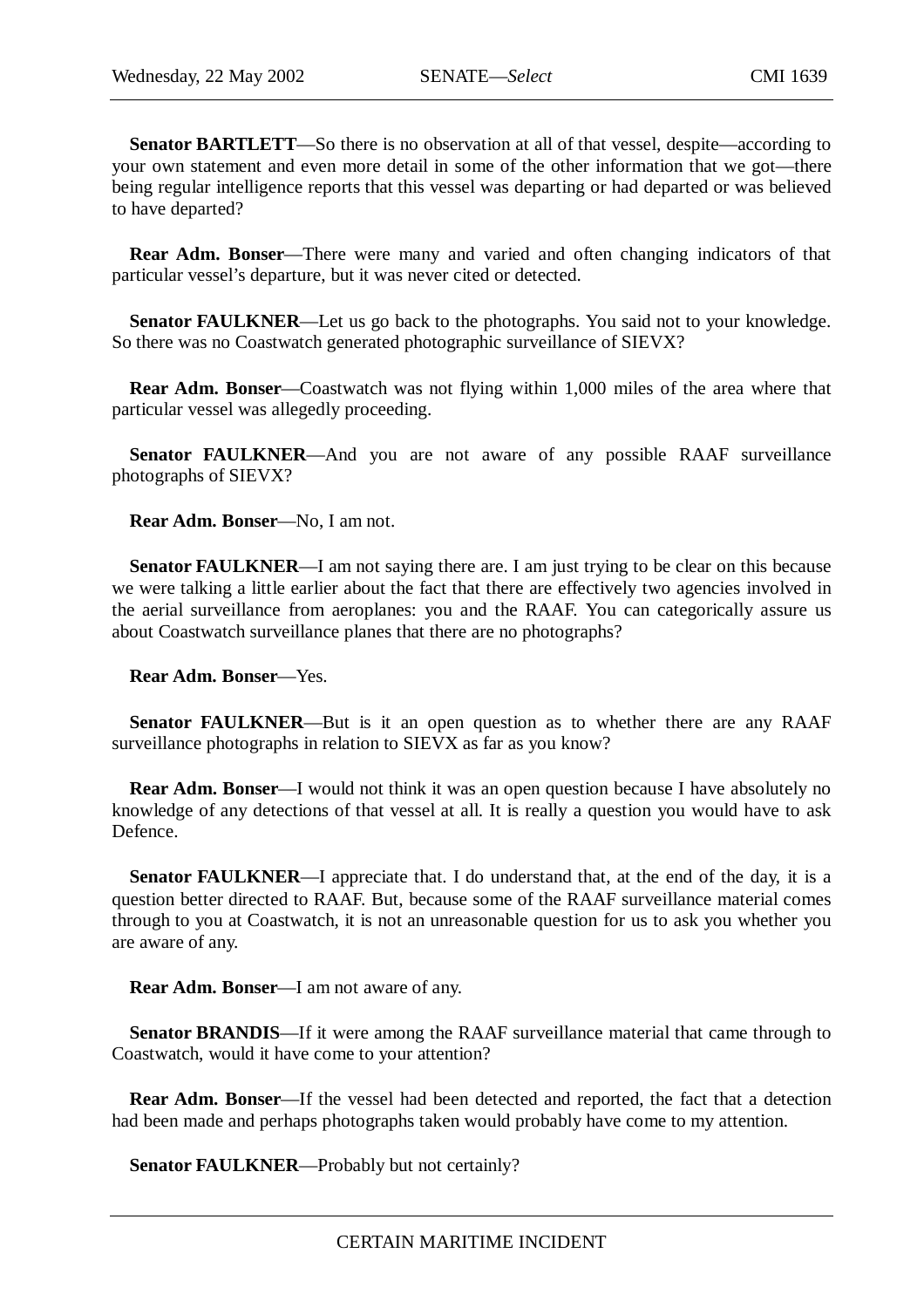**Rear Adm. Bonser**—I cannot say that anything would be absolutely certain.

**Senator FAULKNER—That** is the point of the question. I appreciate you cannot give an unqualified answer to that question—of course you can't—but you know of no such RAAF surveillance activity or photographs? That is right, isn't it?

**Rear Adm. Bonser**—I know of none.

Senator FAULKNER—And it is very likely that, if it had occurred, you would be aware of it?

**Rear Adm. Bonser**—Yes, it is.

**Proceedings suspended from 12.30 p.m. to 1.33 p.m.**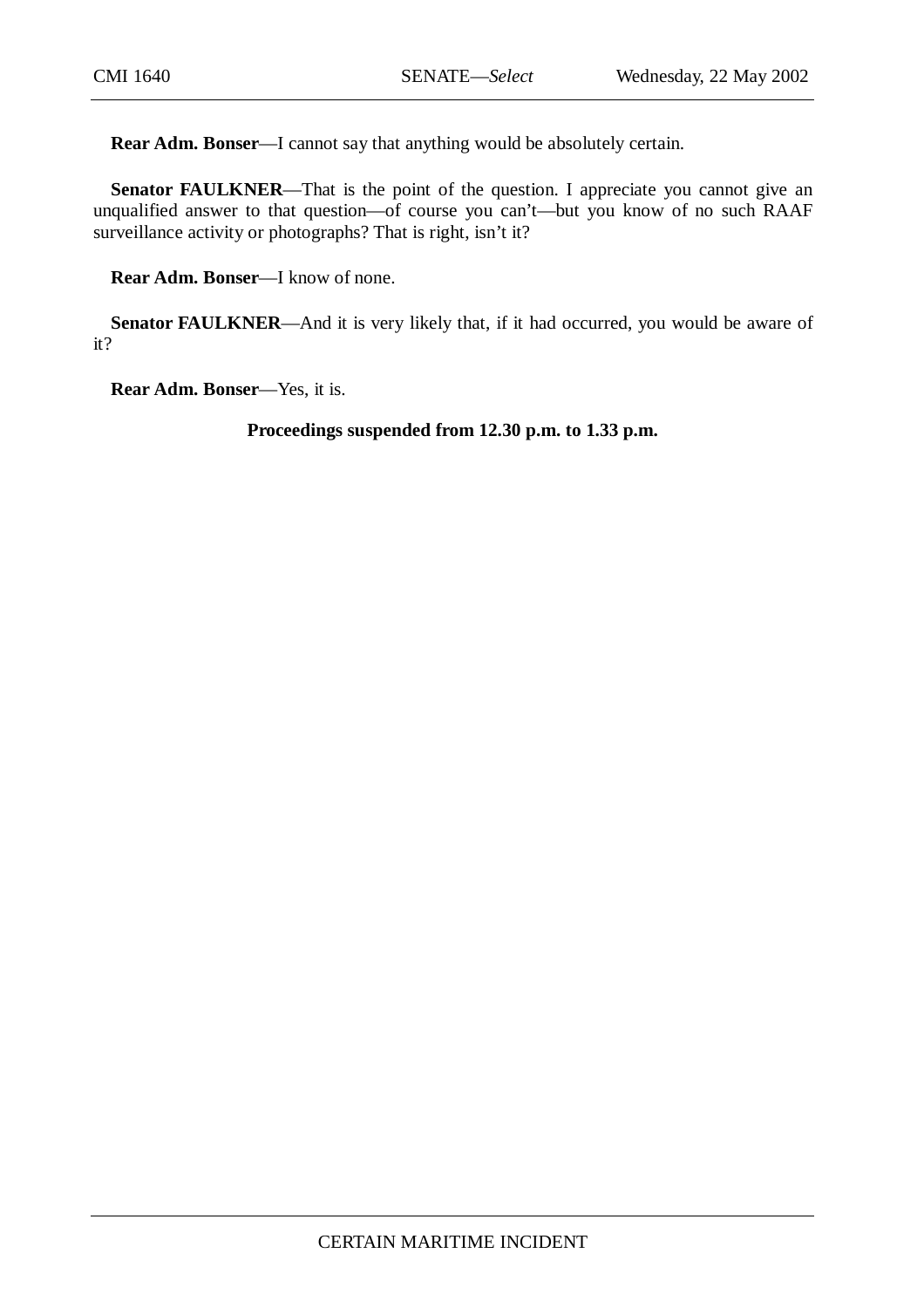**CHAIR**—When we adjourned for lunch, Senator Bartlett, you were in full flight, so you have the call.

**Senator BARTLETT**—In your opening statement—near the end, paragraph 42—you said that in the normal course of operations you inform Search and Rescue about any vessels that have been sighted and may be in difficulty or distress. Could you define 'difficulty' any more precisely than that? How do you assess whether something is in difficulty? Is it when it looks likely to sink? Is it when something is just out of the ordinary?

**Rear Adm. Bonser**—It is something that appears unusual—perhaps a vessel that looks like it has broken down.

**Senator BARTLETT**—In this case, you got information that a small vessel, with 400 passengers on board—obviously extremely overcrowded, much more so than any of the other SIEVs—had appeared in our waters. Would that count as an unusual event? Did you notify Search and Rescue about that one?

**Rear Adm. Bonser**—Given the imprecise nature of the information we had, the fact that we did not have a confirmed departure date and that there was a very comprehensive surveillance operation in place, no, Senator.

**Senator BARTLETT—There was a comprehensive surveillance operation?** 

**Rear Adm. Bonser**—The comprehensive surveillance that was in place. At this time, all we knew was that there had been a possible departure.

**Senator FAULKNER**—What are your inputs to this, Admiral?

**Rear Adm. Bonser**—The information comes from a variety of sources—in this case, the primary information came from the AFP.

**Senator FAULKNER—In** the case of SIEVX, were there other inputs, apart from the AFP?

**Rear Adm. Bonser**—Around that time, not that I am aware of, Senator.

**Senator BARTLETT**—Did you pass that on to Search and Rescue, or RCC, which is the same thing, as I understand it?

**Rear Adm. Bonser**—At that time, no, because it did not meet the threshold of being a confirmed departure or, indeed, being overdue. That information did not arrive until 22 October.

**Senator BARTLETT**—But you did pass on that information to Relex?

**Rear Adm. Bonser**—Yes, all that information was passed on to all the Operation Relex authorities.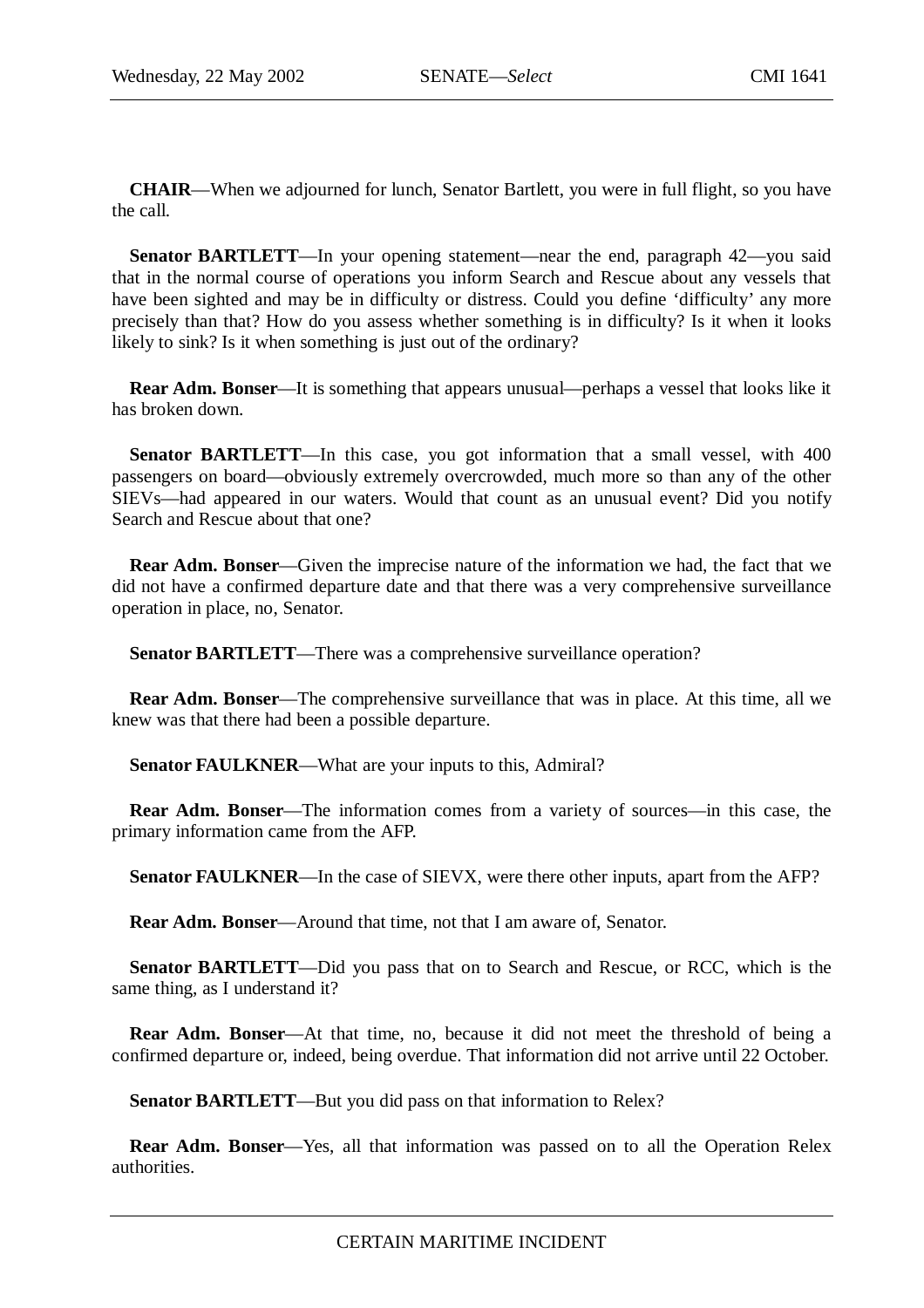**Senator BARTLETT**—Obviously, as part of all the SIEV interceptions, there were at least three safety of life at sea situations; the *Tampa* example, which I realise is pre-Relex, is another. For example, with the *Tampa* situation, did awareness of that come about through a Coastwatch sighting or interception?

**Rear Adm. Bonser**—It was a Coastwatch sighting of the original SIEV, which appeared to be broken down and later showed a distress signal. Coastwatch reported that information, as we normally would, to AusSAR.

**Senator BARTLETT**—And then there was AusSAR or Search and Rescue or RCC—they're all the same thing, aren't they?

**Rear Adm. Bonser**—Yes, they are part of the same organisation.

**Senator BARTLETT**—They put out a general alert, which the *Tampa* picked up, and went to the rescue. In this case, the information you passed on to Relex, but not to Search and Rescue, was not based on any sightings; it was simply unconfirmed intelligence.

**Rear Adm. Bonser**—That is correct, Senator.

**Senator JACINTA COLLINS**—Going back to the sightings information, where was the *Tampa* first sighted?

**Rear Adm. Bonser**—Are you referring to the *Tampa* or the SIEV?

**Senator JACINTA COLLINS**—Sorry, where was the *Palapa* sighted?

**Rear Adm. Bonser**—That was north-west of Christmas Island.

**Senator JACINTA COLLINS**—How far north-west?

**Rear Adm. Bonser**—From memory, about 80 miles or so.

**Senator JACINTA COLLINS—Nautical miles?** 

**Rear Adm. Bonser**—It would have been reported in nautical miles at the time. I will have to check the detail and take that on notice. From memory, it was about 80 miles.

Senator JACINTA COLLINS—Is that in your normal surveillance zone?

**Rear Adm. Bonser**—Yes, that would be within the area that we would normally conduct some form of surveillance when Coastwatch is operating out of Christmas Island. We would be looking within the area of the defined Australian exclusive economic zone.

**Senator BARTLETT**—Going back to your statement, in paragraph 42 you inform Search and Rescue about any vessels that have been sighted and may be in difficulty or distress. Do you actually wait until a sighting? If your intelligence information was 'We think this boat is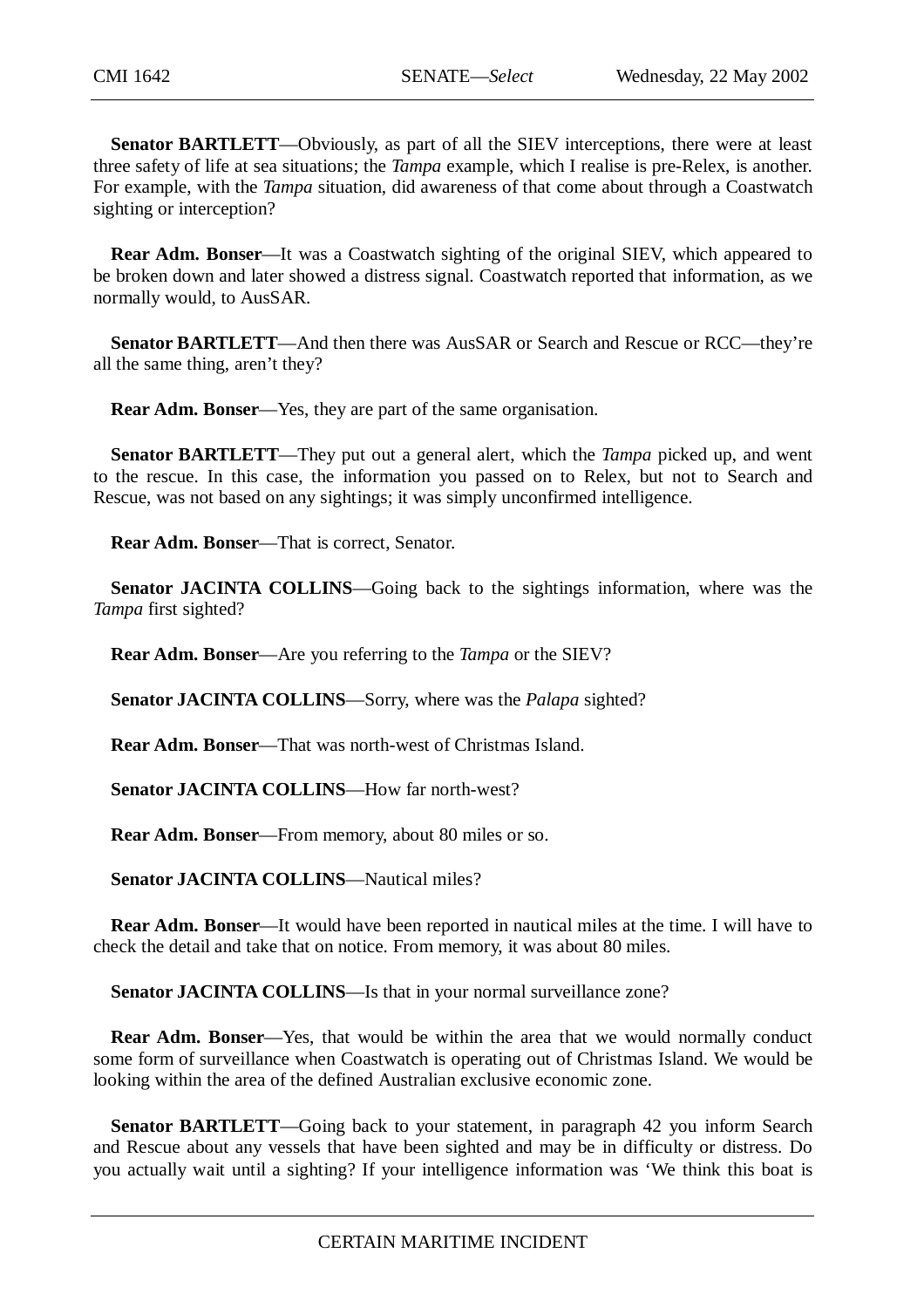heading off and it's looking pretty dodgy,' would that be enough for you to pass it on to Search and Rescue or would you wait until you had more solid confirmation about it?

**Rear Adm. Bonser**—We work on the threshold basis of there being some form of confirmed departure and some assessment that the vessel is actually overdue if we do not have any distinct indications of a vessel being in any form of distress or difficulty.

**Senator BARTLETT**—So if you never got a confirmed report that it had departed, how did you come to the assessment that it was overdue and then pass that on?

**Rear Adm. Bonser**—That was based on separate information that we received on 22 October that corroborated the original advice of a possible departure and confirmed for us that this vessel had most probably departed. On the basis of that we were able to assess that it was, indeed, overdue.

**Senator BARTLETT—So** it got up to a higher degree of probability, in effect?

**Rear Adm. Bonser**—It reached that threshold, yes.

**Senator BARTLETT—What is the threshold—80 per cent or 75 per cent?** 

**Rear Adm. Bonser**—That we had a confirmed departure and that, indeed, the vessel was now overdue.

**Senator BARTLETT**—You had a confirmed departure and confirmed information that it was heading our way?

**Rear Adm. Bonser**—And on the basis of that that it was now overdue, yes.

**Senator BARTLETT**—So that information came through AFP as well?

**Rear Adm. Bonser**—Yes, it did—on 22 October.

**Senator BARTLETT**—I noticed in your statement—in paragraph 43—that you said you got advice on the 22nd that it was overdue and you notified Search and Rescue. On the 23rd, you got advice from Australian Theatre Joint Intelligence Centre that a SIEV had sunk. Later that day, CNN—which, I presume, is the news network and not some Defence acronym I have not heard before—reported the sinking and the rescue of survivors. Was that the first time you or any of the Australian operations were aware of survivors being located—hearing it through CNN?

**Rear Adm. Bonser**—Yes, it was.

**Senator BARTLETT**—So we have got a comprehensive surveillance operation, the strongest we have ever had, and CNN could find out what was happening before we could?

**Rear Adm. Bonser**—In this case the vessel clearly was not detected prior to its sinking.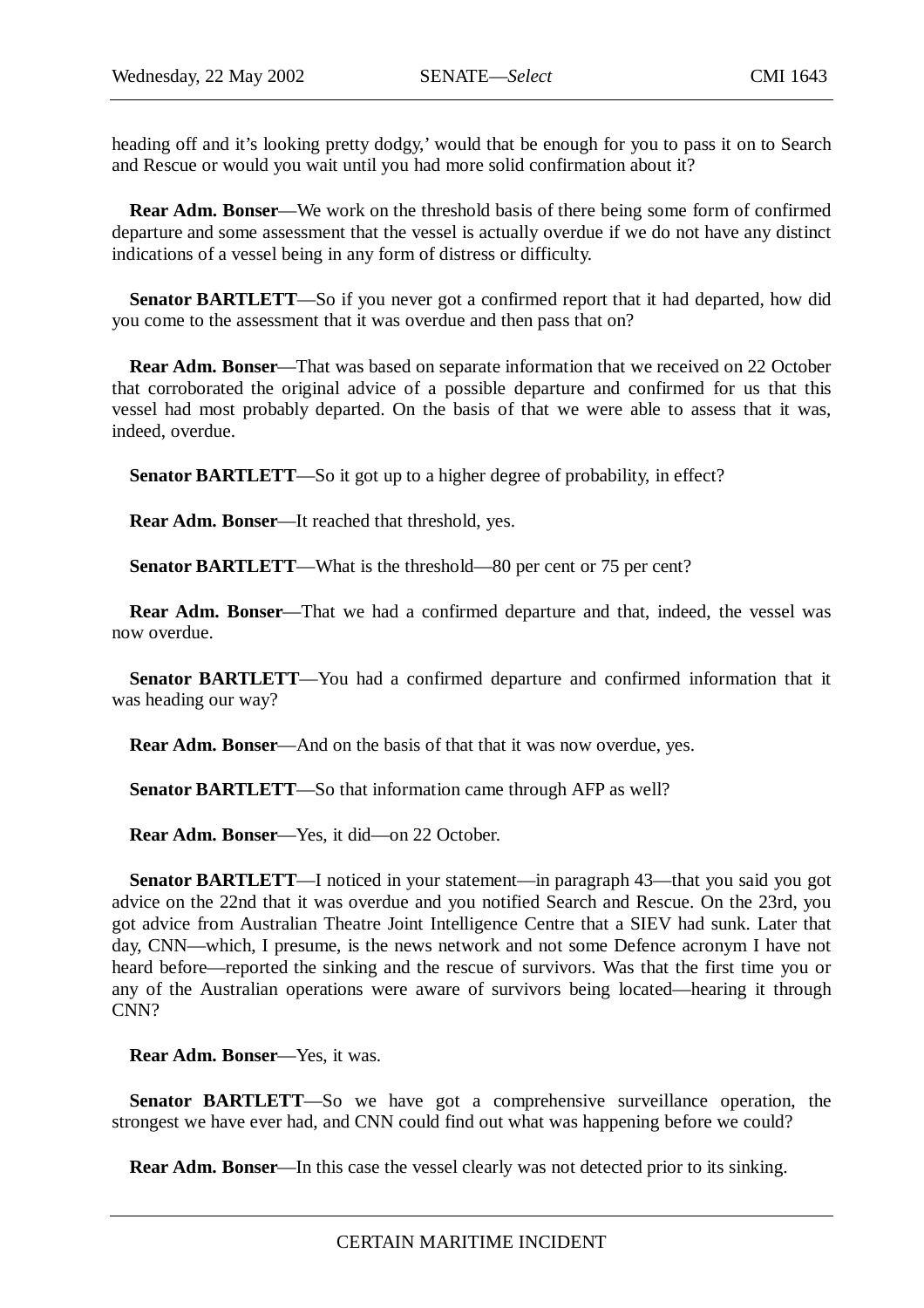Senator FAULKNER-Do you know why not?

**Rear Adm. Bonser**—No, I do not.

**Senator FAULKNER—Have there been any inquiries at all—internal Commonwealth** inquiries—into this issue since the sinking that you are aware of?

**Rear Adm. Bonser**—I do not know of any.

**Senator BARTLETT**—You have not been asked to provide information for any inquiry or report?

**Rear Adm. Bonser**—No.

Senator JACINTA COLLINS-Can you tell us where it actually sank?

**Rear Adm. Bonser**—No; I do not know. I can only go off what I have seen in media reports that indicate it was somewhere between the Sunda Strait and perhaps 80 miles south of Sunda Strait, or 80 miles south of Java.

**Senator BARTLETT—Is any of that in the area under your surveillance? Eighty miles south** would be in areas that you have under surveillance?

**Rear Adm. Bonser**—I believe so, but that area was under surveillance from Defence and not Coastwatch. You would really have to talk to them about that.

**Senator BARTLETT**—Surveillance by Defence through what?

**Rear Adm. Bonser**—During Operation Relex.

**Senator BARTLETT—But how were they surveilling it?** 

**Rear Adm. Bonser**—They had ships with helicopters and aircraft there.

**Senator JACINTA COLLINS**—You are saying that Coastwatch was not surveilling that zone at that period of time?

**Rear Adm. Bonser—No—from 3 September, Coastwatch had moved away from Christmas** Island. We were operating in the Arafura and Timor Sea approaches to Australia—the Kimberley and Arnhem Land coasts.

**Senator JACINTA COLLINS—Was that by formal arrangement?** 

**Rear Adm. Bonser—That was how we had coordinated the surveillance with Defence,** which had the lead for the operation at that time.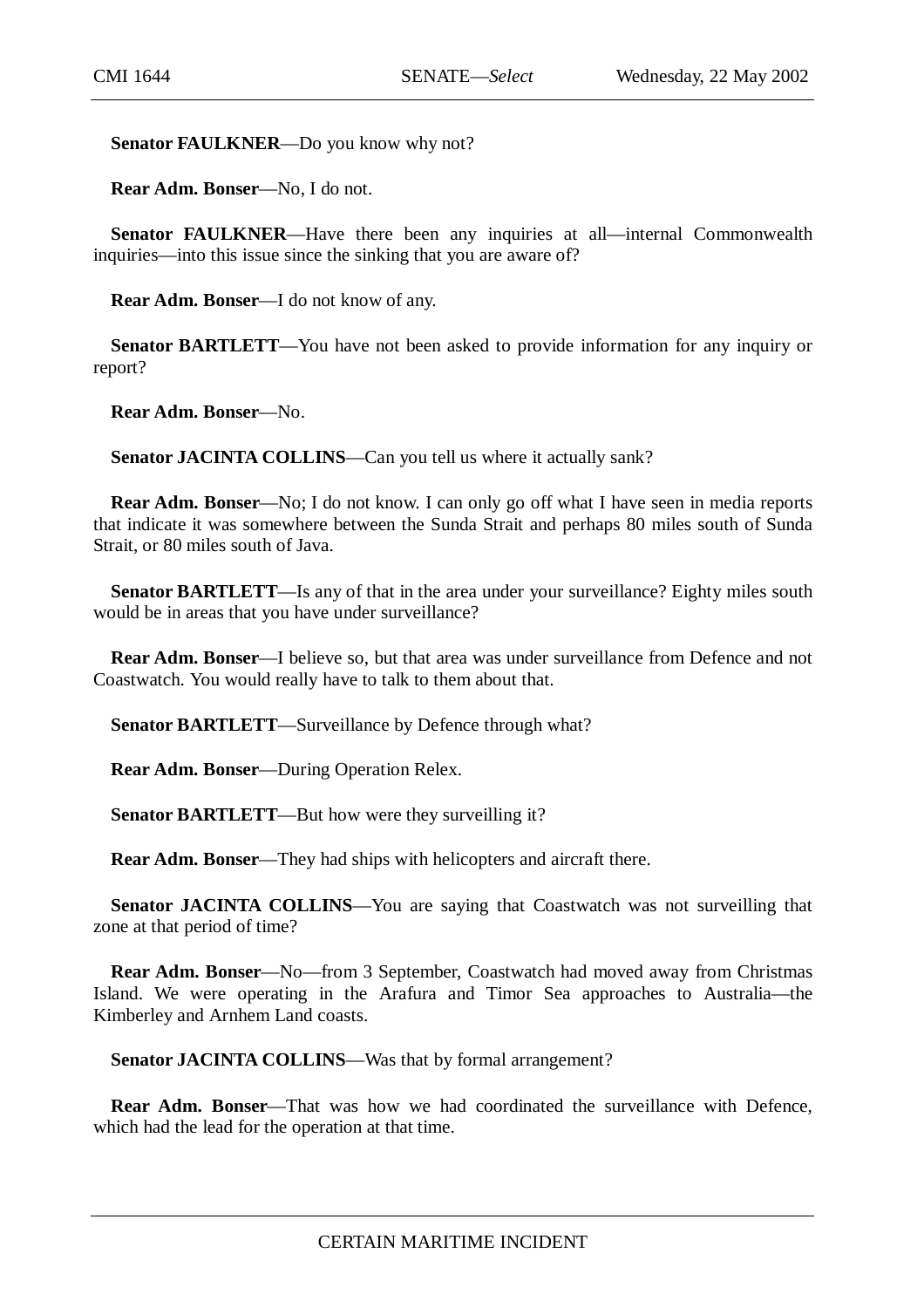**Senator FAULKNER**—Are you aware that Admiral Smith provided additional information—a correction—to evidence presented at this committee?

**Rear Adm. Bonser**—Yes, I am.

**Senator FAULKNER**—Have you read the admiral's letter?

**Rear Adm. Bonser**—I have now seen that, yes.

**Senator FAULKNER—Were you asked to provide any input for the admiral's letter?** 

**Rear Adm. Bonser**—No, I was not.

**Senator FAULKNER**—Or Coastwatch?

**Rear Adm. Bonser**—No, other than to provide copies of operation summaries, which we provided to Maritime Command.

**Senator FAULKNER—So Coastwatch did provide some input for it?** 

**Rear Adm. Bonser**—Coastwatch was asked if it could provide copies of our operation summaries for the period, which it did.

**Senator FAULKNER**—When were you asked to do that?

**Rear Adm. Bonser**—That was either late last week or early this week.

**Senator FAULKNER**—Who asked you?

**Rear Adm. Bonser**—Someone on the staff at Maritime Headquarters asked my chief of staff.

**Senator FAULKNER—Was** it explained to your chief of staff why those operational summaries were required?

**Rear Adm. Bonser**—I presume that it was because they were preparing some clarification of Admiral Smith's previous evidence, because prior to this—about a month ago—I called Admiral Smith's office, after I had seen a letter to the editor that he had written in the *Canberra Times*, to say that I thought there were some inconsistencies between his evidence and the flow of information as I knew it, and I thought they ought to check a range of other messages.

**Senator FAULKNER—Could you go through those inconsistencies with us in detail?** 

**Rear Adm. Bonser**—The primary one was the comment on when the first time that notification of SIEVX occurred, which was not consistent with the flow of information as I knew it. I believe there was earlier information that was available.

**Senator FAULKNER**—What earlier information?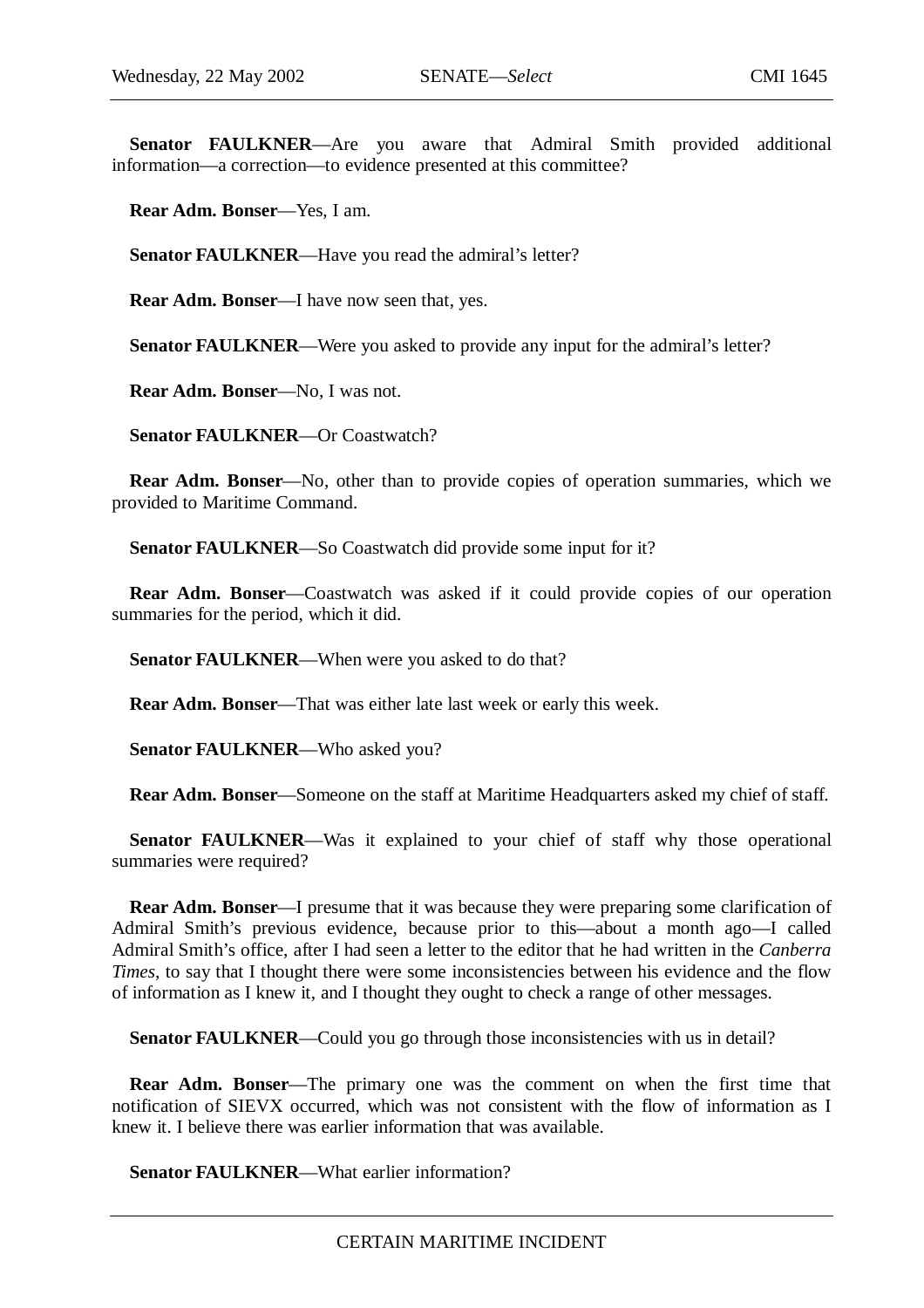**Rear Adm. Bonser**—That is the information that was provided by Coastwatch from AFP on a variety of dates in October, including 20 October. That was relayed to Defence intelligence staff and repromulgated by them to the Defence operational authorities.

**Senator FAULKNER**—You saw Admiral Smith's letter in the *Canberra Times*. That is what drew this matter to your attention?

**Rear Adm. Bonser**—That triggered it for me, yes.

**Senator FAULKNER—Did you contact Admiral Smith directly?** 

**Rear Adm. Bonser**—I tried to contact Admiral Smith. I got on to his office. He was overseas at the time, so I spoke to his chief staff officer (operations) and his chief of staff. I advised them that I thought that there were some inconsistencies with the flow of information as I knew it and that they ought to refer to a certain range of messages. I did not say what the inconsistencies were, just that there were inconsistencies, as I saw it, with respect to the flow of information.

**Senator FAULKNER**—Was this communication done telephonically?

**Rear Adm. Bonser**—That is correct.

**Senator FAULKNER**—How did this matter progress in the lead-up to Admiral Smith's letter?

**Rear Adm. Bonser—I** made that call on 16 April. Subsequently, on 22 April, I was speaking with Admiral Gates, who was running the CDF/Secretary task force and coordinating defence matters in this regard. I also brought it to his attention that I believed there were some inconsistencies.

**Senator FAULKNER**—Was there any written communication there with Admiral Gates?

**Rear Adm. Bonser**—No, there was not.

**Senator FAULKNER—Was that communication telephonic or face-to-face?** 

**Rear Adm. Bonser**—That was face-to-face.

**Senator JACINTA COLLINS**—On the 22nd?

**Rear Adm. Bonser**—On 22 April.

**Senator FAULKNER**—What happened then?

**Rear Adm. Bonser**—The other person that I advised on 10 May was the Chief of Navy. I advised him that I had the view that there would be inconsistencies between Admiral Smith's evidence and mine when I appeared at the Senate committee, and he should be aware of that. He acknowledged that fact.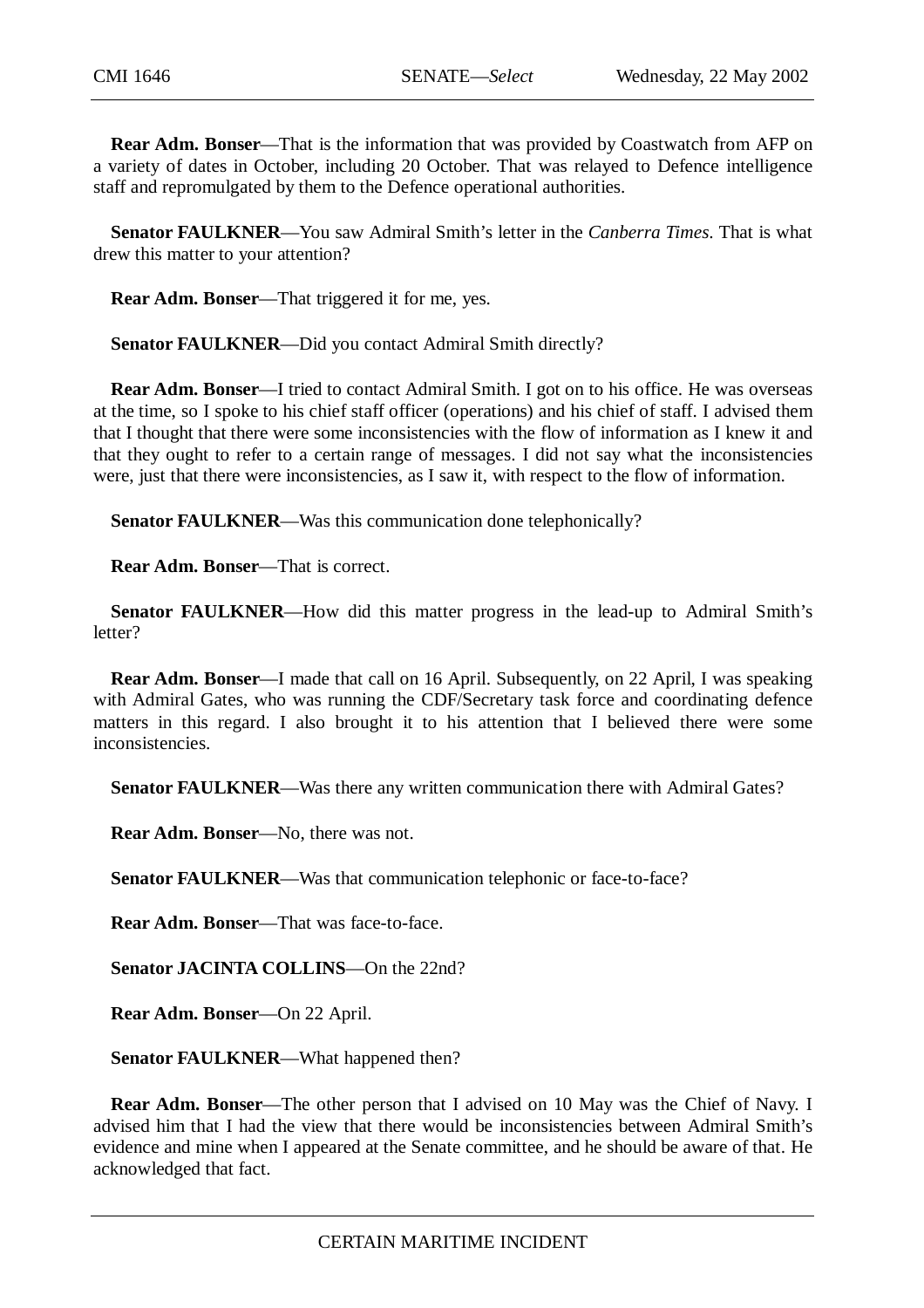**Senator FAULKNER**—Is it fair to say that the issue of concern here was that you might be asked questions today which Admiral Smith had canvassed, and that inconsistencies would become apparent?

**Rear Adm. Bonser—That is correct.** I wanted to give people the courtesy of telling them that.

**Senator FAULKNER**—So, in a sense, you were being proactive about it. You were concerned about what might happen at today's hearing, effectively, as opposed to any evidence you may have given in the past. Would that be right?

**Rear Adm. Bonser**—No, I was not concerned about any evidence I may have given.

**Senator FAULKNER—What was the response on 16 April from Admiral Smith's staff?** 

**Rear Adm. Bonser**—My message was acknowledged.

**Senator FAULKNER—It** was just on the telephone, wasn't it?

**Rear Adm. Bonser**—That is right, and I was thanked for the advice.

**Senator FAULKNER**—On the telephone?

**Rear Adm. Bonser**—Yes.

**Senator FAULKNER—There was nothing in writing with Admiral Gates? Again, it was a** face-to-face conversation that you had with him?

**Rear Adm. Bonser**—Yes, it was.

**Senator FAULKNER**—Was the admiral able to indicate to you what sort of action he might take as a result of that?

**Rear Adm. Bonser**—I think he just said to me that he would speak to Admiral Smith.

**Senator FAULKNER—Did you get any feedback from any of that communication?** 

**Rear Adm. Bonser**—Not straightaway, no.

**Senator FAULKNER—What was the feedback?** 

**Rear Adm. Bonser**—I received a phone call from Admiral Smith on 16 May to tell me that he was writing to the secretariat of the committee and providing clarifying information. He did not provide me with the detail of that information.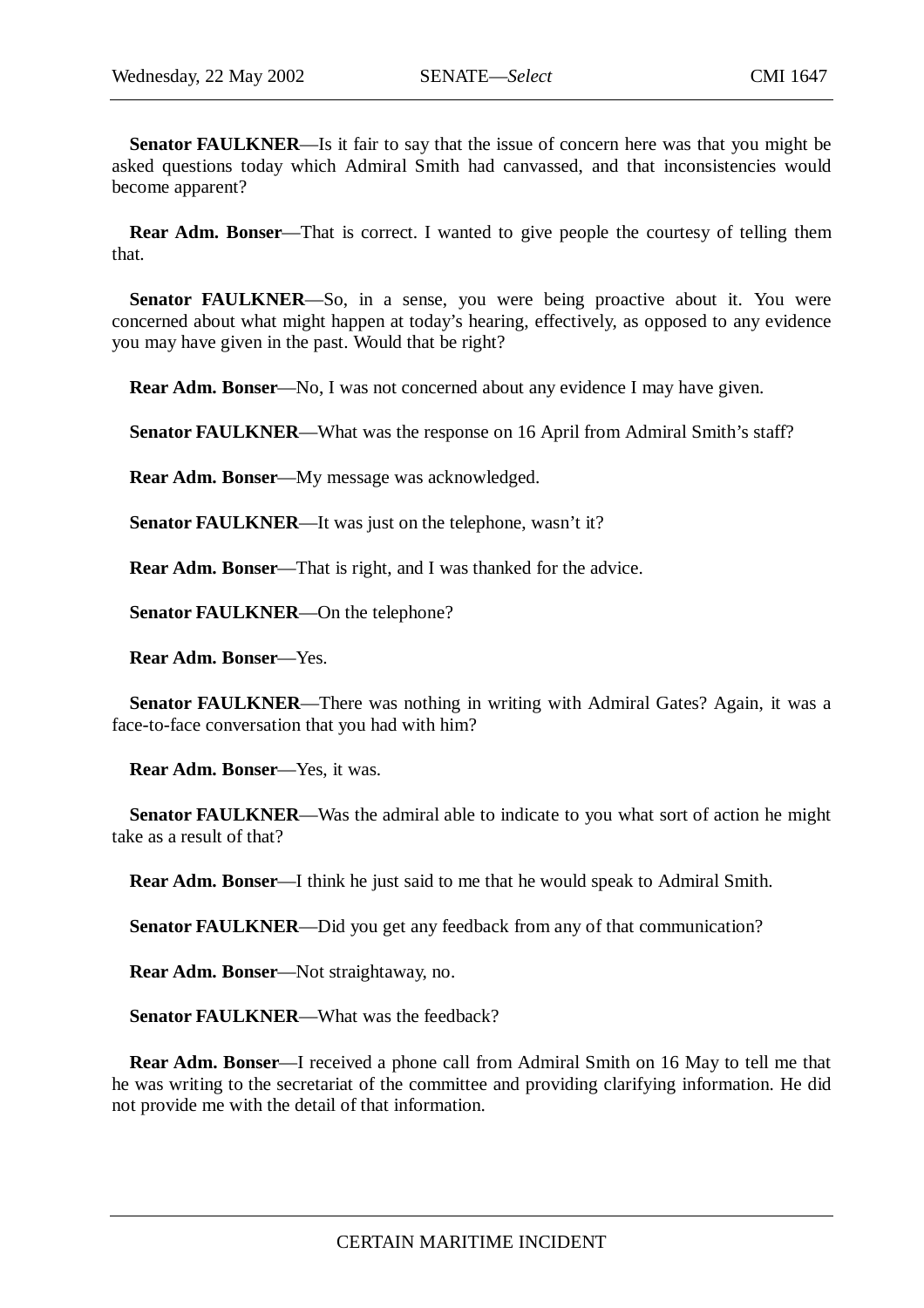**Senator FAULKNER—He** just indicated that he was going to clarify the statements. On 10 May, after your call to Admiral Gates, why did you determine it was necessary to talk to the Chief of Navy about this?

**Rear Adm. Bonser**—I wanted to ensure that the Chief of Navy was aware that there may be inconsistency in the evidence and confirm that he was aware of it.

**Senator FAULKNER**—But you were only concerned about Admiral Smith's evidence. Was there any other evidence you were concerned about?

**Rear Adm. Bonser**—No.

**Senator FAULKNER**—Just Admiral Smith's?

**Rear Adm. Bonser**—Yes.

**Senator FAULKNER**—Did you have a worry that speaking to Admiral Gates was not sufficient?

**Rear Adm. Bonser—No.** I just wished to make sure that the Chief of Navy had been given the courtesy of being told, and I thought I should do it myself.

**Senator FAULKNER—Did the Chief of Navy indicate to you what action he might take as a** result of that communication you had with him?

**Rear Adm. Bonser**—I think his words to me were, 'If there is any ambiguity, it needs to be clarified.'

**Senator FAULKNER—Did he indicate how that should be done?** 

**Rear Adm. Bonser**—No, he did not.

**Senator FAULKNER**—Admiral Smith contacted you on 16 May to indicate that he was taking the course of action that we are now aware of, which is the letter that he has written to the committee?

**Rear Adm. Bonser**—Yes, that is correct.

**Senator FAULKNER—Were there any other contacts with either Defence personnel or** others about this matter?

**Rear Adm. Bonser—Only in a discussion I had with Air Commodore Blackburn, who is** Admiral Gates's deputy in the task force, where it was confirmed for me that the task force had received a copy of Admiral Smith's clarification. That occurred yesterday.

**Senator FAULKNER—So that happened just before today's hearing.**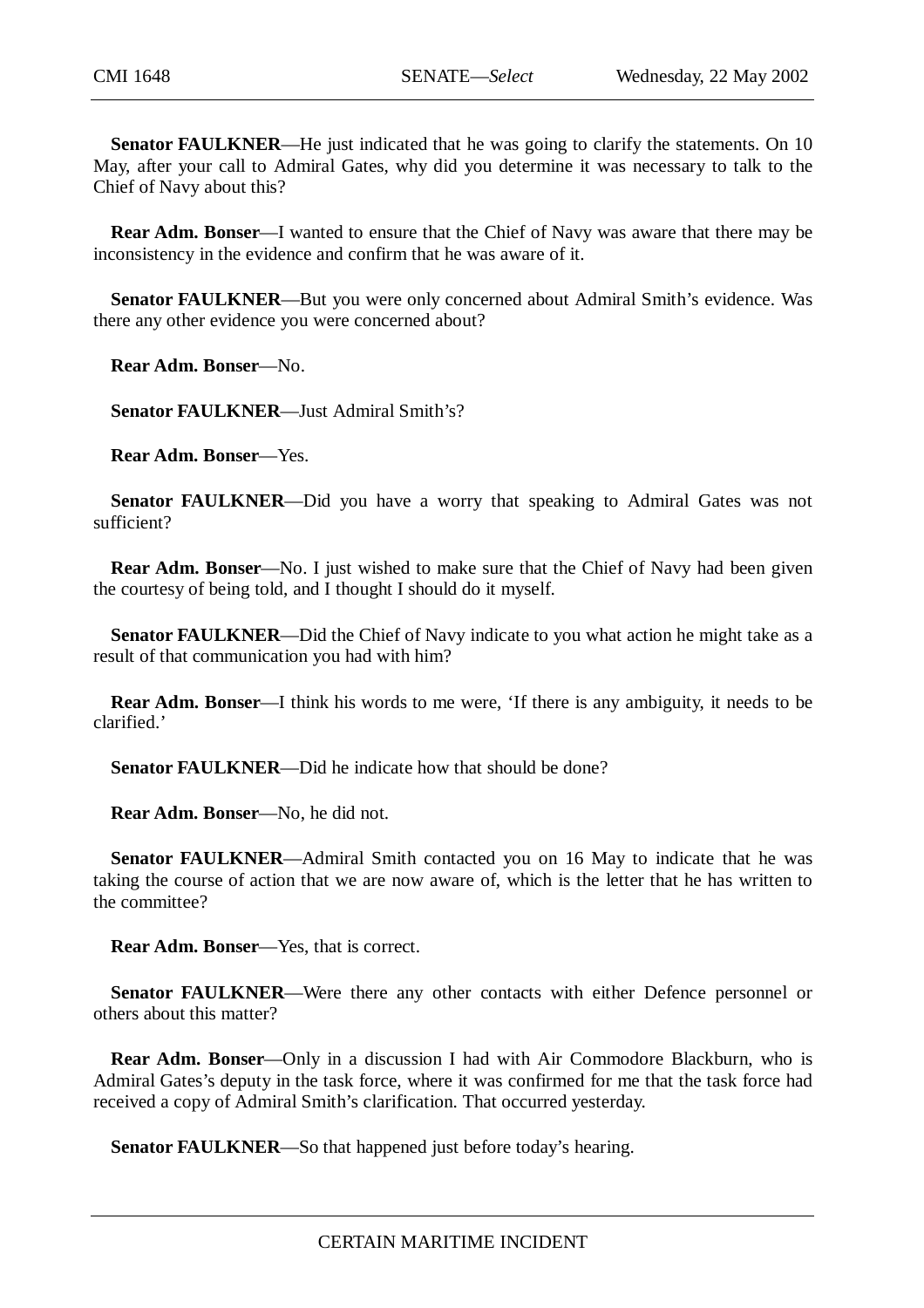**Rear Adm. Bonser**—That is correct.

**Senator FAULKNER—That is the sum total of it?** 

**Rear Adm. Bonser**—That is the sum total.

**CHAIR**—You have not been invited to have a cup of coffee at the Kurrajong Hotel?

**Rear Adm. Bonser**—No, I have not been.

**Senator FAULKNER**—There is always one outside, Rear Admiral! I am sorry, I was interrupting Senator Bartlett.

**Senator BARTLETT**—Has Coastwatch's involvement in Relex meant a diversion of resources in terms of Coastwatch's overall activities or has a label been whacked over activities you are doing already and a different chain of command put on top of those?

**Rear Adm. Bonser—No.** The rates of surveillance effort that have been needed to ensure levels of search security off north-western and northern Australia have meant that we were required to rebase one of our aircraft from Cairns to Darwin. That allowed us to provide the rates of effort in northern and north-western Australian approaches that would give us a degree of confidence in detecting SIEVs that may be approaching.

**Senator BARTLETT**—That would mean, I presume, a lower level of surveillance for the northern Queensland region?

**Rear Adm. Bonser—It** reduced the surveillance that we would normally have been doing from Torres Strait south to about Brisbane and, for a couple of months—from September through to December—we virtually had nothing between south of Brisbane and about Broome. Since then, we have been provided with some additional resources, our contractor has recruited additional air crew and we are regathering the most critical parts of the surveillance that we had to forgo in other areas.

**Senator BARTLETT—So** you are regathering the most critical parts but you are not back to where you were before?

**Rear Adm. Bonser**—Not in every area, no.

**Senator BARTLETT**—Did you say 'south from Brisbane to Broome'?

**Rear Adm. Bonser**—From Brisbane south about to Broome between September and December last year.

**Senator BARTLETT**—Sorry, I am not thinking of Broome as south of Brisbane. How does that work? Do you mean south from that line between them?

**Rear Adm. Bonser**—Yes, that is correct. From Brisbane south about to Broome.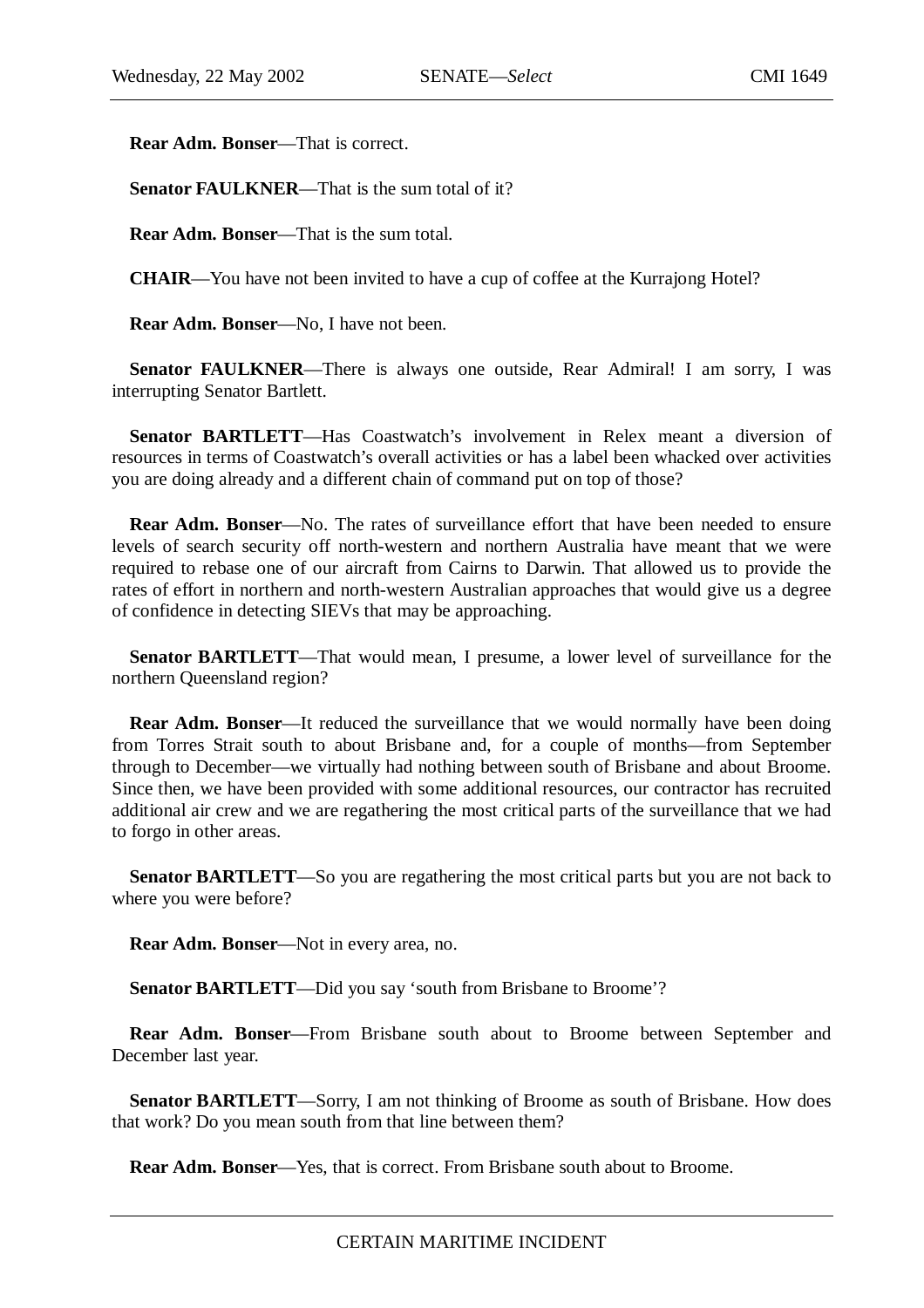**Senator BARTLETT**—I get you. You mean 'around'. That is a pretty large area. You are saying you had pretty much nothing in that area in that August to December period?

**Rear Adm. Bonser**—From September to December, yes.

**Senator BARTLETT**—And that would normally be surveillance for illegal fishing, predominantly, or drug smuggling—that sort of thing?

**Rear Adm. Bonser**—For a range of our clients, different matters—environmental and fishing issues in the main, yes.

**Senator BARTLETT**—And the northern Queensland area is obviously environmental as well—

**Rear Adm. Bonser**—Environmental.

**Senator BARTLETT**—But is there more smuggling through that area?

**Rear Adm. Bonser—There is fishing. There are no predictions as far as smuggling goes.** There is quarantine. There are all of the client tasks. In general, our priority surveillance areas are the northern half of Australia, simply because of geography.

**Senator BARTLETT—I** want to briefly go back to SIEVX and the rescue of it. From my memory of accounts of it, people when they were rescued had been in the water for at least 24 hours. You did not detect any radio communication amongst any boats or other aircraft in that period of time or even when they were rescued by fishing vessels? Did you pick up any communications indicating that they had been rescued?

**Rear Adm. Bonser**—No. Coastwatch does not have that capability.

**Senator FAULKNER—No, but other agencies would have, wouldn't they?** 

**Rear Adm. Bonser**—There are other agencies that do that and I have seen no indications that anything was intercepted of that nature.

Senator JACINTA COLLINS—You mean you have seen no indications that anything was intercepted of that nature that was reported to Coastwatch?

**Rear Adm. Bonser**—I have seen nothing at all that has been reported to Coastwatch.

**CHAIR**—Have you requested of those other agencies a check to see if anything they retain indicates that messages or broadcasts were intercepted by them?

**Rear Adm. Bonser**—No, I have not.

**Senator FAULKNER—How often are you in receipt, or are you in receipt, of DSD reports?**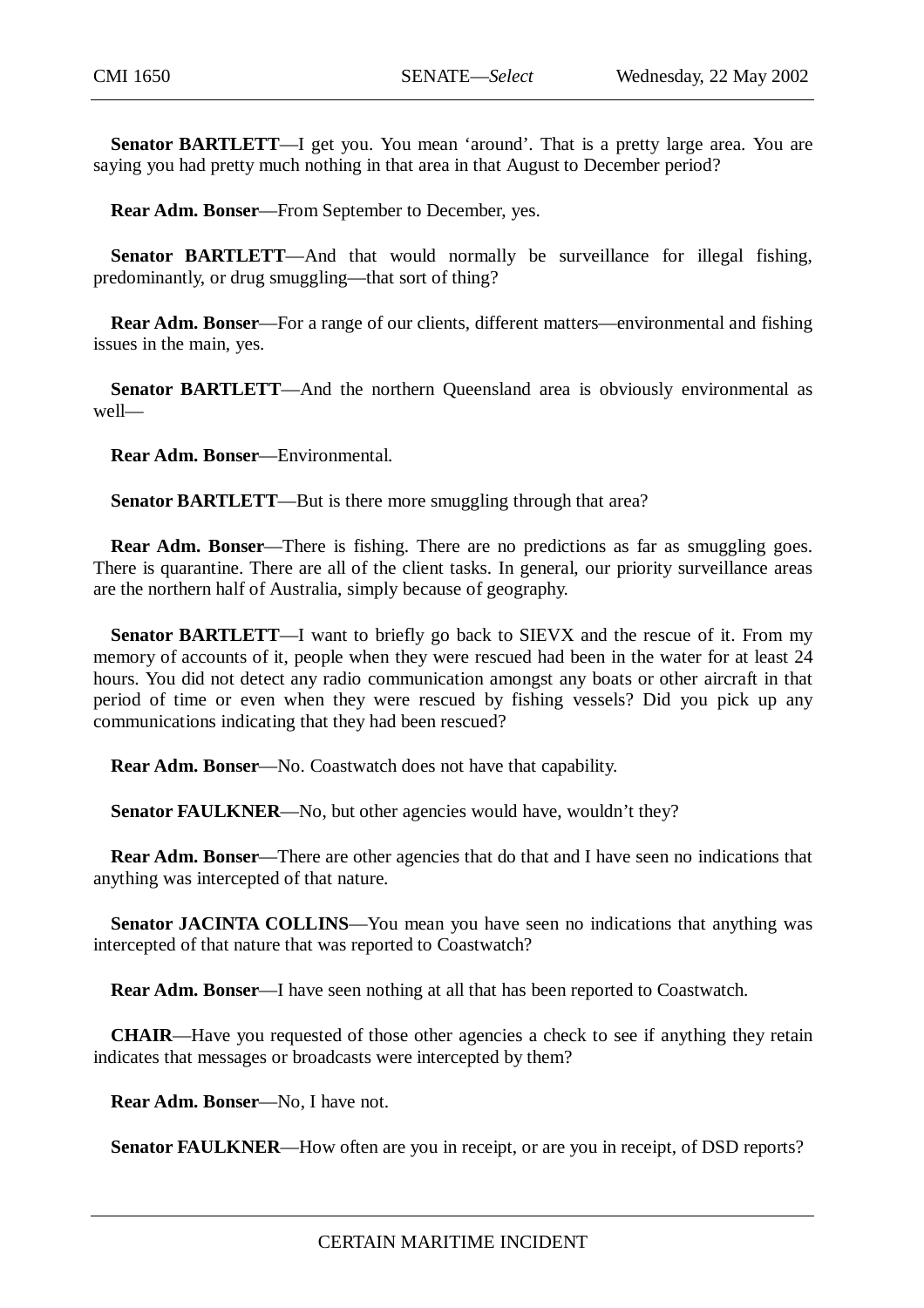**Rear Adm. Bonser**—We do receive DSD reports.

**Senator FAULKNER—But you are saying in relation to SIEVX that there was no such** report from DSD or any other agency?

**Rear Adm. Bonser**—That is correct.

**Senator FAULKNER—The only agency report that you received in relation to the whole** SIEVX issue was the original intelligence from the AFP. That is as I understand the evidence that you have given us.

**Rear Adm. Bonser**—The key indicators we received around the time of that vessel sailing were all from the AFP.

**Senator FAULKNER—I** suppose it is the qualification of 'key' that I am a little concerned about.

**Rear Adm. Bonser**—There were no other indicators.

**Senator FAULKNER—There is a difference between 'key' and 'only'. I had the impression** that you may have been suggesting that it was the only input.

**Rear Adm. Bonser**—They are the only indicators that I know of.

**Senator FAULKNER**—Just the AFP?

**Rear Adm. Bonser**—Just the AFP ones, yes.

**Senator FAULKNER—Of** course, there might well be more than one AFP input, mightn't there? It is one agency but possibly a number of inputs, isn't it?

**Rear Adm. Bonser**—I do not know how their inputs work. You would have to ask them that.

**Senator FAULKNER—We** may do that at some point, but the key point from this committee's examination of you here representing Coastwatch is that that was the only agency input.

**Rear Adm. Bonser**—Yes.

**Senator JACINTA COLLINS**—I am also trying to understand what would constitute a confirmed departure. The information provided to us by Rear Admiral Smith refers to a number of reports from the Coastwatch CMSP opsum reports. However, when we get to the report of 20 October—Rear Admiral Smith does not tell us this; you actually told us this in your submission today—that report was passed on by a phone conversation. Why was a phone conversation deemed necessary in relation to that report, whereas the previous reports had simply been indicated as suspected departures or reported departures in your operational summaries?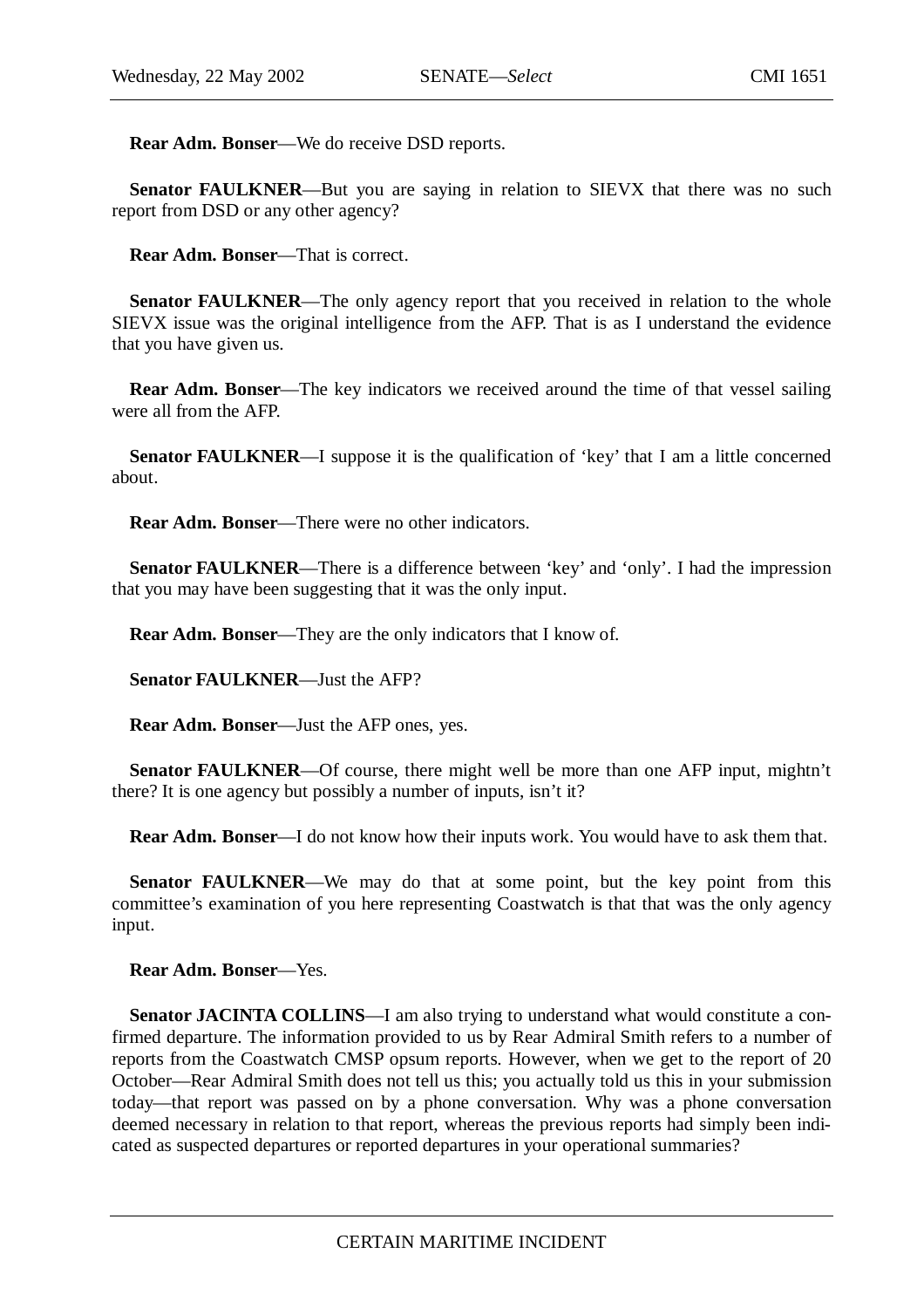**Rear Adm. Bonser**—I am sorry, which phone calls are you talking about, Senator, phone calls coming into Coastwatch or out of Coastwatch?

**Senator JACINTA COLLINS**—I am talking about phone conversations between Coastwatch, Australian Theatre and NORCOM.

**Rear Adm. Bonser**—Making secure phone calls to those two intelligence staff was the normal way of passing on that information. I would have to go back to my statement, but—

**Senator JACINTA COLLINS**—Let me put it to you this way so you understand where I am coming from. On 14 October SIEVX was referred to in one of your operational summaries. On 17 October it was referred to in one of the operational summaries. On 20 October it was referred to in one of your operational summaries—no, sorry, that was not an operational summary; on 20 October we get the report that there had been a departure with 400 passengers on an overcrowded, small ship. According to your evidence this morning, on that occasion that information was passed on by telephone rather than the earlier simple inclusion in an operational summary report. Why was that?

**Rear Adm. Bonser**—There is no difference between any of the reporting. The normal practice for Coastwatch for advice that came in to us was for it to be passed by a secure phone call to the Australian Theatre Joint Intelligence Centre and Headquarters Northern Command.

**Senator FAULKNER—That is what you said in your opening statement.** 

**Senator JACINTA COLLINS**—Yes.

**Rear Adm. Bonser**—That is correct. That information is then normally passed on by them to the Defence commands involved in Operation Relex. In addition to that, Coastwatch includes a precis of the relevant information in its daily operations summary.

**Senator FAULKNER—Yes, but I think that, as a first step, Senator Collins is canvassing** whether normal practice and procedure were followed in the instances that are referred to in relation to SIEVX. In paragraph 36 you outline the normal practice. That is fine and it is understood and appreciated. The next step along the way, before we get to where Senator Collins is going, is this question: was normal practice followed in relation to SIEVX? I appreciate that that may be the normal practice but did it happen?

**Rear Adm. Bonser**—Yes, normal practice was followed.

**Senator JACINTA COLLINS**—So, on an operational summary report that included the summary on 14 October about the potential departure of SIEVX, a phone call had been made to NORCOM on that occasion?

**Rear Adm. Bonser**—I would assume so. I would have to go back and check that exactly take it on notice—but that is the normal practice and I would have expected that that would have happened.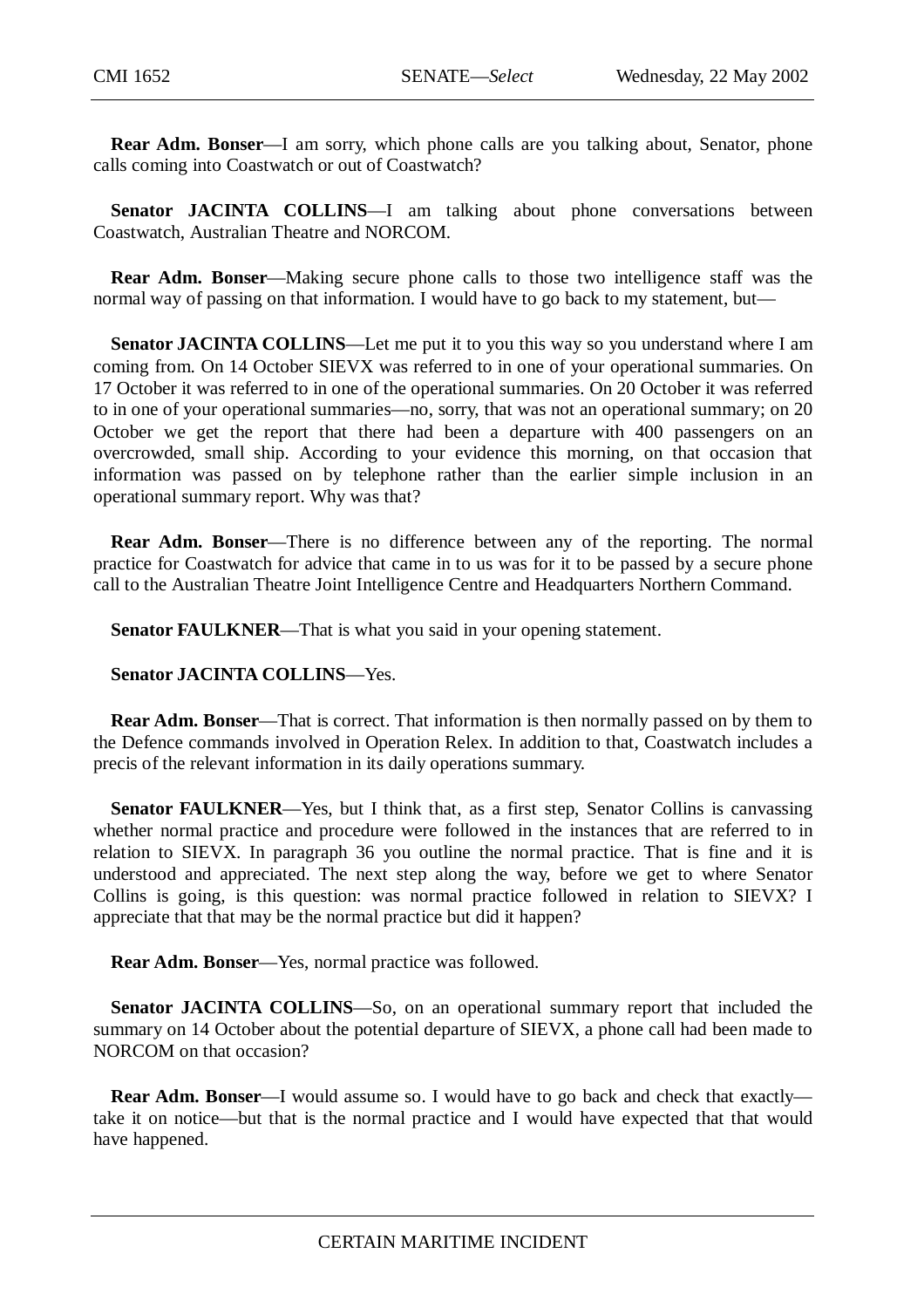**Senator FAULKNER—That is the point of my question and of Senator Collins's questions.** We are trying to go beyond what is a very helpful description from you of how your agency undertakes its normal activities. That is helpful. The issue goes to the individual instances that are outlined in Admiral Smith's clarifying statement of whether normal practice actually did apply. Your answer to Senator Collins's follow-up question was qualified.

**Rear Adm. Bonser**—As far as the reports on SIEVX go, certainly on 20 and 22 October normal practice was followed.

**Senator JACINTA COLLINS**—On 20 and 22 October.

**Rear Adm. Bonser**—Yes. I would have to confirm the detail of previous reports but I would be quite confident that normal practice was followed.

**Senator JACINTA COLLINS—What concerns me, though, is that it has been put to us that** there was no confirmed departure up until the 22nd.

**Rear Adm. Bonser**—That is correct.

**Senator JACINTA COLLINS**—Yet on 20 October we know that Coastwatch made a call and followed through with a report about intelligence—which is presently classified indicating that a departure had occurred, that there were 400 people on a small ship and that some people had refused to embark because of the overcrowding. I want to know what constitutes a confirmed departure. If that much information cannot form the basis of some level of confirmation, what is required?

**Rear Adm. Bonser**—That was the fifth report we had had in that particular month about that boat departing.

**Senator JACINTA COLLINS—But with that level of detail?** 

**Rear Adm. Bonser**—We had similar detail on previous occasions. There is this great history of boats that depart, divert, go to other ports, do different things, perhaps break down—there is no real confirmation of the boat actually departing or the fact that it has left the archipelago.

**Senator JACINTA COLLINS—After this report of the 20th, from intelligence gathered on** the 19th, there is nothing else reported until the 22nd.

**Rear Adm. Bonser**—The only new information after that arrived on the 22nd, as far as I am aware.

**Senator JACINTA COLLINS—Do** we know why that was the case?

**Rear Adm. Bonser**—No. Coastwatch was not collecting the information, so I do not know.

**Senator JACINTA COLLINS—This is a question for the Federal Police, is it?**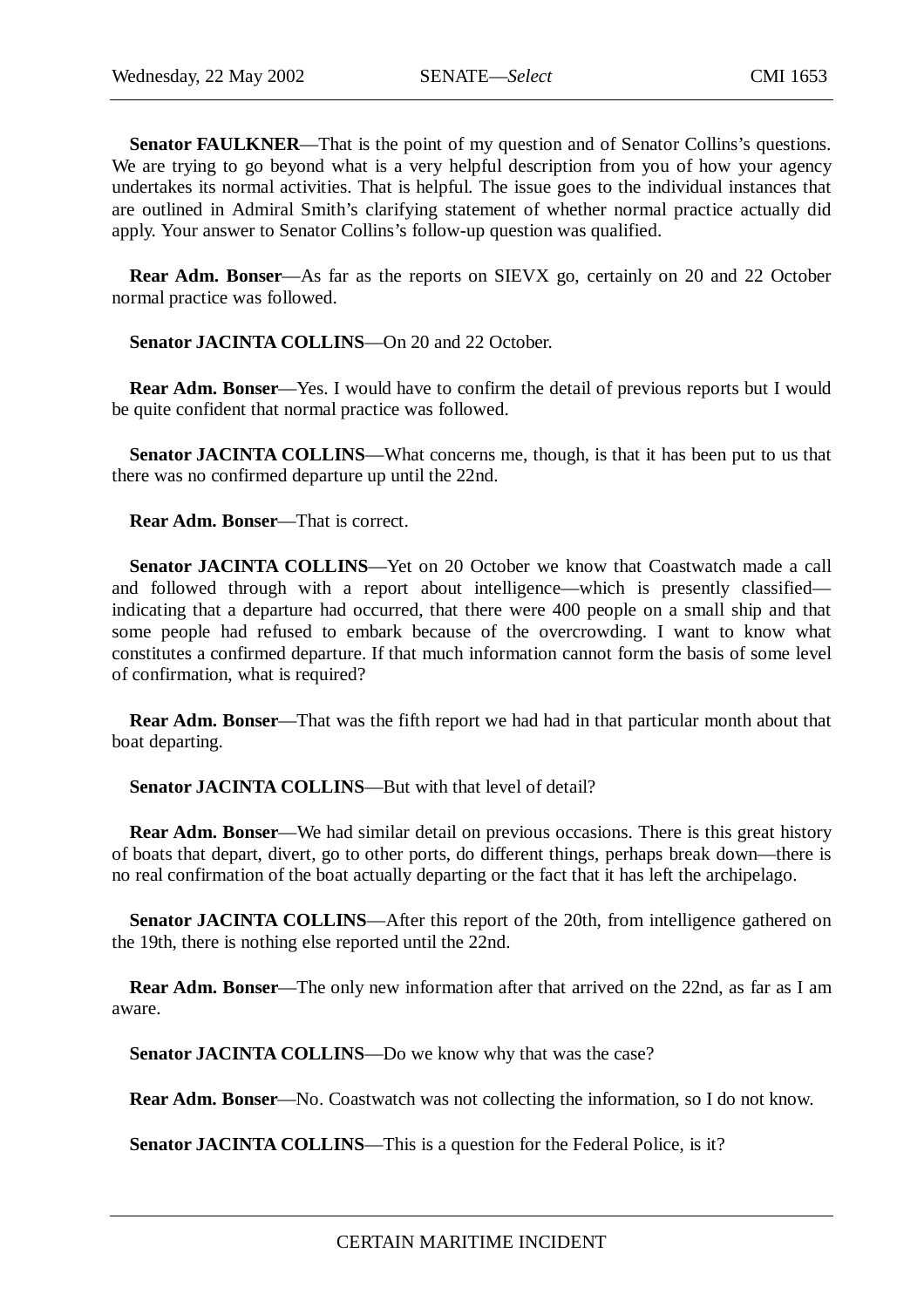**Rear Adm. Bonser**—I presume so.

**Senator FAULKNER**—Yes, but you are the link between the AFP and Defence, aren't you?

**Rear Adm. Bonser**—In this instance we were, yes.

**Senator FAULKNER—That is normal practice, though, isn't it?** 

**Rear Adm. Bonser**—Yes.

**Senator FAULKNER—So** it is not just this instance, is it?

**Rear Adm. Bonser**—No, that is correct. AFP information normally comes through Coastwatch.

**Senator FAULKNER**—So the AFP provides intelligence information to you. Normal practice for you is to pass it on to NORCOM and the Australian Theatre Joint Intelligence Centre. Is that what it is called?

**Rear Adm. Bonser**—Yes. That is correct, Senator.

**Senator FAULKNER—In fact, you outline in your opening statement what NORCOM and** the Australian Theatre Joint Intelligence Centre might do with that information. But I accept that is a process and that, at the end of the day, you are not responsible for that. Because of concerns about the SIEVX issue, would it be possible for you provide to the committee, in each of the instances outlined in Admiral Smith's letter, when the AFP intelligence material was received by Coastwatch, how and when it was provided by Coastwatch to NORCOM and Australian Theatre? Maybe that would help us.

**Senator JACINTA COLLINS—It does, except for one issue—that is, if the report that was** passed on to Defence on 20 October was accurate, what further intelligence would you have expected to confirm it, other than a potential aerial surveillance of the ship?

**Rear Adm. Bonser**—It goes back to the fact that this was the fifth report about a departure in that month, plus a range of previous ones in months prior to that, and the history of these boats being recorded as possibly departing and then having no arrivals.

**Senator FAULKNER**—Sure, but you have a standard procedure for dealing with this. What you did in relation to SIEVX, you are saying to us, was consistent with your normal procedure.

**Rear Adm. Bonser**—Yes, it was.

**Senator FAULKNER—So, in relation to my question, would it be possible—I do not expect** you to have that material available with you today; I would understand it if you do not—for you to provide that information? It would be helpful. Would you take that on notice?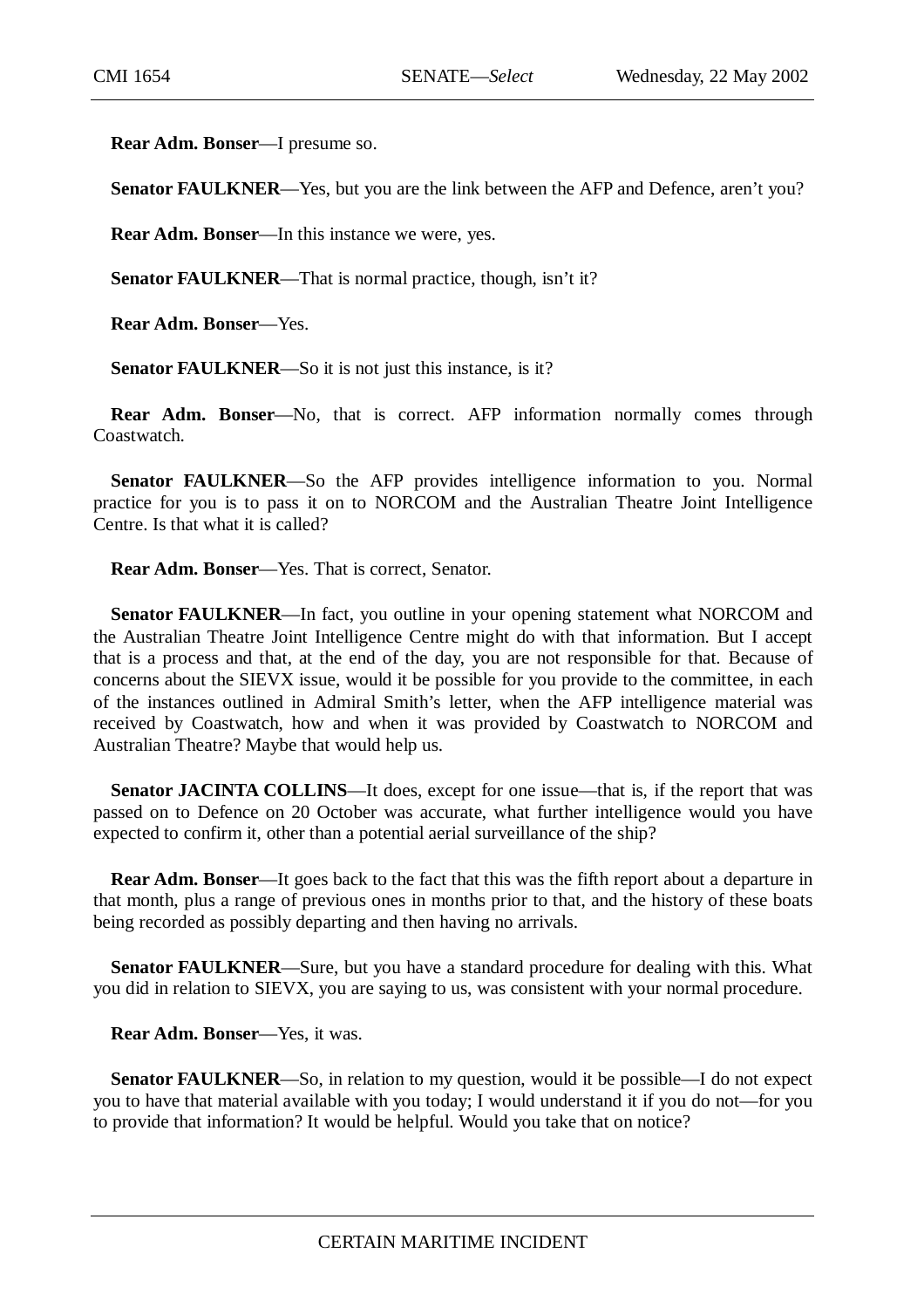**Rear Adm. Bonser**—I can but, if you wish, I can go through the time line for the 20th and the 22nd.

**Senator FAULKNER**—That would be helpful.

**Rear Adm. Bonser**—With respect to the information that we received on 20 October, that was received from the AFP at 9.30. It was passed on to the Australian Theatre Joint Intelligence Centre at 9.50, and we saw them disseminate that information by message at 10.00. At 10.05, we briefed Northern Command on that information by telephone and we saw them repeat that information to the Defence Operational Authority in message traffic that had a date/time group of 12.03.

**Senator FAULKNER**—Thank you.

**Rear Adm. Bonser**—Does that answer your question about the time line?

**Senator FAULKNER**—Yes.

**Rear Adm. Bonser**—On the 22nd, we received the information from AFP at 10.03. The assessment was made that the vessel was overdue and AFP were contacted about what information could or could not be conveyed. They requested a stay of the notification while they put together some suitable words. That was provided to us at 13.50. After they authorised release of that at 14.05, Coastwatch advised AusSAR using the words that were provided by AFP.

**Senator FAULKNER**—Is there a standard addressee list for these opsums?

**Rear Adm. Bonser**—Yes, there is.

**Senator FAULKNER**—Could you just quickly outline what that is for us?

**Rear Adm. Bonser**—The standard addressee list was from Coastwatch Canberra and it was sent to Commander Australian Theatre, Commander Joint Task Force 639, Maritime Commander Australia, Air Commander Australia, Commander Task Force 641, Commander Task Unit 646.2.2—which is the 'P3 world'—Australian Theatre Joint Intelligence Centre, Task Group 639.0 and the 92 wing detachment at Learmonth, and for information to Australian Defence Headquarters Operations in Canberra, Headquarters Australian Theatre, Maritime Headquarters, Headquarters Air Command Air Operations and my Regional Coastwatch Base.

**Senator FAULKNER—Was there no input to the People Smuggling Task Force that was op**erating at the time?

**Rear Adm. Bonser**—At the meetings of the People Smuggling Task Force, input was provided from all of the agencies. I did not see much of that. I presume some of it was provided outside of the meetings. At the meetings that I attended, I normally provided a brief overview of how many boats might be expected in the next period, but it was simply an overview based on the rather imprecise information we had at the time.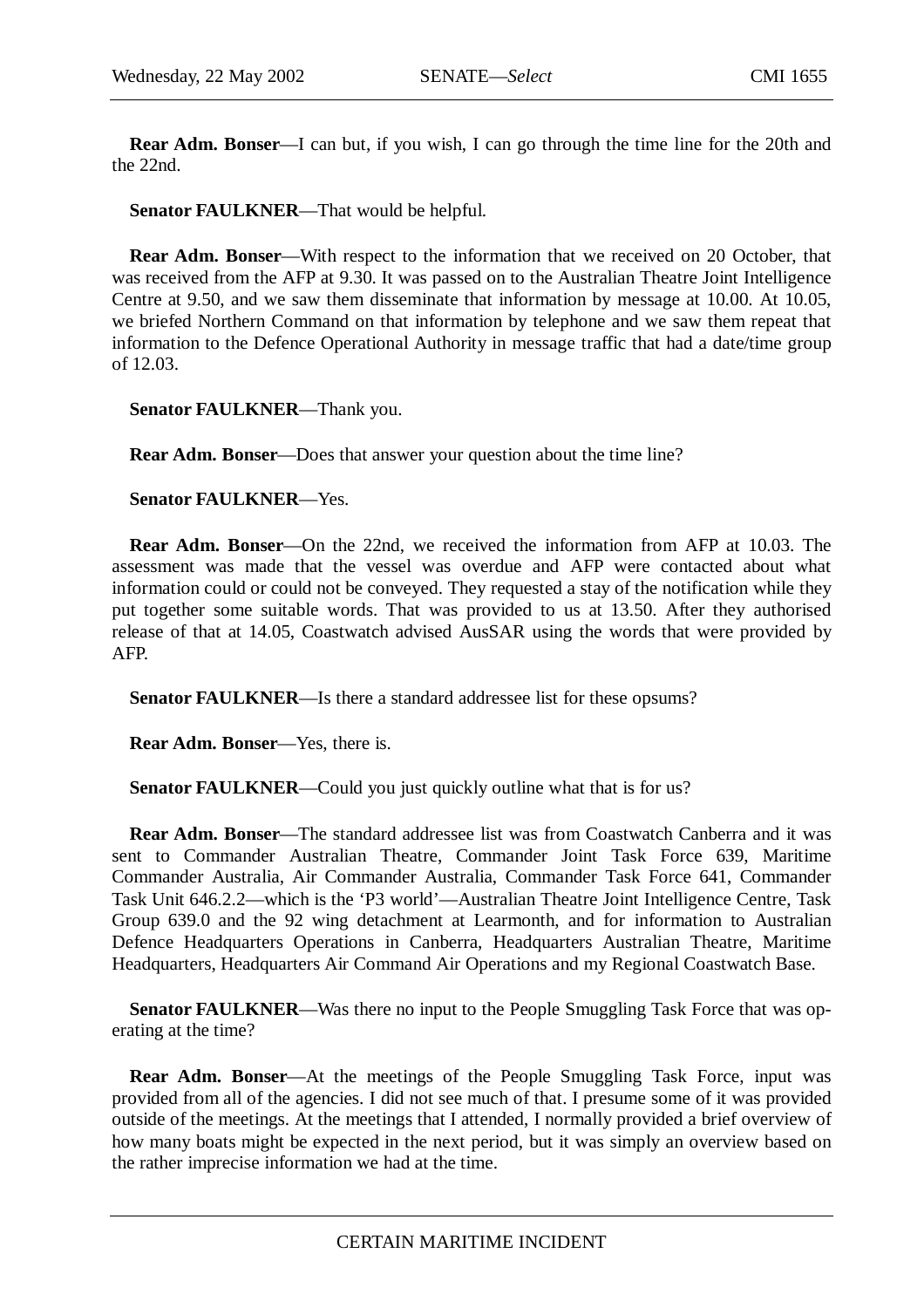**CHAIR**—Just a moment ago you said that the AFP provided you with an earlier report and then asked you to belay the transmission of that until such time as they wrote the form of words in which they wanted to transmit the information that the SIEVX was overdue. As I took it down, I think there was about a three-hour delay between when they notified you and when they gave you the form of words in which they wanted to transmit that notification to all the authorities that you converse with on this. Is that a normal procedure—that the AFP prepare the form of words for a notification for an overdue vessel in that manner?

**Rear Adm. Bonser—It** is when the information comes from perhaps a sensitive intelligence source and they have a requirement to protect the source or the specific nature of the information.

**CHAIR**—So it is normal. Is it normal to delay three or so hours—if I am right about those calculations—in the notification of an overdue vessel? Is that normal?

**Rear Adm. Bonser**—It can be in a situation like this, yes. What we are talking about here is a vessel that is overdue, and nothing more than that.

**CHAIR**—I think it actually is closer to four hours than three hours, but it is somewhere in excess of three hours. But it is true that, if the vessel is in peril or if it has foundered, that amount of time could be quite critical, couldn't it, in recovering people who may be in the water?

**Rear Adm. Bonser**—That might be the case if you know that the vessel is in peril or has foundered, but at this time all we knew was that the vessel was overdue.

**Senator BRANDIS—At** the time that the report came through saying that the vessel was overdue, was any estimate made in that report as to how overdue the vessel was?

**Rear Adm. Bonser**—No, only that we would have expected that it would have reached Australian waters by then.

**Senator BRANDIS**—So it was not a matter of it being a day overdue, two or three days overdue or a matter of hours overdue; it was just an unqualified report in that respect.

**Rear Adm. Bonser**—Yes, it was.

**CHAIR**—So this was from an intelligence source; it was not from surveillance that we knew that it was overdue.

**Rear Adm. Bonser—That is correct. We received additional intelligence information that** corroborated the previous report of the departure. That confirmed that we had most probably had a departure and, on the basis of that, that the boat should have probably arrived and was therefore overdue.

**CHAIR**—But the intelligence sources would not know that it was overdue, would they, from events on land?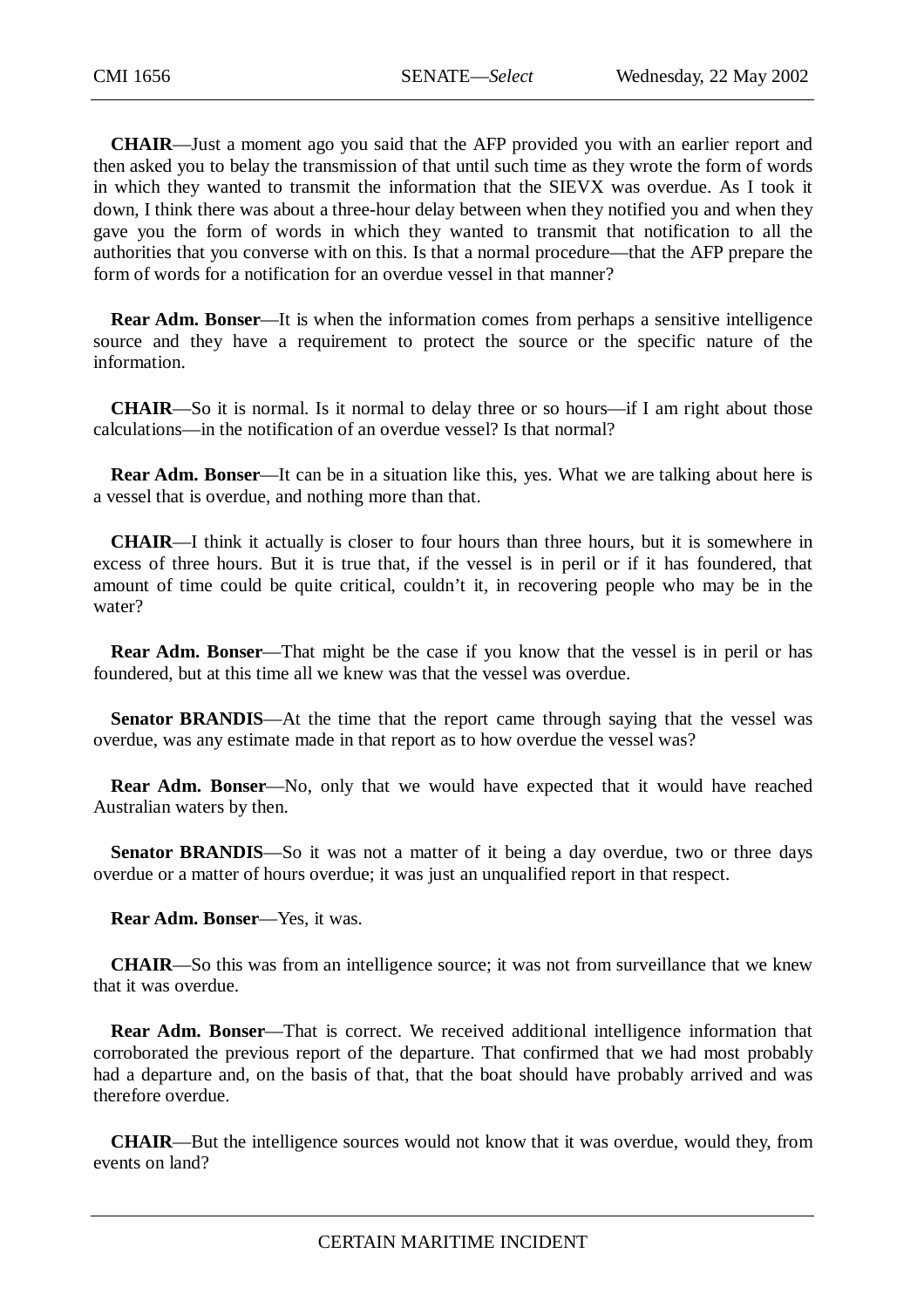**Rear Adm. Bonser**—I beg your indulgence; I think that goes to the nature of the information and matters in the national interest. It ought to be discussed in cabinet.

Senator JACINTA COLLINS—Sorry, for my benefit, could you repeat what you did say?

**Rear Adm. Bonser**—In what regard?

**Senator JACINTA COLLINS**—Before the chair sought further information, what did you say about the advice on the 22nd that provided confirmation?

**Rear Adm. Bonser**—The advice we received corroborated the previous report that a boat had possibly departed.

Senator JACINTA COLLINS—So it was additional intelligence?

**Rear Adm. Bonser**—It was additional information that confirmed for us that a boat had most probably departed and, on the basis of that, was therefore overdue.

**Senator JACINTA COLLINS—In part, that is the answer to the question I was about to go** to before, which is: had the advice on the 20th been correct, what additional intelligence could you expect? You are now telling us that there is additional intelligence that you received on the 22nd confirming the departure.

**Rear Adm. Bonser**—We cannot predict what the intelligence will be. We only know when it arrives that it exists.

**Senator FAULKNER—The chair's question, which you answered by indicating that there** may be matters that concern the national interest, went to intelligence about the sinking, I thought—I may have misunderstood.

**CHAIR**—My question was about, really, how an intelligence report—which is not surveillance but, I assume, some on-land intelligence capability—would know that a boat at sea was overdue.

**Senator FAULKNER**—That is right.

**Rear Adm. Bonser**—My answer remains the same.

**Senator FAULKNER—Do** you know if the question of the SIEVX was actually discussed at the People Smuggling Task Force?

**Rear Adm. Bonser**—I am aware that the subject was raised at the meeting on 22 October. I do not know what was said because I was not at the meeting; I was in Cairns on that day.

**Senator FAULKNER—So it was raised in the meeting of the 22nd?** 

**Rear Adm. Bonser**—That is my understanding, yes.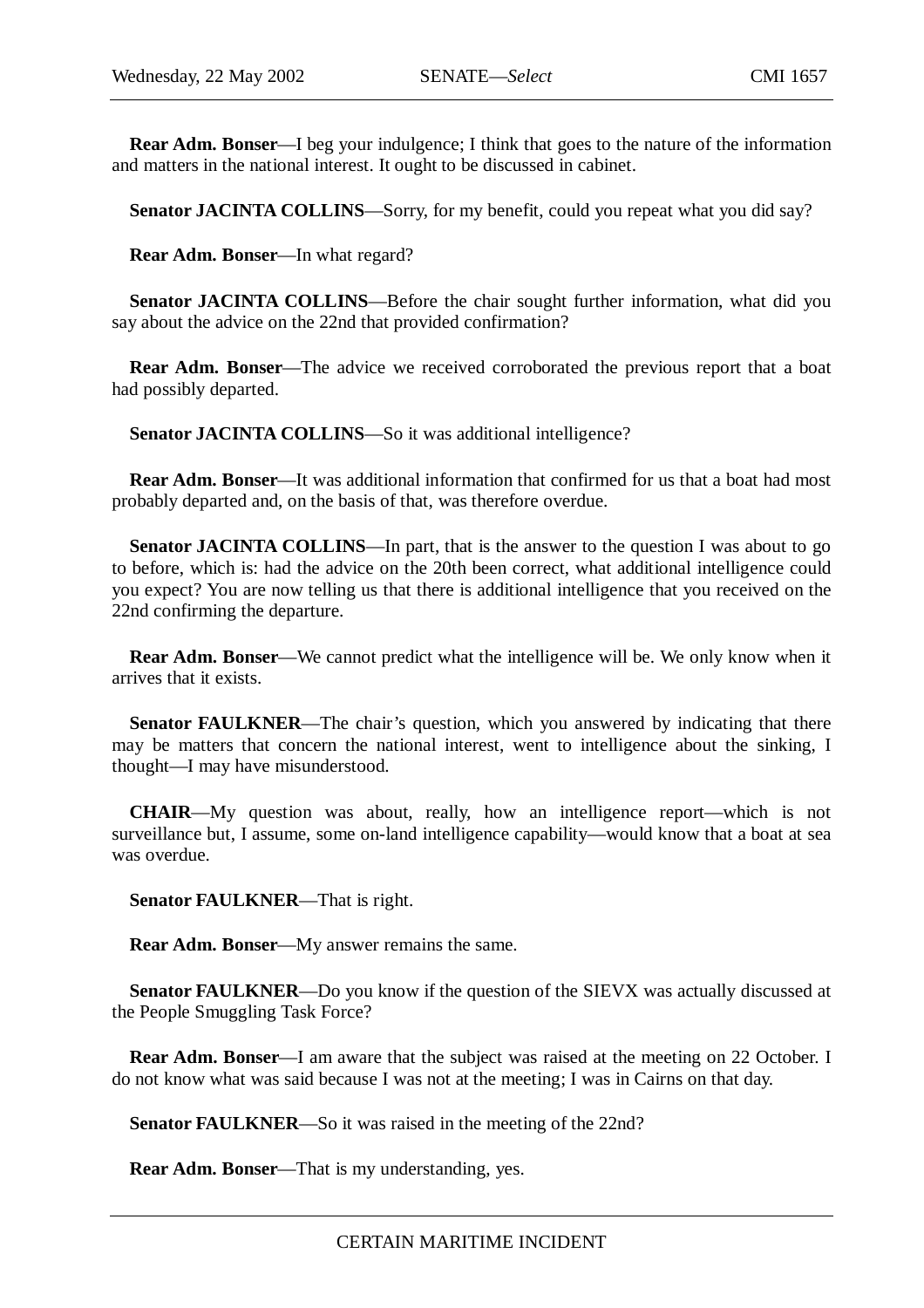**Senator FAULKNER**—How are you aware of that?

**Rear Adm. Bonser**—From other Customs attendees.

**Senator FAULKNER—And when did you become aware of that?** 

**Rear Adm. Bonser**—I was advised while I was in Cairns that the additional information about the boat had arrived and that Coastwatch was going through the process of clearing the information with AFP, to provide that information to AusSAR. My chief of staff at the time advised me of that and also advised me that they were going to pass on that information at the IDC on that particular day.

**Senator FAULKNER**—Was your chief of staff present at the IDC then?

**Rear Adm. Bonser**—He would have been present on that day along with the DCEO of Customs, Mr Drury.

**Senator FAULKNER—Are you aware of SIEVX being raised at the IDC before the 22nd?** 

**Rear Adm. Bonser**—No, I am not aware of that at all.

**Senator JACINTA COLLINS—What time was the meeting of the IDC on the 22nd?** 

**Rear Adm. Bonser**—I do not know the timing for that day. I was not at the meeting.

**Senator FAULKNER**—So when it is discussed on the 22nd, the status of SIEVX is 'overdue', not 'sunk'?

**Rear Adm. Bonser**—I presume that is the case.

**Senator FAULKNER**—I am presuming that, too—that is why I am asking you.

**Rear Adm. Bonser**—I would assume so. I was not at the meeting.

**Senator FAULKNER**—No, but you know it was discussed. But you do not know whether SIEVX was discussed at the IDC prior to the 22nd.

**Rear Adm. Bonser**—As far as I know, it was not discussed prior to that date.

**Senator FAULKNER—Do** you know whether it was discussed at any meeting subsequent to the one you told us about on the 22nd? For example, was the sinking discussed at the IDC?

**Rear Adm. Bonser**—I do not recall it, no.

**Senator FAULKNER—Do** you know who raised it at the meeting of the 22nd? It was not Coastwatch?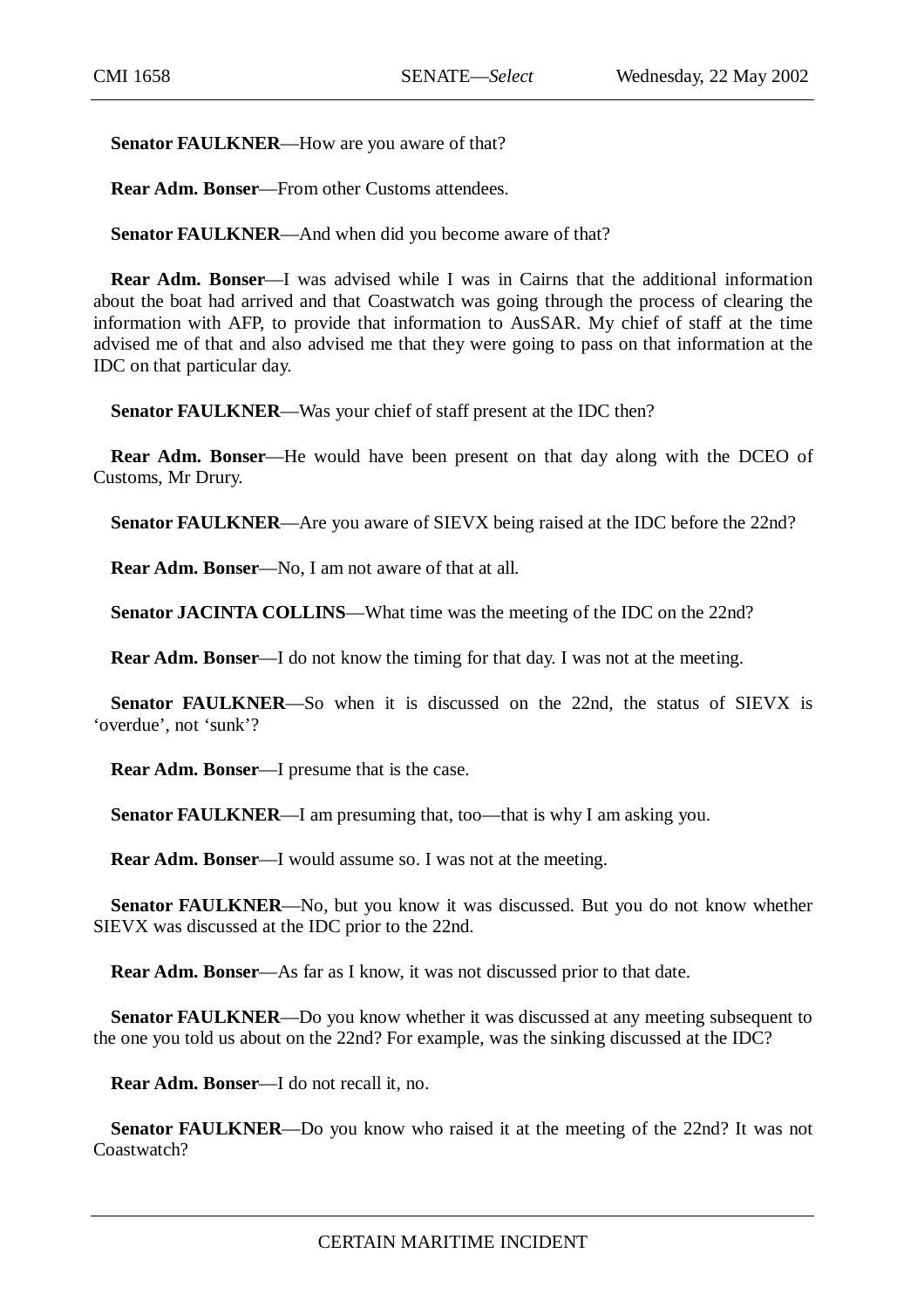**Rear Adm. Bonser**—I presume it was the Customs-Coastwatch members advising the IDC that they were going through the process of telling AusSAR.

**Senator FAULKNER—I** think this is relevant to our inquiry, so would you be able to take it on notice for me please as to when any matters in relation to SIEVX were discussed at the People Smuggling Task Force and what the role of Coastwatch was in those discussions—they may have been generated, for example, by Coastwatch or they may not. If that detail could be provided for any matters relating to SIEVX, I would appreciate it. You will obviously need to go to the officers who represented your organisation at the time.

**Rear Adm. Bonser**—I will be able to provide only the information that was presented by Coastwatch or Customs, because I was not at any of the meetings.

**Senator FAULKNER—But Coastwatch was represented at the meetings, wasn't it?** 

**Rear Adm. Bonser**—Yes, it was.

**Senator FAULKNER—I** appreciate that you would have to go to the Coastwatch representatives. I understand that you personally were not there. That is why I think it is better to deal with this, if you would not mind, by taking it on notice—understanding that you do not have direct knowledge of it, although you do have some indirect knowledge of it because you have been able to help us with the meeting on the 22nd and the fact that SIEVX was discussed at the People Smuggling Task Force on the 22nd.

**Rear Adm. Bonser**—I will take it on notice and provide what I can.

**Senator JACINTA COLLINS**—I have one further issue that I would ask you to take on notice. You say at paragraph 38 of your opening statement that the full detail of the advice of 20 October is classified. I would like to request that this advice be declassified for this committee. I would like to know if there was similar advice in any of the earlier reports and whether that too is classified and can be declassified.

**Rear Adm. Bonser**—As far as I am aware, all of the advice is classified. I cannot declassify it because it does not originate with me. It would have to go back to the originating authorities to declassify the information.

**Senator JACINTA COLLINS**—The Federal Police?

**Rear Adm. Bonser**—In this instance, yes.

**Senator BARTLETT—I** have two more questions, which I think will wrap up my interest in this.

**CHAIR**—I must say that you are taking a very long time to ask your questions, Senator Bartlett.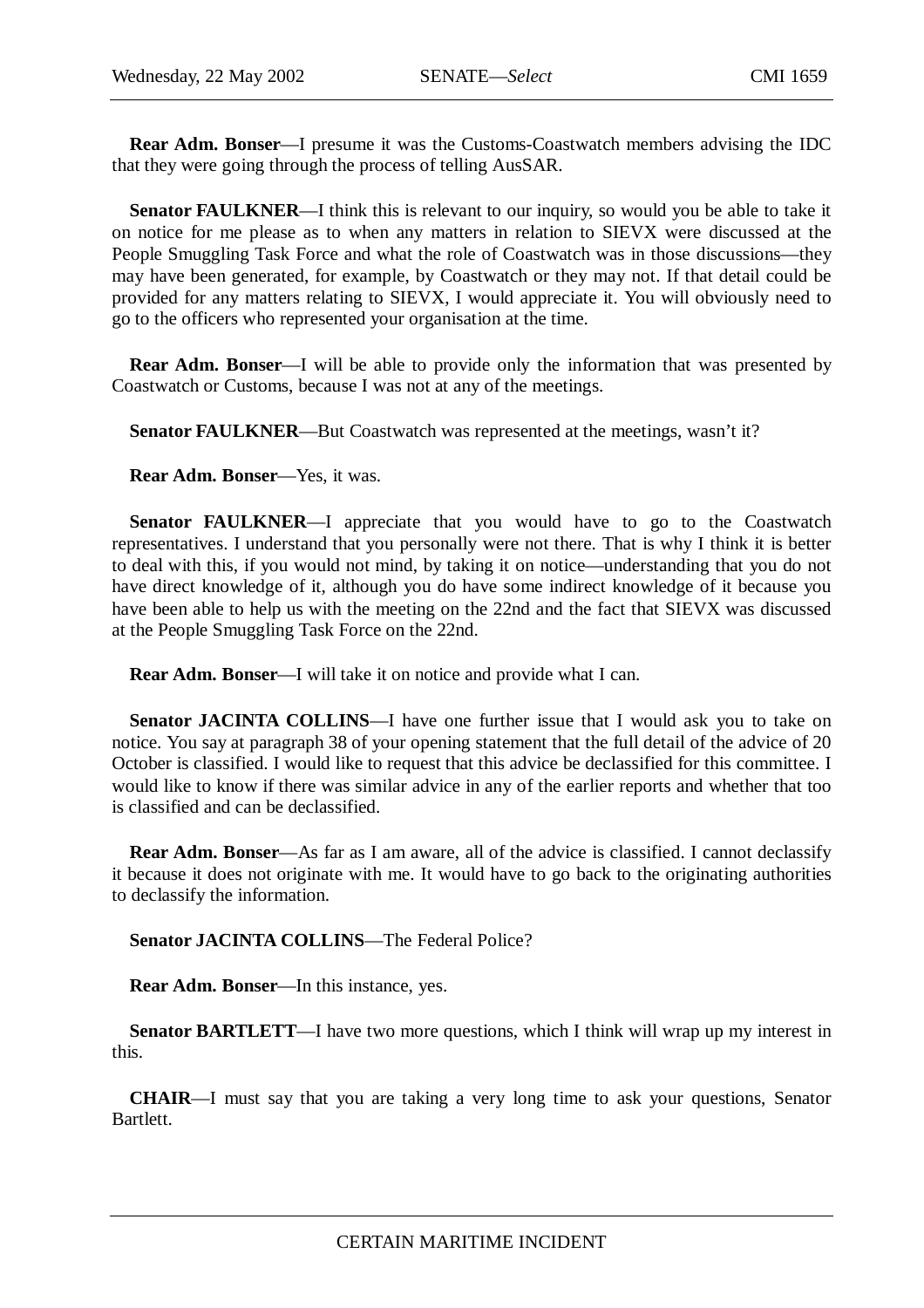**Senator BARTLETT**—I keep getting intruded upon. Just going back one last time to 22 October, Rear Admiral Bonser, you advised Search and Rescue that the vessel was overdue because SIEVX met the criteria that you had confirmation of departure dates and it was known to be overdue. According to Admiral Smith's information, you notified via an opsum to Admiral Smith that the vessel was overdue possibly due to poor condition of the boat and the large numbers on board. The Rescue Coordination Centre also independently reported to Admiral Smith that the vessel was overdue. But it does not seem that Search and Rescue or anybody else actually requested anybody to do anything about it, to go and look for it. They did not ask you to go and look at all to see where it was and whether it was in difficulty?

**Rear Adm. Bonser**—What Search and Rescue then implemented you would have to ask them but, as far as Coastwatch are concerned, we were still conducting all of the surveillance that we had had in place which was specifically dedicated to finding just those boats.

**Senator BARTLETT—But they did not give you any specific request or direction or** anything to go and look over in this area? Based on your earlier evidence, that is not necessarily where you go anyway.

## **Rear Adm. Bonser**—No.

**Senator BARTLETT**—And they did not seem to do so with the Relex people either. You have said before that, as far as you are aware, there has been no report or even any form of informal investigation into this situation. This was a circumstance where admittedly it was probably in international waters and closer to Indonesia than here, but we have been involved in fairly extensive efforts to rescue a single yachtsman or yachtswoman a huge number of kilometres from the Australian coast. We have had a few fishermen drown at sea and had coronial inquests and Senate inquiries when there were three or so. We have had massive inquiries when we have had two or three people die on the Sydney to Hobart yacht race. All of those circumstances have their own specifics and I am not trying to say they are all the same thing, but we have an incident in which 353 people drown and nobody has even made a general comment about whether there is some way we can perhaps stop this happening again or whether there is anything we can do better.

**Rear Adm. Bonser**—I have seen nothing about that.

**CHAIR**—That is equivalent to about one jumbo jet going down with a full passenger load.

**Senator BRANDIS—Those questions assume that Australia has responsibility for the** problem. We have yet to hear a syllable of evidence to suggest that we did have responsibility for the problem.

**Rear Adm. Bonser**—I have certainly seen nothing to indicate that.

**Senator JACINTA COLLINS**—I did not hear a question that suggested there had been an Australian investigation. I think the question was whether there had been any investigation.

**Senator FAULKNER**—Is it true that there was input to Coastwatch from the AFP that effectively detailed, if you like, the size and the state of SIEVX? Would that be fair to say?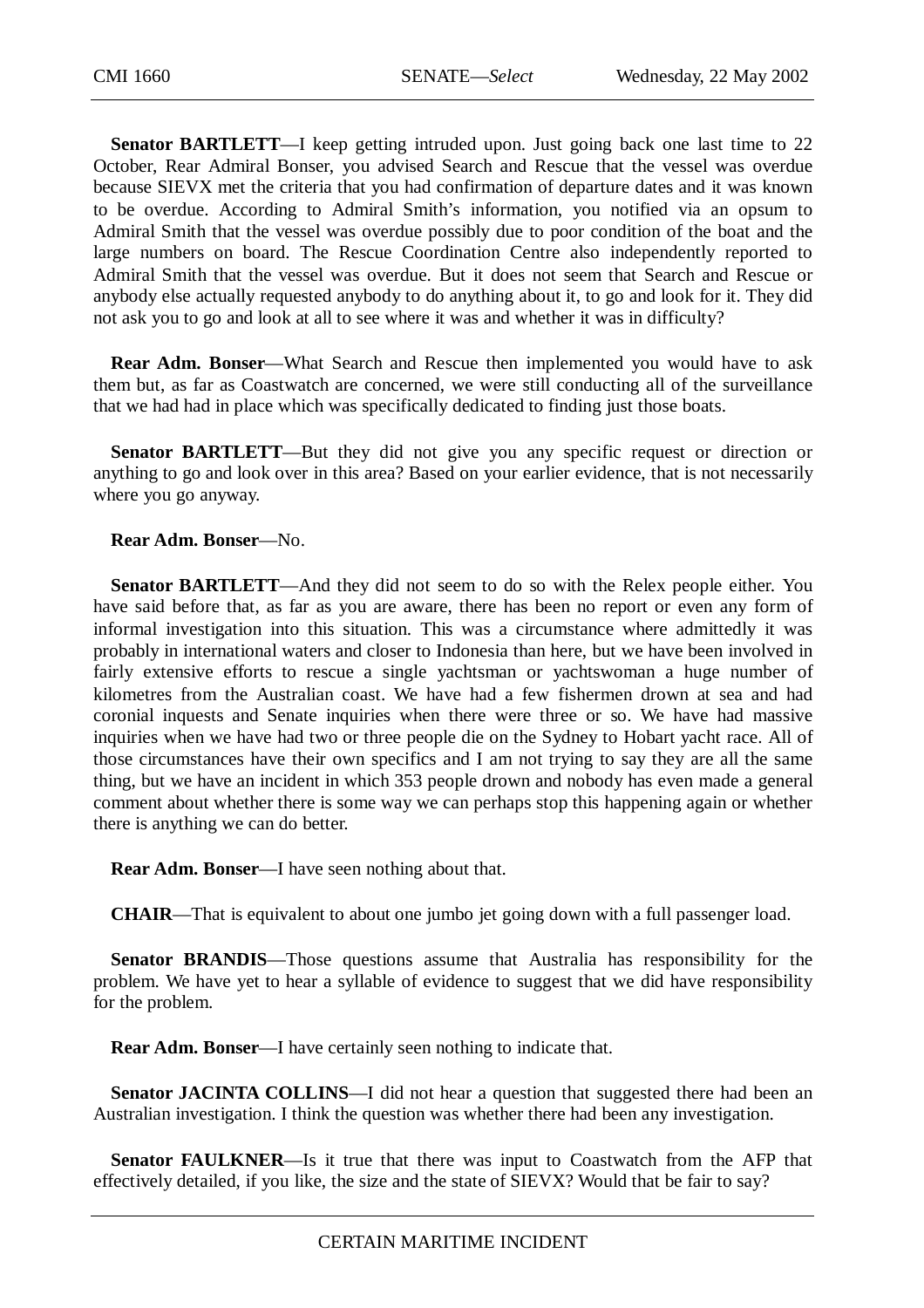**Rear Adm. Bonser**—We knew that it was small and overcrowded.

**Senator FAULKNER—And by 'overcrowded' would that mean that you would know that** there might be around 400 passengers embarked?

**Rear Adm. Bonser**—We had an indication of the numbers, yes.

**Senator FAULKNER—Were** you aware that some passengers were not able or were unwilling to be boarded?

**Rear Adm. Bonser**—I understand that there was an indication in some of the advice that that was the case, that people either had not got on or had got off the vessel.

**Senator FAULKNER**—So there is no doubt, effectively, that you have got intelligence inputs here basically indicating that the vessel is barely seaworthy. Would that be right?

**Rear Adm. Bonser**—We did not know that because we had not seen it. What we knew was that this vessel was reported as being small and overcrowded, and that was the information we advised to all of the relevant operational authorities.

**Senator FAULKNER—Does** the surveillance task change in that sort of situation, where there might be a possible safety of life at sea situation?

**Rear Adm. Bonser**—In this case, with, as I have said, the imprecise information about departures—the departure after departure that does not eventuate, the comprehensive surveillance that was in place out there and the fact that we did not have a confirmation of the departure and that the vessel was not yet overdue—no.

**Senator FAULKNER—You know the figure of the people who have embarked on it, so one** assumes that it must be pretty close to going if there is that number of people who have embarked?

**Rear Adm. Bonser**—But that number is not inconsistent with previous boats, either.

**Senator FAULKNER—Yes, but if there is a possible safety of life at sea situation—an** unseaworthy vessel that is massively overcrowded and the like—and it is ready to go or about ready to go, does that change the surveillance task that you have?

**Rear Adm. Bonser**—It would not have changed our surveillance task, because we were not conducting surveillance in that area.

**Senator JACINTA COLLINS**—Let us say you had been. Let us say Coastwatch had been directly responsible for the surveillance in the zone, would Coastwatch have instigated surveillance after notification of the departure on the 20th?

**Rear Adm. Bonser**—One of Coastwatch's tasks is to conduct surveillance to detect all these boats before they reach Australia.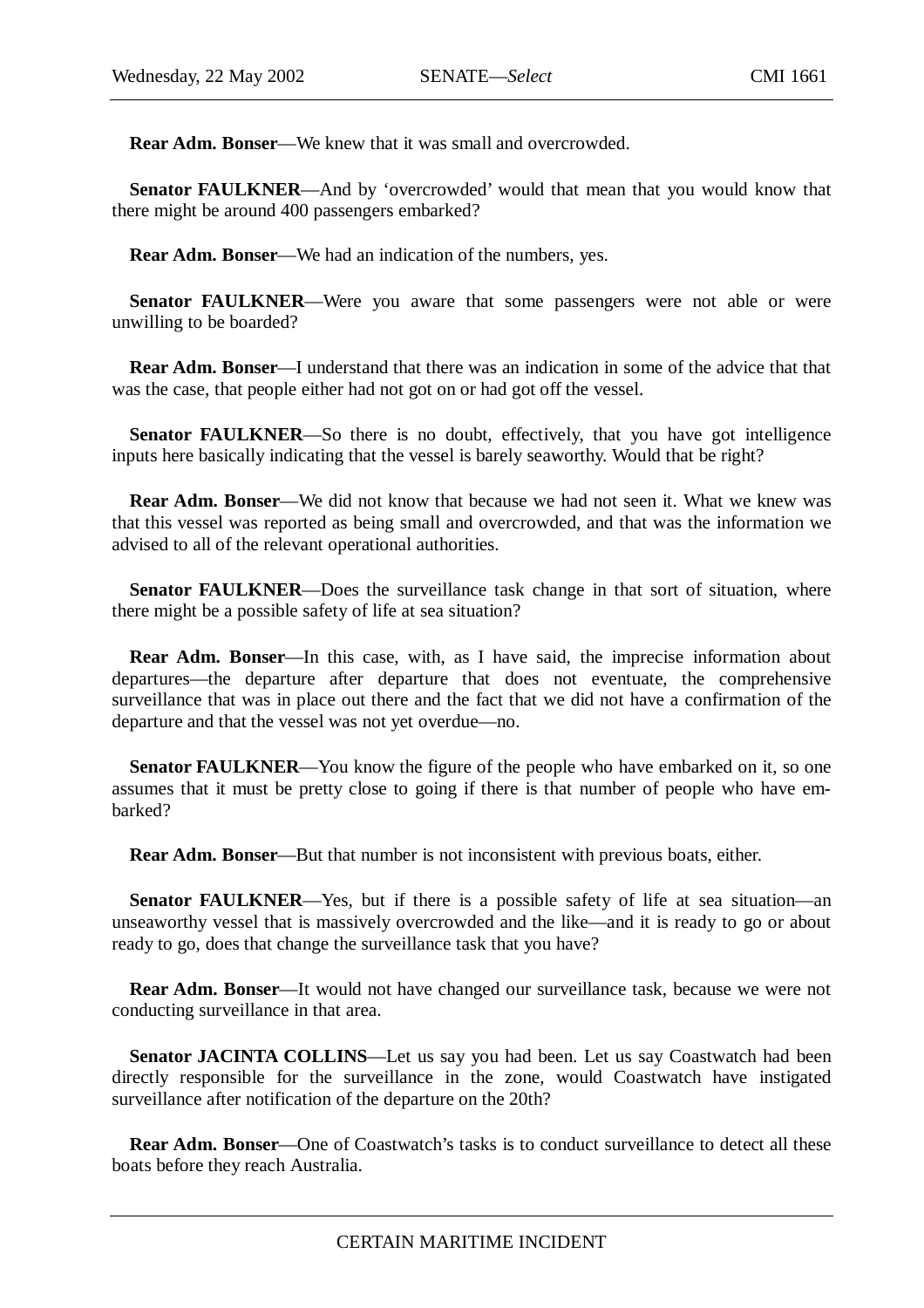Senator JACINTA COLLINS—So the answer is yes?

**Rear Adm. Bonser**—We would have done that, irrespective.

Senator JACINTA COLLINS—Of the safety of life at sea situation?

**Rear Adm. Bonser**—Yes, which was what was happening here already. A comprehensive surveillance pattern was in place doing nothing but looking for these boats.

**Senator FAULKNER—But it is not just a small, overcrowded, unseaworthy vessel, is it?** It is full of SUNCs, as these people are described—an unhappy acronym: suspected unlawful noncitizens. That makes a difference too, doesn't it?

**Rear Adm. Bonser**—All of these boats are full of people.

**Senator FAULKNER—Yes, but I am interested in how that affects the surveillance task.** 

**Rear Adm. Bonser**—The surveillance task was in place looking for all of these boats throughout.

**Senator JACINTA COLLINS**—But what we have from Admiral Smith indicates that surveillance at the time was not as comprehensive as you seem to be indicating. Surveillance was brought back closer to the contiguous zone, as I understand Admiral Smith's report—it was brought right back to the immediate area around Christmas Island.

**Rear Adm. Bonser—I** do not know about that, Senator. I think it is something you would have to address to Admiral Smith.

**Senator BRANDIS**—I would like to ask a question about the surveillance area as well. Are you aware of how close to the southernmost reach of the Sunda Strait the limit of Coastwatch surveillance was at this period?

**Rear Adm. Bonser**—Coastwatch was not within 1,000 miles of Sunda Strait.

**Senator BRANDIS**—Have you read Mr Kevin's evidence? Mr Kevin's conjectures that the vessel foundered some hundreds of miles south of the southernmost point of the Sunda Strait. Are you familiar with that evidence?

**Rear Adm. Bonser**—I am familiar with the evidence, yes.

**Senator BRANDIS**—Did the limit of the Coastwatch surveillance area ever reach even the point at which Mr Kevin conjectures that the vessel foundered?

**Rear Adm. Bonser**—No, Coastwatch did not, because we were 1,000 miles away to the east. Defence was conducting surveillance around Christmas Island.

**Senator BRANDIS**—Are you aware of the limit of the Defence surveillance?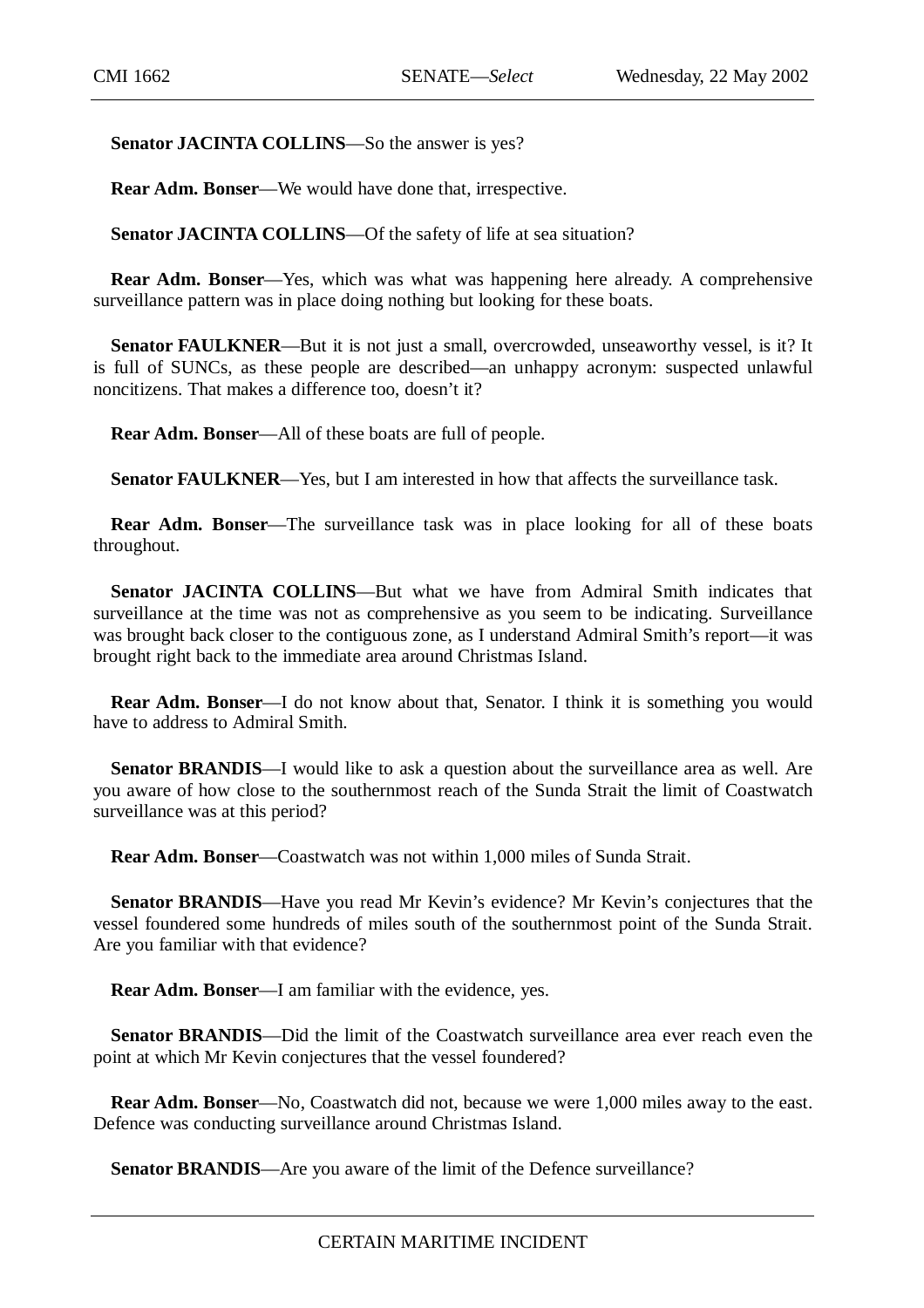**Rear Adm. Bonser**—It was about 30 miles south of Indonesian territory.

**Senator BRANDIS**—Thank you.

**CHAIR**—Where is that, for my benefit, in relation to Mr Kevin's conclusion of where the boat foundered?

**Rear Adm. Bonser**—It would be within the surveillance area.

**CHAIR**—It would be within the surveillance area?

**Rear Adm. Bonser**—Yes, it would.

**Senator JACINTA COLLINS—But, Rear Admiral, the point I was coming to a moment** ago was that we were advised by Admiral Smith that on 19 October—when this vessel departed Indonesia and foundered, he claims, in the Sunda Strait—air surveillance assets and Navy service units were conducting layered surveillance operations and responding to SIEVs close to Christmas and Ashmore islands. So comprehensive surveillance was not occurring at that time; it had been pulled back close to Christmas and Ashmore islands. From what I understand you to be saying, that is not ordinarily the case.

**Rear Adm. Bonser**—I was talking about the overall surveillance that was in place right across Northern Australia, which was, in my experience, the most comprehensive that I have ever seen. What was happening out at Christmas Island was purely defence assets; you would really have to ask them about that.

**Senator JACINTA COLLINS**—I am also trying to understand what happens with the flow of communication, because pre these arrangements it would have been an exclusively Coastwatch situation: Coastwatch gets the report, Coastwatch is alerted possibly to a safety of life at sea scenario, Coastwatch has its comprehensive aerial surveillance in place and would anticipate identifying if such a ship were foundering in that region. But in this scenario we have Coastwatch passing that information on to Defence, Defence saying, 'No, our assets are busy elsewhere,' and no aerial surveillance occurring, as it seems.

**Rear Adm. Bonser**—I do not know about that; that is something you would have to ask those that were conducting the surveillance.

**Senator FAULKNER—Who would make the decision? Accepting that this is outside the** area, under the auspices of Operation Relex, that Coastwatch has surveillance responsibilities for—which is the point you make, isn't it?

**Rear Adm. Bonser**—Yes.

**Senator FAULKNER—Just accepting that, who would make the decision in Defence, as you** understand it—based on the material that you provide, the AFP reports and the like—that surveillance of this particular SIEVX is warranted? Where would that decision be made? Would it be made at NORCOM; would it be made elsewhere? Can you assist us with that at all?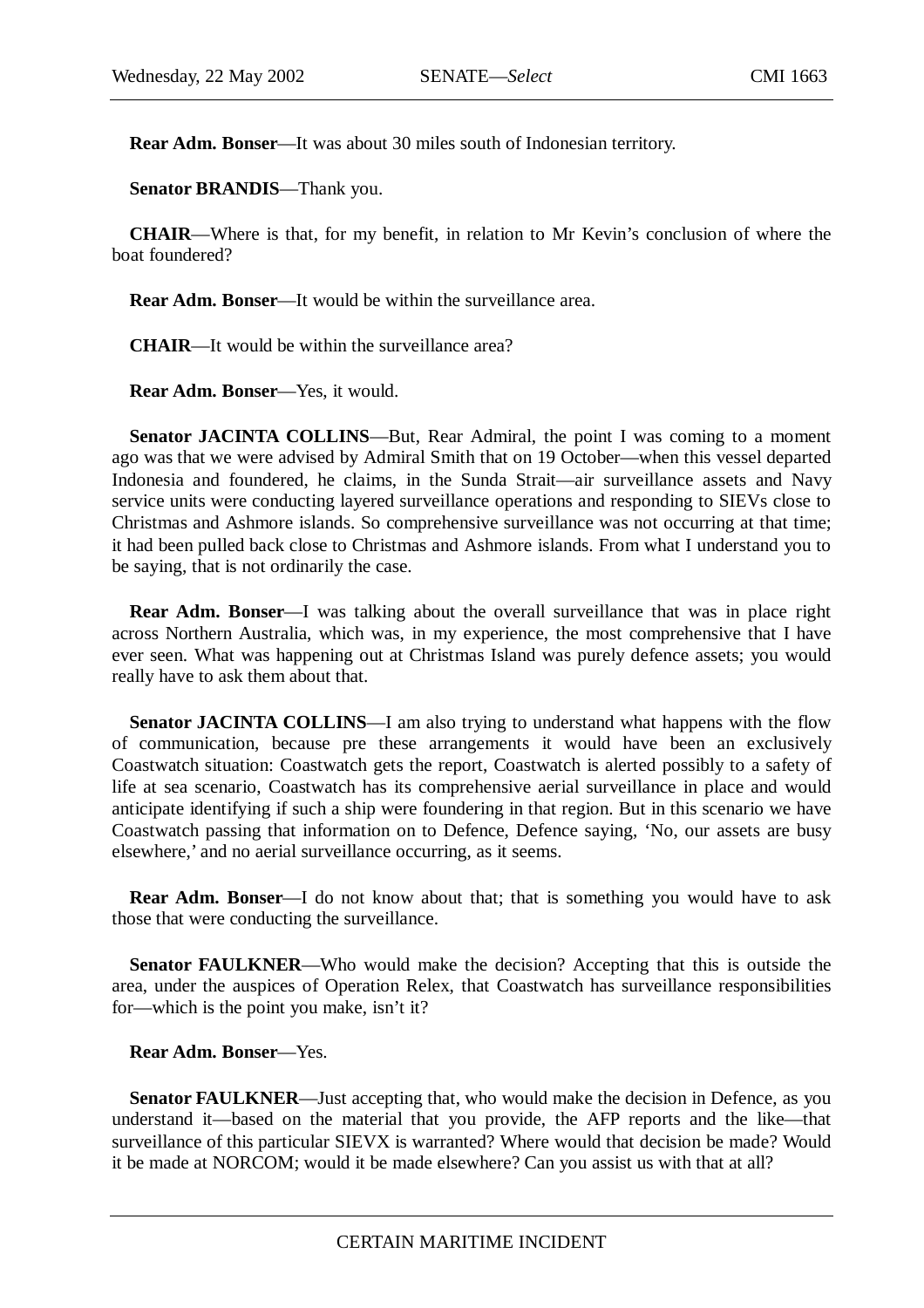**Rear Adm. Bonser**—I would expect that it would be made in that operational chain of command: between the Theatre Command, Northern Command and indeed the assets in location.

**Senator FAULKNER—Once** you pass on the intelligence material you have available, is there no follow-up from Coastwatch?

**Rear Adm. Bonser**—Only to continue to provide any additional information that comes to us.

**Senator FAULKNER**—You do not get any feedback from Defence as to whether they decide to undertake any particular level of surveillance of the identified SIEV?

**Rear Adm. Bonser**—Sorry?

**Senator FAULKNER—If Defence decided that they were going to undertake surveillance of** SIEVX, for example, would Coastwatch in the normal course of events have been notified?

**Rear Adm. Bonser**—Probably not. We would have had information that they were conducting the surveillance in that general area with the assets that were available. We were not seeing the actual detail of the surveillance patterns, not that level of detail.

**Senator FAULKNER—Can I ask you this: do you think, in relation to SIEVX, that there** were process failures in terms of the role of Australian agencies? I appreciate you can only make a comment from where you sit and it is in that context I ask you the question.

**Rear Adm. Bonser**—From what I have seen and from the information that has been passed on I would say no. All of the information has been handled properly and passed on.

**Senator FAULKNER**—So you think it is perfectly reasonable that Australian authorities should learn about the sinking of SIEVX from CNN? You are quite satisfied that that is acceptable?

**Rear Adm. Bonser**—If that is the only information you get, then that is all you have.

**Senator FAULKNER**—But it is not the only information we have got in this situation, is it?

**Rear Adm. Bonser**—That is the only information that we have about the vessel sinking.

**Senator FAULKNER**—It might be the only information at that time about the vessel sinking, but it is not the only information you have about the vessel leaving. It is in that context I asked the question. I probably should clarify it. My question does not go specifically to the sinking of SIEVX; it is the whole exercise from the time 400 people embarked and the boat left Indonesia. If the government decided to inquire further into the events surrounding the sinking of SIEVX, given your extensive responsibilities in relation to Coastwatch, could you identify any process failures in relation to this particular SIEV?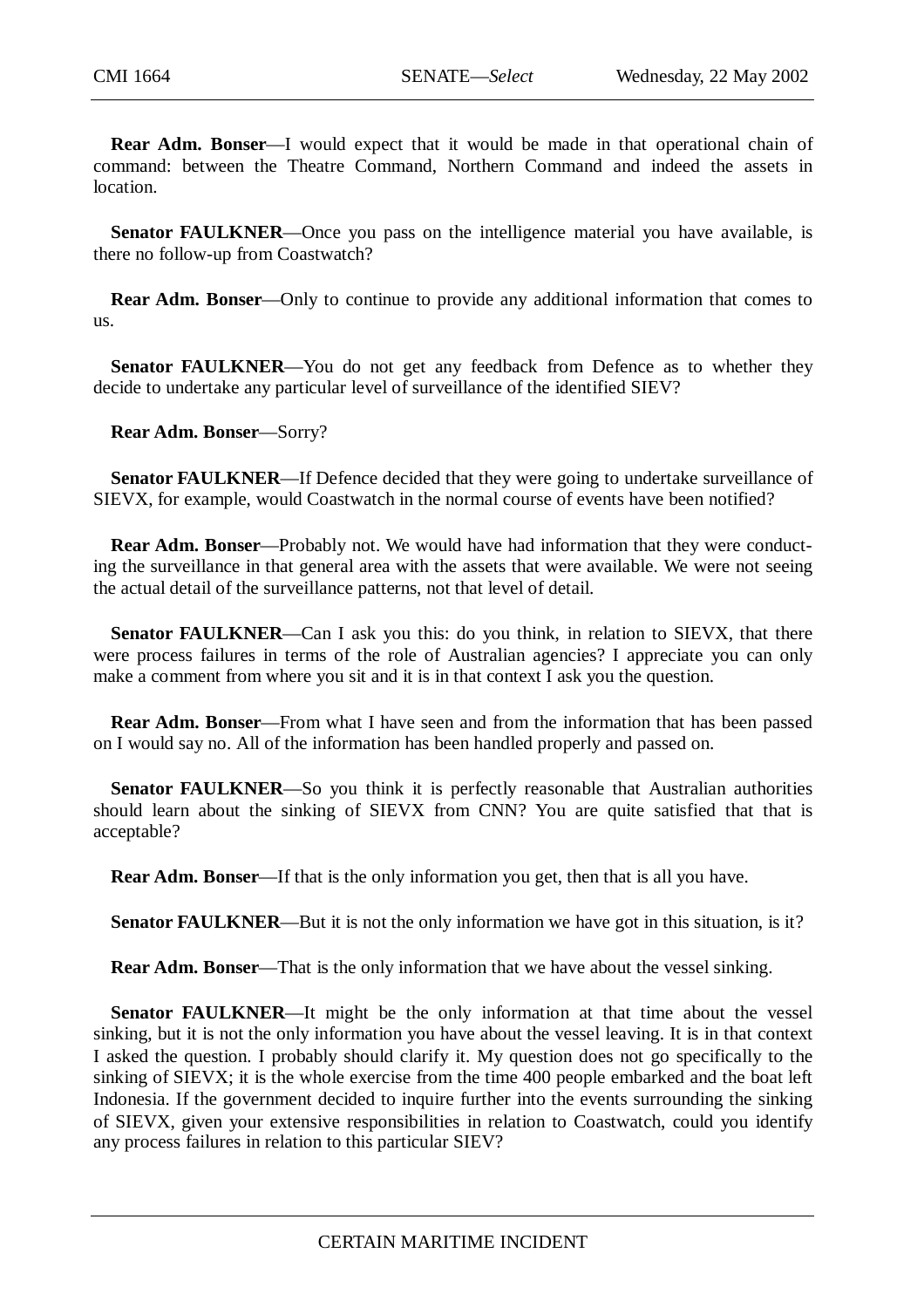**Rear Adm. Bonser**—I cannot see any course of action that any Australian authority could have taken that would have prevented the sinking of the vessel.

**Senator FAULKNER—Can you think of a situation where Australian agencies should have** had a great more knowledge and detail about what occurred with this SIEV after it left Indonesian shores?

**Rear Adm. Bonser**—No, I cannot.

**Senator FAULKNER—Can** you draw a distinction between the state of knowledge that agencies had of that SIEV and a range of the other SIEVs—some of this you have dealt with in your opening statements—particularly the number of SIEVs. I am using SIEVs 1 to 12.

**Rear Adm. Bonser**—The information is remarkably similar about all of the vessels, in particular the on again off again nature of the departures. The only thing that was different about this vessel was that we had information at the last report of the possible departure that it was small and overcrowded.

**Senator FAULKNER—You** have not been asked since the sinking of the SIEV, in your role at Coastwatch, for any investigation or inquiry into those events at all?

**Rear Adm. Bonser**—No, I have not.

**Senator FAULKNER**—Does that surprise you?

**Rear Adm. Bonser**—No.

**Senator JACINTA COLLINS**—Let me take you to one area where there are issues of a process nature regarding the reporting, and that is your statement at 42:

In the normal course of operations, Coastwatch informs AusSAR about any vessels that have been sighted and may be in difficulty or distress.

You are probably aware that the evidence we had from AusSAR was that they were never advised that there was a vessel in distress, even on 20 October. How could you get into that situation?

**Rear Adm. Bonser**—Because there was nothing to indicate there was a vessel in distress.

**Senator JACINTA COLLINS—You said that you advise AusSAR, in the normal course of** events, when a vessel may be in difficulty or in distress, and you did so on this occasion.

**Rear Adm. Bonser**—What we did on this occasion was to advise AusSAR that there was a vessel that was potentially overdue.

**Senator JACINTA COLLINS—Your statement at 42 says:**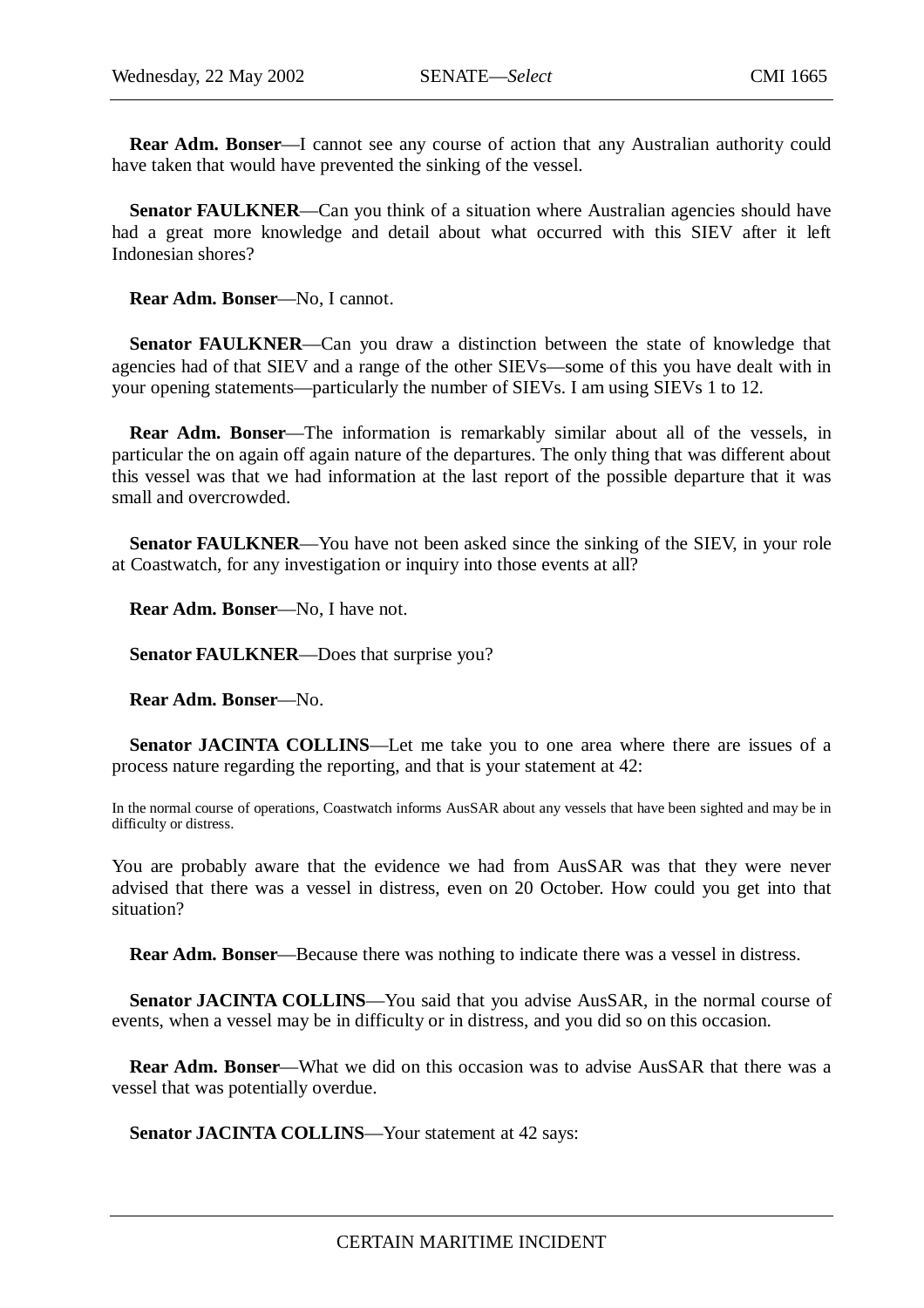In the normal course of operations, Coastwatch informs AusSAR about any vessels that have been sighted and may be in difficulty or distress.

And you did this on this occasion. You said that SIEVX met this criteria.

**Rear Adm. Bonser**—SIEVX was not a vessel that had been sighted and was observed to be in difficulty and distress. When Coastwatch has confirmation of the departure date of a SIEV, and then when it is known that it is overdue, Coastwatch provides that information to AusSAR. After we had received the additional information on 22 October, SIEVX met that criteria, and that was why Coastwatch contacted AusSAR and advised them that there was a vessel that was potentially overdue.

**Senator JACINTA COLLINS—This is where there is a lack of clarity. You are saying that** you advise AusSAR when a vessel may be in difficulty or distress. That is why you advise AusSAR, isn't it?

**Rear Adm. Bonser**—When we sight a vessel that may be in difficulty or distress, yes.

**Senator JACINTA COLLINS**—So, in this case, you had confirmation of departure and you knew it was overdue. Presumably you felt that met the criteria of probably being in difficulty or distress, and so you would advise AusSAR?

**Rear Adm. Bonser**—No. That met the criteria for a vessel being overdue, and so we advised AusSAR.

**Senator BRANDIS—Is** this the situation? There are different categories of criteria that trigger the advice to AusSAR: one is the sighting of a vessel in difficulty or distress; and another and independent criterion is that a vessel is overdue.

**Rear Adm. Bonser**—That is correct, and they are independent.

**Senator BRANDIS**—In this case, it was the second and not the first of those two categories which triggered your advice to AusSAR. It is as simple as that, isn't it?

**Rear Adm. Bonser**—That is correct.

**Senator JACINTA COLLINS**—Then, when you get to the first of those criteria, what action is AusSAR meant to take? My question is: what is the point of advising AusSAR?

**Rear Adm. Bonser**—And that is for which criteria, Senator?

**Senator JACINTA COLLINS**—The first, the 'overdue'.

**Rear Adm. Bonser**—For an overdue vessel—and you would have to clarify this with AusSAR—my understanding is that they would issue a broadcast alert, asking shipping to keep a lookout for a vessel that was overdue.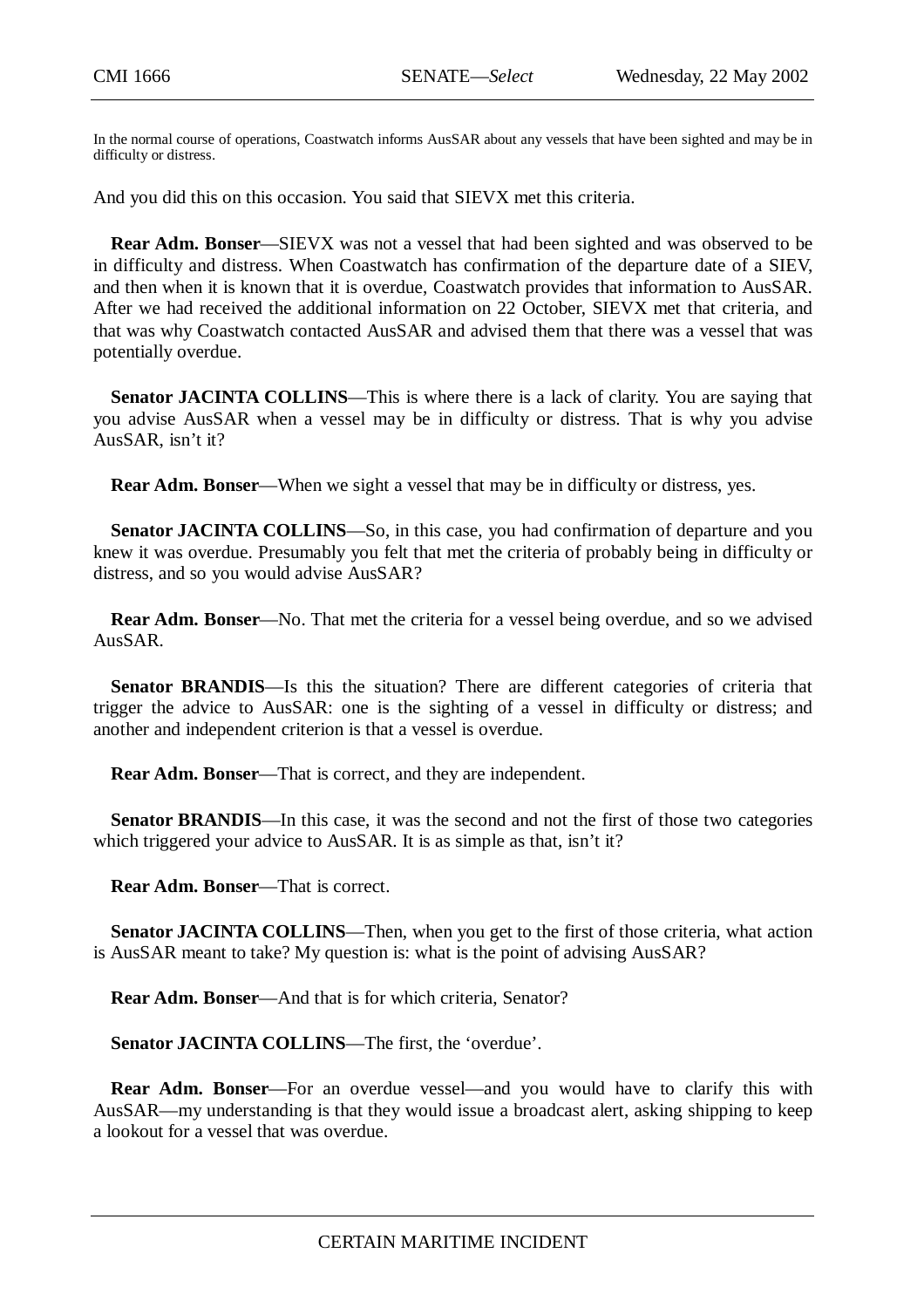**Senator JACINTA COLLINS**—They tell us they only do that when they have information that there is difficulty or distress. They are not aware of this two-level criterion that Senator Brandis has put to you.

**Senator BRANDIS**—No, not two-level criterion; two separate criteria.

**Senator JACINTA COLLINS—Okay, two different criteria. It seems that AusSAR is not** aware of these criteria.

**Rear Adm. Bonser—I** do not know about that. You would have to clarify that with them.

**Senator JACINTA COLLINS**—I suggest that you look at the evidence they gave this committee. Their answer for not responding to a report from Coastwatch is that there was no indication of distress.

**Rear Adm. Bonser**—And we did not tell them that there was an indication of distress. We provided the information to them that there was an overdue vessel.

**Senator JACINTA COLLINS—What I am asking you is this: if it has this other criteria,** which is vessel overdue, what is your understanding of what AusSAR does with it? What is the point of reporting overdue to them, if all they simply say is 'We've done nothing, because there's no indication of distress'? Why bother with this criterion?

**Rear Adm. Bonser**—Because that has been a standard procedure and, in the past, there have been broadcasts issued asking for vessels to keep a lookout for overdue vessels.

**Senator JACINTA COLLINS**—That is additional information that was not provided to us from AusSAR. We need to get to the bottom of why they did not do that on this occasion, because they did not—and we do not know why they did not, but we do know that many lives were lost.

**Senator BRANDIS**—I think it is clear that there was never a time at which this vessel was under surveillance.

**Rear Adm. Bonser**—That is correct.

**Senator BRANDIS**—There was never a time at which any report was received by Coastwatch that the vessel was in difficulty or distress.

**Rear Adm. Bonser**—That is correct.

**Senator BRANDIS**—There was never a definitive piece of information conveyed that the vessel had, in fact, definitely departed Indonesian shores; there were merely intelligence reports that the vessel may have departed Indonesian shores.

**Rear Adm. Bonser**—That is correct.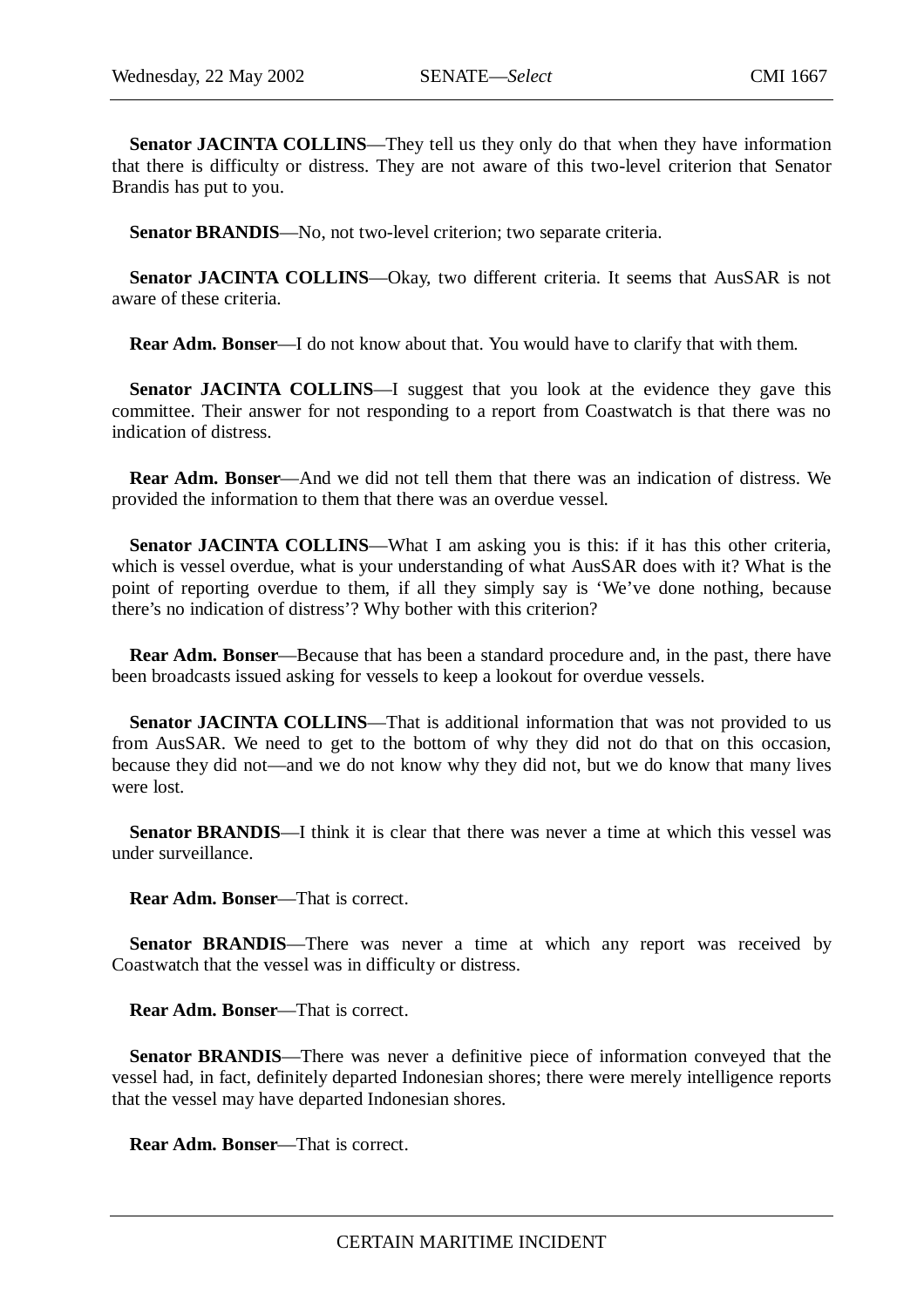**Senator BRANDIS**—On the assumption that this vessel may have departed Indonesian shores on a given date, there was a report that the vessel was overdue, and that report came to you?

**Rear Adm. Bonser**—Yes, it did.

**Senator BRANDIS—A** report was received that the vessel had sunk, which report was received after that event had happened.

**Rear Adm. Bonser**—Yes, that is correct.

**Senator BRANDIS**—That was also a report in the public media on the international news programs.

**Rear Adm. Bonser—Yes, it was—in addition to the report we received on 23 October from** the Australian Theatre Joint Intelligence Centre.

**Senator BRANDIS**—As far as I can follow your evidence, there was never a time prior to the sinking of the vessel that Coastwatch received any information causing it to arrive at a conclusion that the vessel was in peril or distressed.

**Rear Adm. Bonser**—That is correct.

**Senator BRANDIS**—That is what I thought. Thank you.

**Senator BARTLETT—Can I clarify that.** As I heard your evidence, you never got confirmation that the vessel had departed.

**Rear Adm. Bonser**—Could you clarify your question? I am not sure I understand.

**Senator BARTLETT**—My understanding of the answers you gave part way through there is that you had a range of intelligence reports of possible departures here and there, but there was no confirmed sighting or confirmation of a departure date.

**Rear Adm. Bonser—The only time we received information that corroborated a departure** and indicated to us that this vessel had probably departed and could therefore be considered overdue was when we received information on 22 October.

**Senator BARTLETT—You** are saying 'probably'. What is the difference between probability and confirmation?

**Rear Adm. Bonser**—We could not tell whether the vessels had really left or not until they turned up.

**Senator BARTLETT**—You said in your opening statement that you had told AusSAR about the confirmation of departure. Was it confirmed or wasn't it?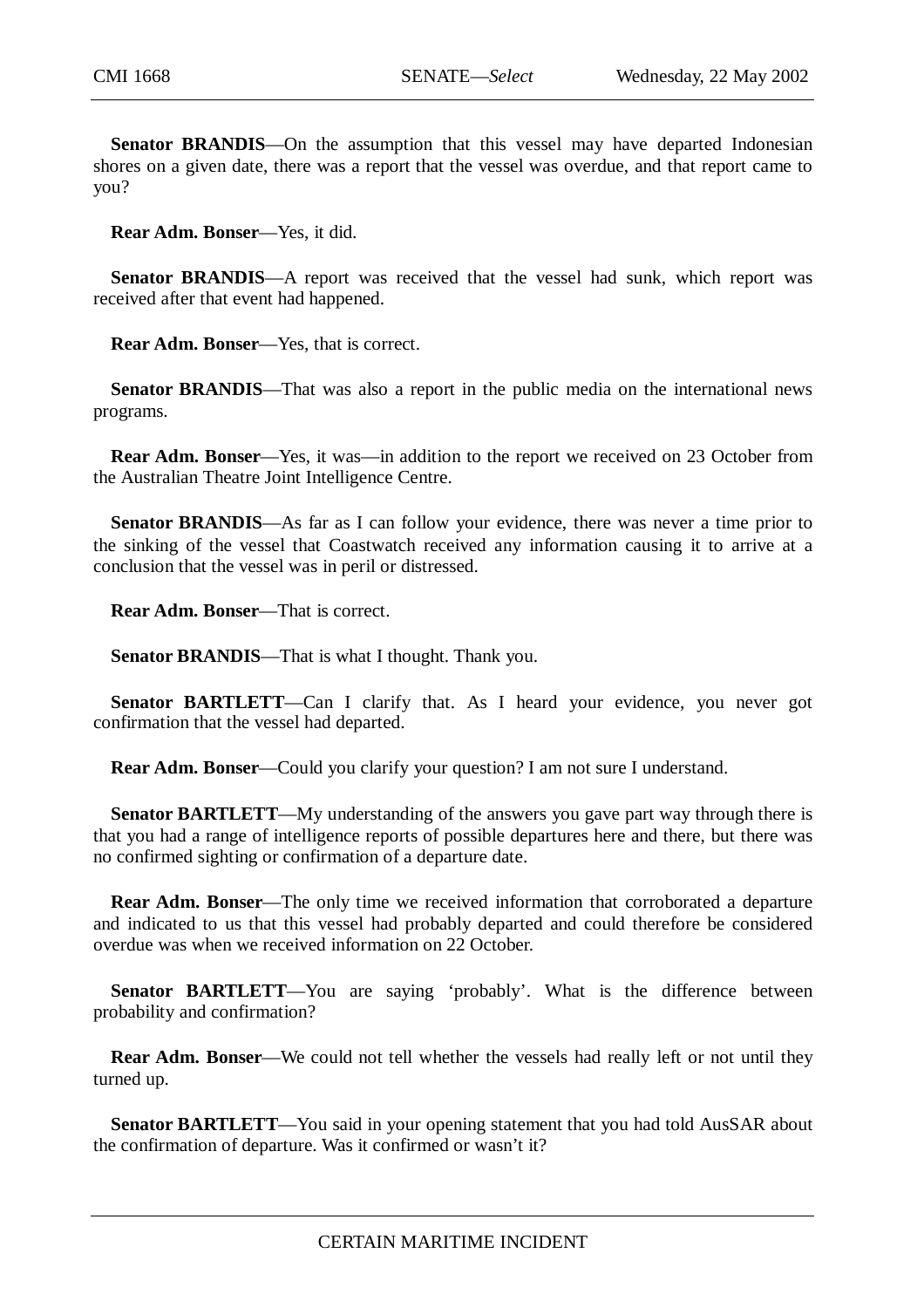**Rear Adm. Bonser**—That was the best indication we had of a confirmation of a departure and, on the basis of that, we assessed that the vessel was overdue and advised AusSAR accordingly. I cannot really go into any further detail in public about the nature of that information or why it led us to that belief.

**Senator BARTLETT—We can pursue that with the AFP. I am not trying to divulge state** secrets, I am just trying to get an idea of what constitutes confirmation and when probable departure becomes confirmed departure.

**Rear Adm. Bonser**—I think the nature of the information that was provided on the 22nd, if provided in camera, would make that clear.

**CHAIR**—It may be that the committee would want to move in camera, but that is not a question we need to address just yet. I need to be clear in my head, because I am a little confused about one or two of the points. My understanding, based on the corrected evidence of Admiral Smith, is that SIEVX departed Sumatra, which is a small coastal town in west Java, and that was the last place it touched on its ill-fated voyage. After that, it sailed on and foundered somewhere. The evidence that you have given us and reiterated a number of times—and I thank you for that—is that you received information on 22 October that this vessel may be overdue. That information was received from the AFP, as I recall you saying. I went through this before. The sole source of information that the vessel was overdue was the AFP, as far as Australia is concerned?

**Rear Adm. Bonser**—That is correct.

**CHAIR**—You first learnt that the vessel was overdue from the AFP?

**Rear Adm. Bonser**—Yes, and that assessment was made based on the information we received from the AFP on 22 October.

**CHAIR**—Did you receive information from the AFP that the vessel was overdue or that the vessel had departed at a certain time and then, by your own calculations, conclude that it was overdue?

**Rear Adm. Bonser**—It was both. Part of the information and the detail of the information would help clarify that. There was an assessment that it was overdue, and we agreed with that assessment.

**CHAIR**—That is the point I want to be clear about. The AFP advised you that the vessel was overdue and, when you did your sums about where it was likely to be, you confirmed in your mind that, 'Yes, obviously it is overdue.' Is that how it went?

**Rear Adm. Bonser**—That is correct, Senator.

**CHAIR**—The point I am concerned about is that the originating idea that the vessel was overdue came to you. You did not calculate that or deduct that from other information—from raw material. You got that conclusion, you checked it and then reaffirmed that it was overdue.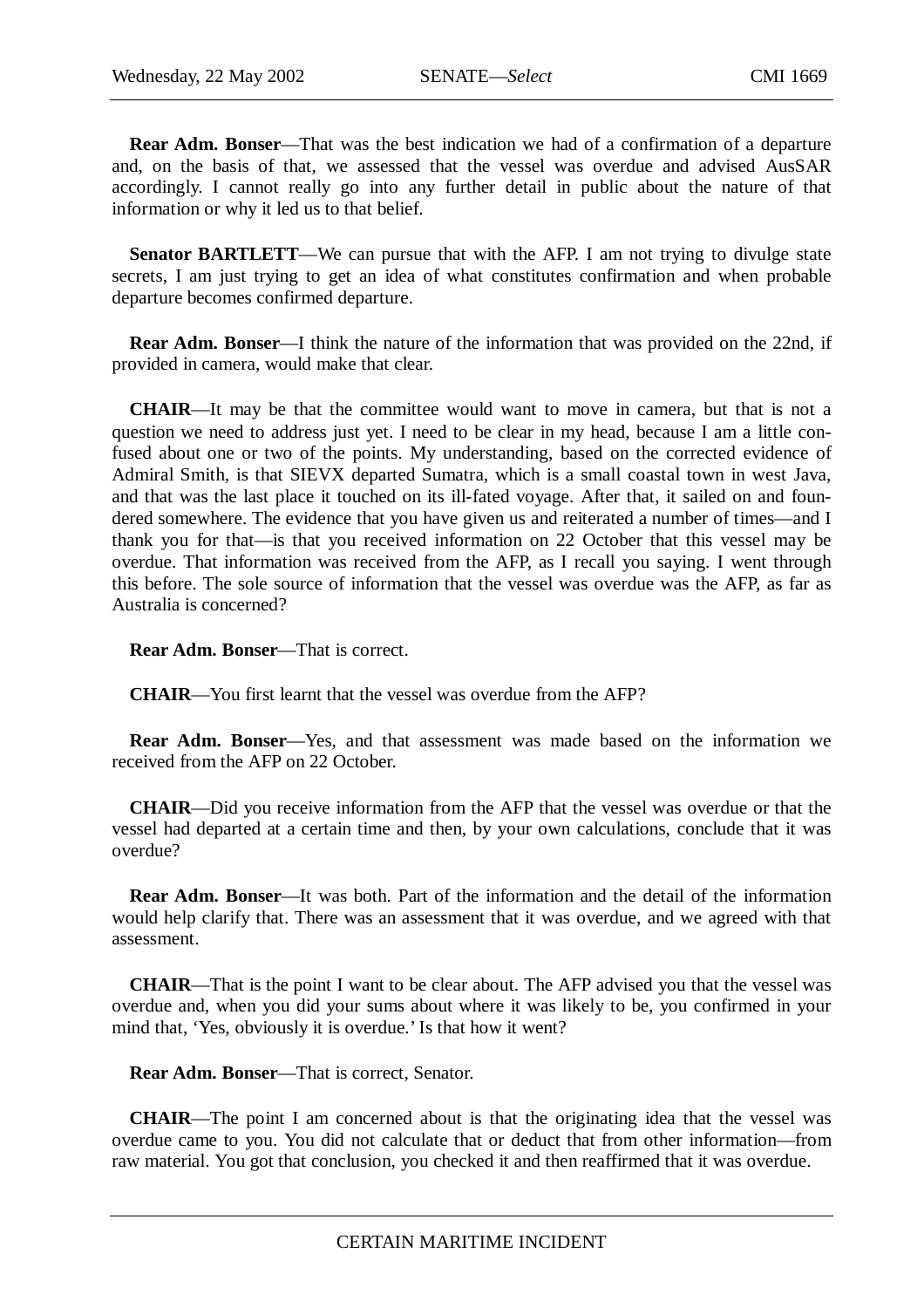**Rear Adm. Bonser**—That is correct, Senator.

**CHAIR**—And then you were asked to wait before that knowledge was broadcast so that it could be put in an acceptable form of reporting by the AFP?

**Rear Adm. Bonser**—Yes.

**CHAIR**—You will tell me if I am intruding into areas that are sensitive and ought to be protected, which 'may' be matters for us to consider in camera when I ask these next questions. The advice that the Australian Federal Police gave you after this interregnum of nearly four hours from the initial report about what you may notify as an overdue vessel was essentially the same advice, in the same terms, that they had given you earlier or was it advice that was not in the same terms?

**Rear Adm. Bonser**—It was not in the same words—because of the nature of the original information—but it was in the same terms, that this vessel was overdue. The original information inferred that same conclusion.

**CHAIR**—All right. The RAAF were flying surveillance in the area where Mr Kevin concluded SIEVX sank. Were they flying surveillance at the time that this vessel may have been in that vicinity?

**Rear Adm. Bonser**—I do not know. I do not know whether it was ever in that vicinity or, if so, when.

**CHAIR**—You are aware though, as you said in your opening statement, of what Mr Kevin has said, you have read his evidence before us and you have doubtlessly seen the maps or the charts that he has presented to us and would therefore know where his hypothesis leads in terms of where he believes the vessel sank—that is, in an air surveillance area of Australia.

**Rear Adm. Bonser**—Yes, it would be, Senator.

**CHAIR**—For the ADF?

**Rear Adm. Bonser**—Yes, if that is where the vessel sank.

**CHAIR**—Do you happen to know whether a PC Orion, if that was the type of aircraft used, is equipped with life rafts and things that it could drop from the air if it comes across a SOLAS situation?

**Rear Adm. Bonser**—I know they can be, Senator.

**CHAIR**—You do not know whether the operating aircraft in the area were, though?

**Rear Adm. Bonser**—I do not know the answer to that question.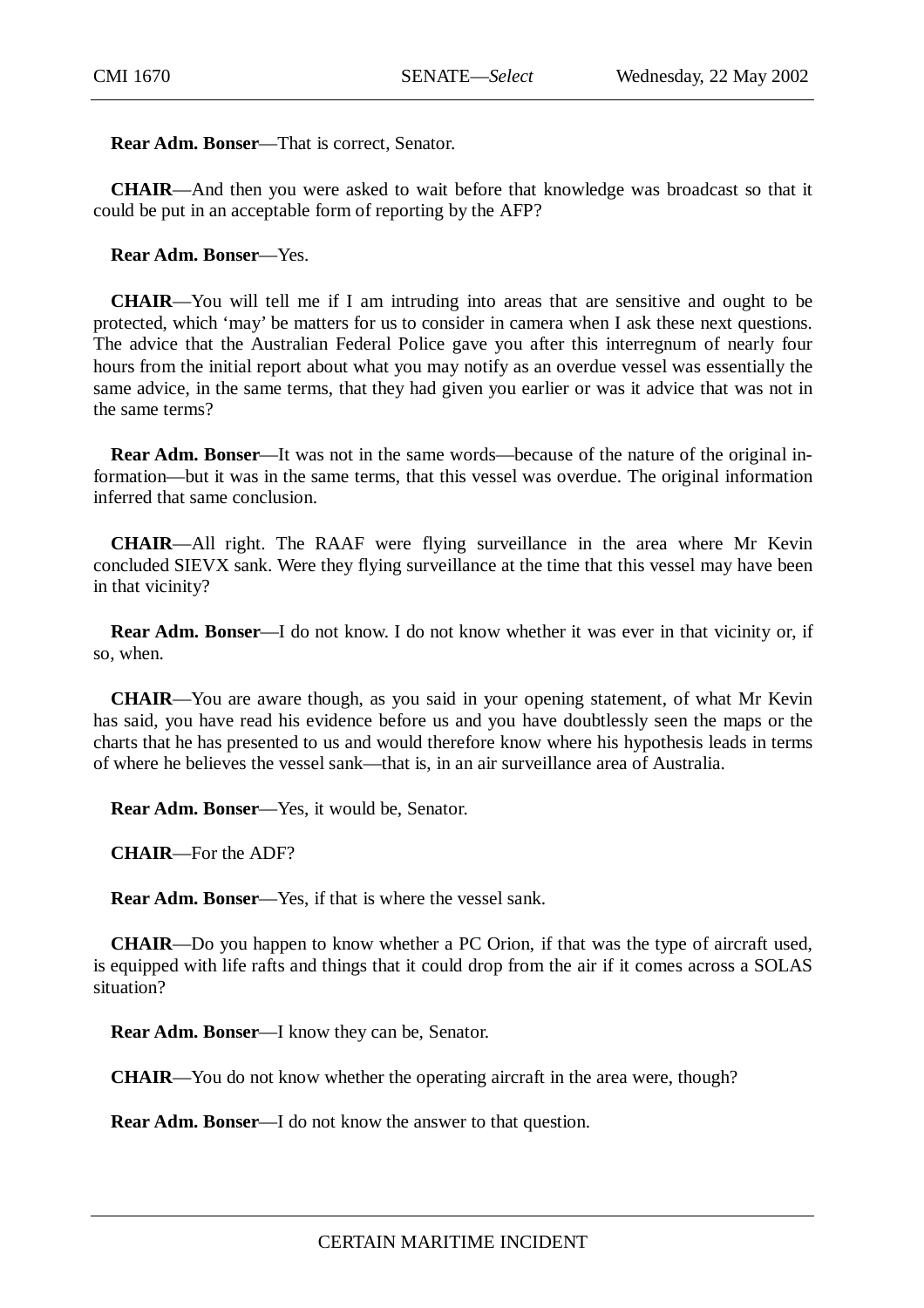**CHAIR**—Maybe it is a question we should ask Defence. How long after 22 October, when you had broadcast this information, did CNN report that this vessel had in fact sunk?

**Rear Adm. Bonser**—It was the following day, 23 October. That was the same day that we received advice from the Joint Intelligence Centre that there had been a report that a vessel had sunk.

**CHAIR**—The report that the Joint Intelligence Centre was referring to was the CNN report or another report?

**Rear Adm. Bonser**—I do not know. We received two separate reports: one from the Joint Intelligence Centre and we also saw what was on CNN.

**CHAIR**—You actually saw it on the screen?

**Rear Adm. Bonser**—I did not, but I heard about it.

**CHAIR**—Officers of your agency saw it on the screen?

**Rear Adm. Bonser**—Yes.

**Senator JACINTA COLLINS—But you do not know that they were separate reports?** 

**Rear Adm. Bonser**—No, I do not know what the source of the Joint Intelligence Centre report was.

**CHAIR**—There is one other detail but I am not quite sure whether Senator Faulkner—who is not here, otherwise I would have asked him rather than ask you—asked you this question before. You knew from the intelligence reports that this was an overcrowded vessel and that it was a small vessel. Did you also know that it was leaky? Did you know what the condition of it was?

**Rear Adm. Bonser**—No, we did not. I believe that is information that only came out after the event and that a range of that has become confused with what might have been original information.

**Senator JACINTA COLLINS—Which is why a declassified report might be helpful.** 

**CHAIR**—Taking you back to your remarks in your opening statement about reviewing the Kevin hypothesis, for want of a better description, and Mr Kevin's evidence, has Coastwatch done its own reconstruction of the events to test that hypothesis?

**Rear Adm. Bonser**—We have looked at the information but it is so imprecise that you really cannot reconstruct much from it, I would have to say.

**CHAIR**—So you have done some sort of exercise.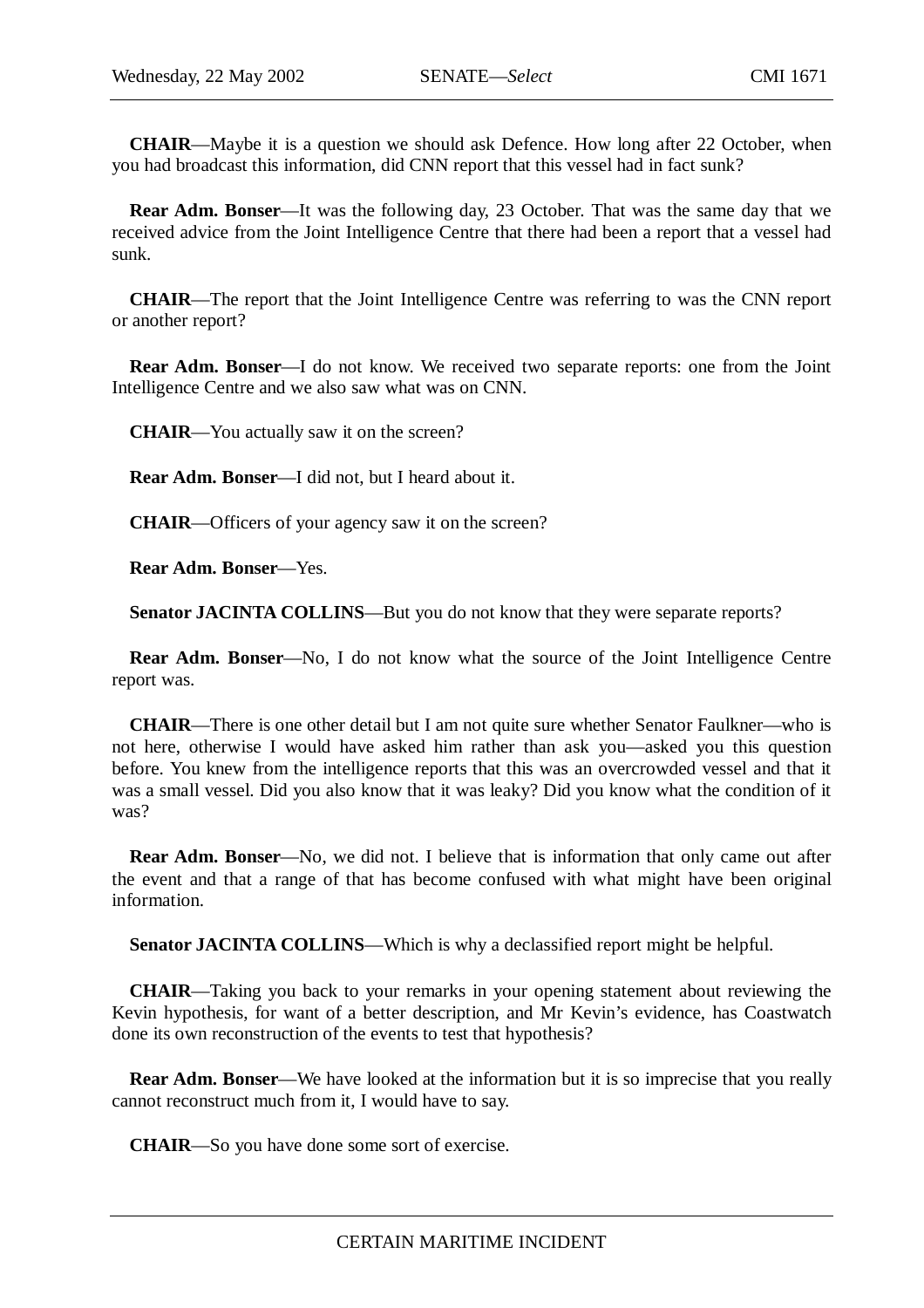**Rear Adm. Bonser**—We have plotted estimated times of departure, possible speeds, different diversions and where the vessel may have gone but it is very difficult to reconstruct. The best we have been able to work out is that it was somewhere between the Sunda Strait and perhaps about 80 miles south of it that this vessel unfortunately sank, but we have not been able to determine exactly where.

**CHAIR**—Calculating wind speeds, drifts and currents and plotting where boats might be and those sorts of things would be an expertise of Coastwatch, wouldn't it?

**Rear Adm. Bonser—We have some skills in it, but the experts are the search and rescue** authority.

**CHAIR**—You have presented to us that the analysis you have conducted was, in a way, a back of the envelope sort of exercise, or that is the impression I have. Was it an exercise like that, or was it a more considered sit down with the charts, the calculators and the navigational instruments to try to work it out? Was it a fairly full-on exercise?

**Rear Adm. Bonser**—We certainly would have looked at a chart, at estimated times of departure and at how far a vessel might have gone at certain speeds, but to get any precise information even of the courses that the vessel might have taken would have been pure guesstimation. We just had no detail about what the vessel did, or might have done, after it allegedly sailed to indicate even what direction it went in.

**CHAIR**—And the intelligence reports did not provide a clue to you as to that.

**Rear Adm. Bonser**—All we had was that there was a possible departure on a date, and I think that was the fifth possible departure that month. We had no idea whether the vessel was actually departing the archipelago or going somewhere else in the archipelago.

**CHAIR**—Does this exercise that you have just described appear in writing anywhere?

**Rear Adm. Bonser—I** do not know that we actually have any of that recorded. We would have sat down with the chart, but it may well have been rubbed off again by now.

**CHAIR**—Can you check to see if you have anything?

**Rear Adm. Bonser**—I can check.

**CHAIR**—You leave me with a terrible void in trying to package this. I understand and respect what you say about there being so many variables here and how do you know where it may have foundered. If you have no information after it leaves port, the fact that another agency can tell you that it is overdue suggests that another agency may have some of that information. So I will give some thought as to whether or not we might want to go in camera on some of that evidence.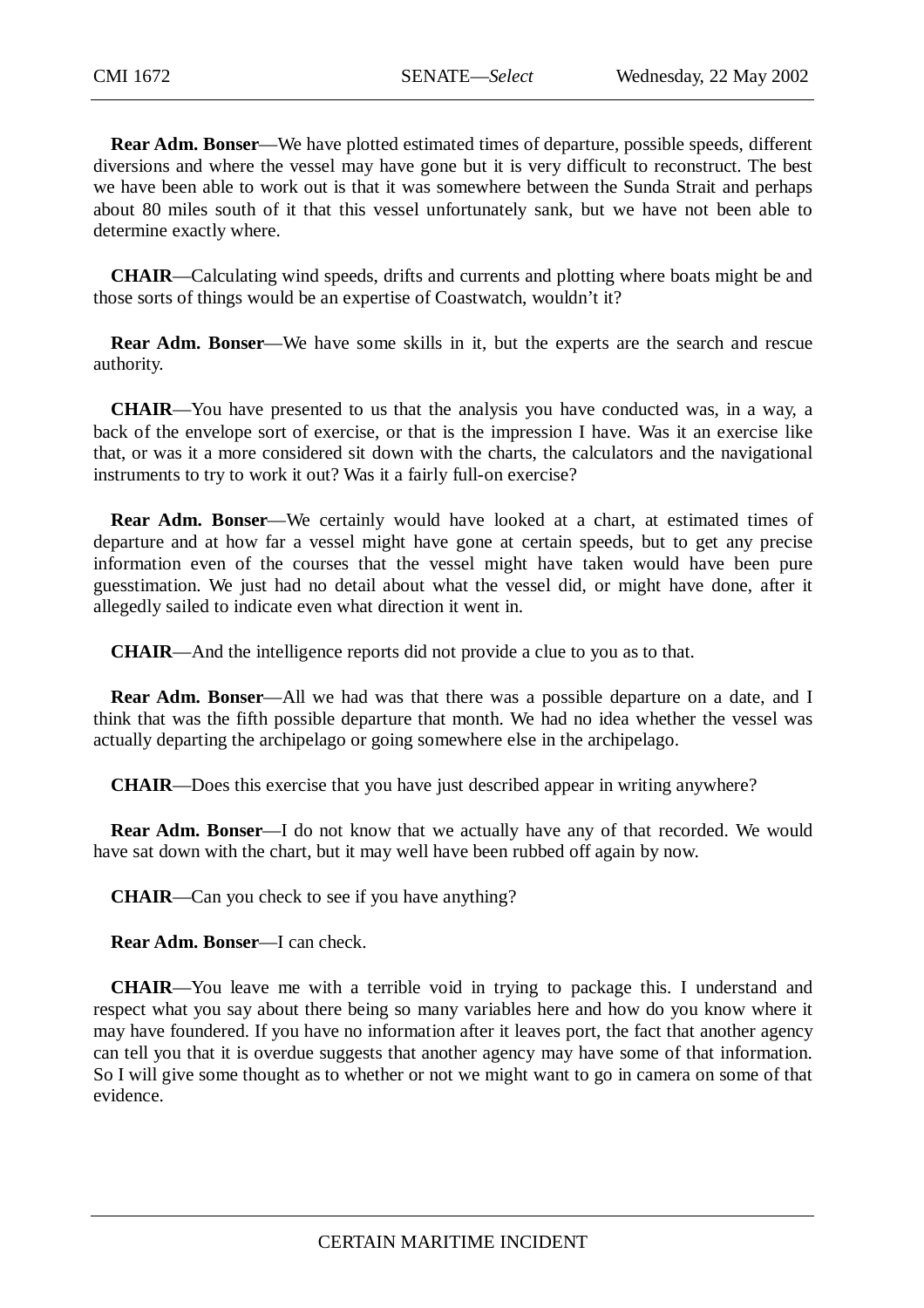Senator MASON—Admiral, I think you said, in response to questions from my colleagues, that you are familiar with Mr Kevin's evidence on *Hansard* and perhaps also some of his opinion pieces. Is that correct?

**Rear Adm. Bonser**—Yes, I have read some of them.

**Senator MASON—I** will quickly put some of them to you in a second. Let us get a bit of context to our discussion this afternoon. On page 1327 of *Hansard* of 1 May 2002, Mr Kevin says—and this is the nub of the issue:

There is clear public knowledge now from Australian official sources that there was some Australian official foreknowledge of the circumstances that led to the deaths of these 353 human beings. This cries out for explanation and accountability.

And on page 1325, he says:

Coastwatch Australia knew from an intelligence source when this boat had left, where from, its likely speed and that it was heading for Christmas Island.

Are you across that information?

**Rear Adm. Bonser**—Yes.

**Senator MASON—They are the claims that Mr Kevin in effect makes as they relate to** Coastwatch. The nature of the information has been discussed this afternoon, and I think Senator Bartlett referred to paragraph 32 of your opening statement, which reads:

Information in relation to possible boat departures from Indonesia is often imprecise and subject to frequent change. It is not unusual for a vessel's projected departure dates and times to change on an almost daily basis over a period of days or even weeks.

I think you gave evidence that on five different occasions there were intelligence reports that SIEVX was about to depart. Is that correct?

**Rear Adm. Bonser**—That is correct—either about to depart or had departed. That was just in the month of October.

**Senator MASON**—In paragraph 3 of Admiral Smith's statement of clarification—I think you know what that is—dated 17 May, he says:

The intelligence reporting from Coastwatch was used as indicators of a possible SIEV arrival in an area within a probable time window.

Do you agree with that?

**Rear Adm. Bonser**—Yes. That is in fact the way that Coastwatch used the information as well—as indicators rather than any firm navigation evidence that a ship was in a particular position.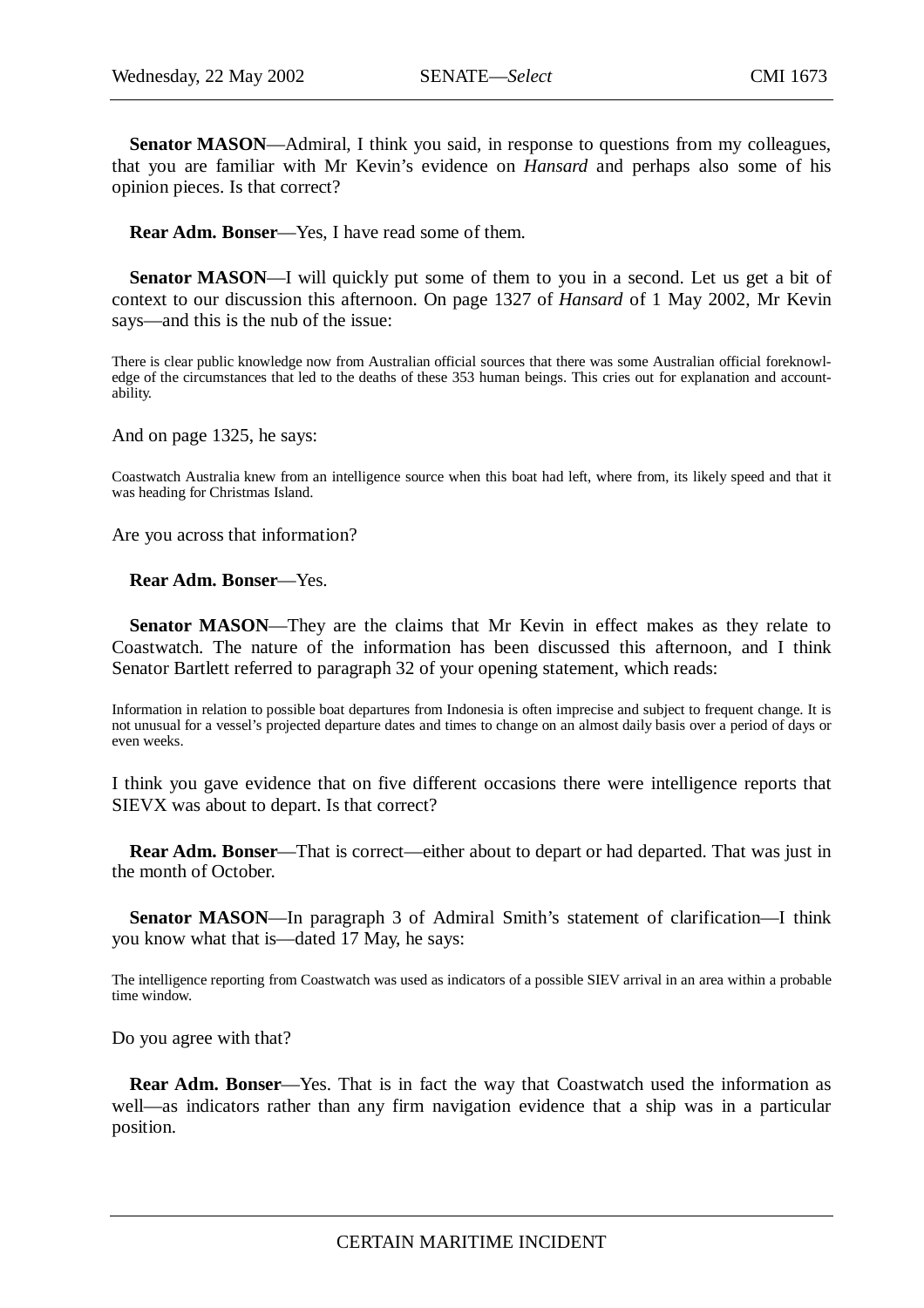**Senator MASON**—You have also given evidence—in answer to a question by Senator Brandis, I think—that this vessel was never under observation by the ADF or Coastwatch. Is that correct as well?

**Rear Adm. Bonser**—That is correct.

**Senator MASON—I** will briefly put some of Mr Kevin's assertions to you. This is from the *Canberra Times* opinion page, page 11, on 21 May. He writes:

So it's a reasonable inference from Operation Relex practice that timely intelligence reached Canberra on October 18 or 19 saying that SIEV X had left Sumatra on October 18 bound for Christmas Island and that it was a 19-metre fishing boat carrying around 400 people.

Is that right?

**Rear Adm. Bonser**—No. We did not get an indicator—well, we got the fifth indicator that the boat had departed somewhere on the 19th. We received that on the 20th. We certainly did not know the dimensions of the boat.

**Senator MASON—So** what would you say to the implication or insinuation that Coastwatch is responsible or partly responsible for the deaths of these 353 people?

**Rear Adm. Bonser**—I find it personally affronting.

**Senator MASON—That is part of the assertion that is being made here by Mr Kevin.** 

**Rear Adm. Bonser**—I completely disagree with it.

**CHAIR**—Is that assertion specifically made?

**Senator JACINTA COLLINS**—I am not sure that is a fair representation of the assertions either.

**Senator MASON**—I think it is.

**CHAIR**—It is a fairytale.

**Senator MASON**—Taking it to its conclusion, it is.

**Senator JACINTA COLLINS**—The AFP are an Australian agency, and they received the information on the 19th.

**Senator MASON—We can get to them. I am happy to examine—** 

**Senator JACINTA COLLINS**—But a moment ago you represented it as Coastwatch.

**Senator MASON—No, I said Coastwatch and the ADF. I am aware of what I am saying.**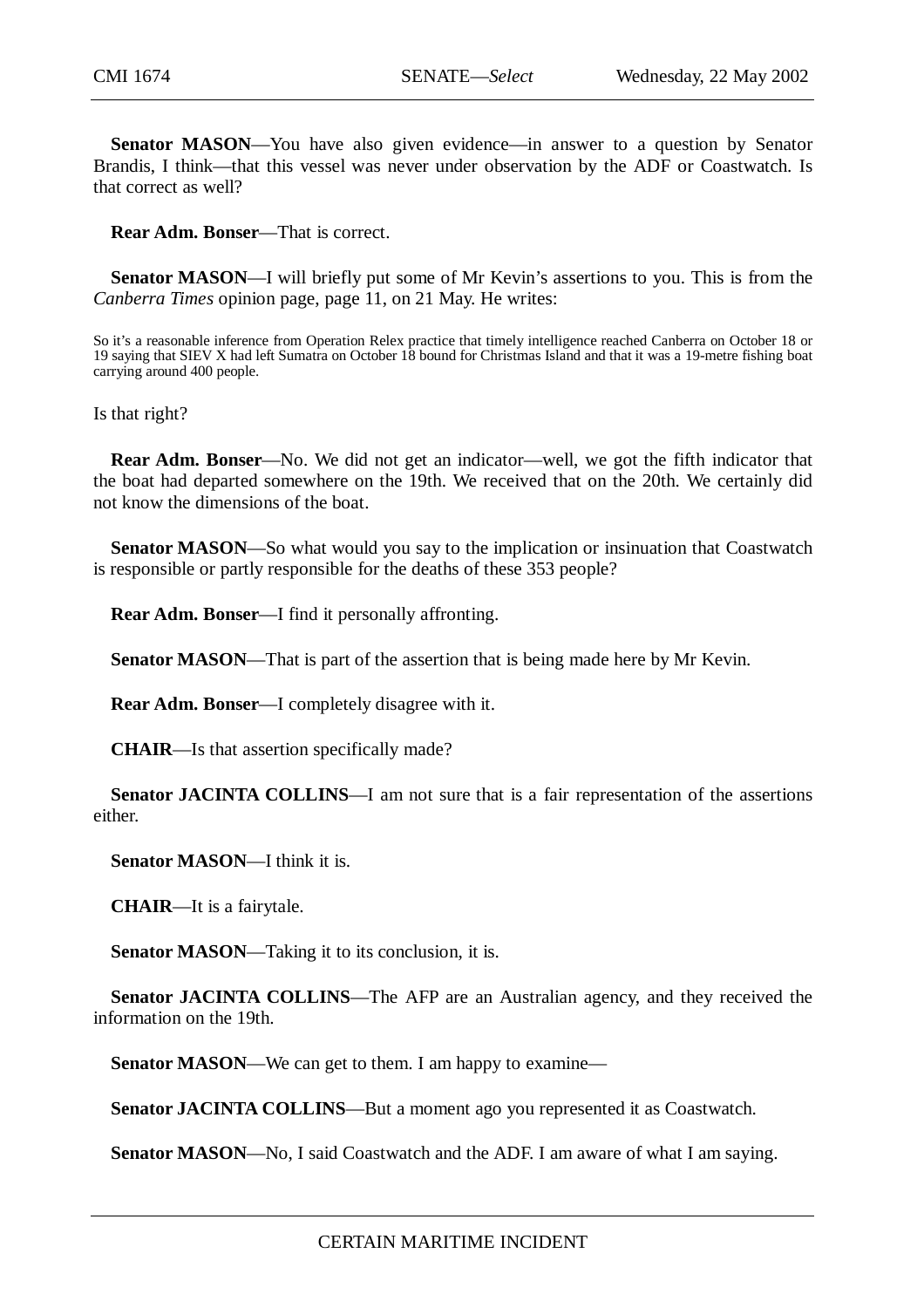**Senator JACINTA COLLINS—We know you are aware of what you are saying. You are** misrepresenting the case.

**Senator MASON—No, I** am not misrepresenting it at all. We can debate this later. I am quite happy to call anybody you want and we will examine them as well and do that and the truth will come out.

Senator FAULKNER—You were going very well. Just keep your focus.

**Senator JACINTA COLLINS**—Get back on track.

**Senator MASON**—Thank you. So you would say that the assertions made by Mr Kevin as they relate to Coastwatch are rubbish?

**Senator JACINTA COLLINS**—Which assertion is that?

**Rear Adm. Bonser**—I disagree with them.

**Senator MASON**—Thank you.

**Senator FAULKNER**—That wouldn't be a leading question.

**Senator MASON**—The answer has come out and the answer will do me fine. Can we move on to a slightly different topic, as we have got the answers we needed before about Operation Relex. The Labor Party, the opposition, has said—and the insinuation again has been made that in some cases the Navy—

**Senator JACINTA COLLINS**—Made by whom?

**Senator MASON**—Hold on and wait until you have heard the question.

**Senator JACINTA COLLINS**—You said 'the Labor Party' and I would like to know what you are accusing us of.

**Senator MASON**—Just hold on.

**Senator FERGUSON**—Address your question to him. Do not worry about them.

**Senator MASON—Admiral, perhaps Operation Relex is an inappropriate use of naval** resources. Could Coastwatch, for example, have intercepted vessels such as, let us say, SIEV4? Would Coastwatch vessels have had the capacity to intercept SIEV1, SIEV2, SIEV3, SIEV4 through to SIEV12?

**Rear Adm. Bonser**—Coastwatch does not have vessels. We normally have patrol boats provided in support of us. Those vessels which are normally provided to us, the patrol boats, would not have had the capacity to deal with this task. It needed bigger ships with far more people on them to deal with boats with several hundred people.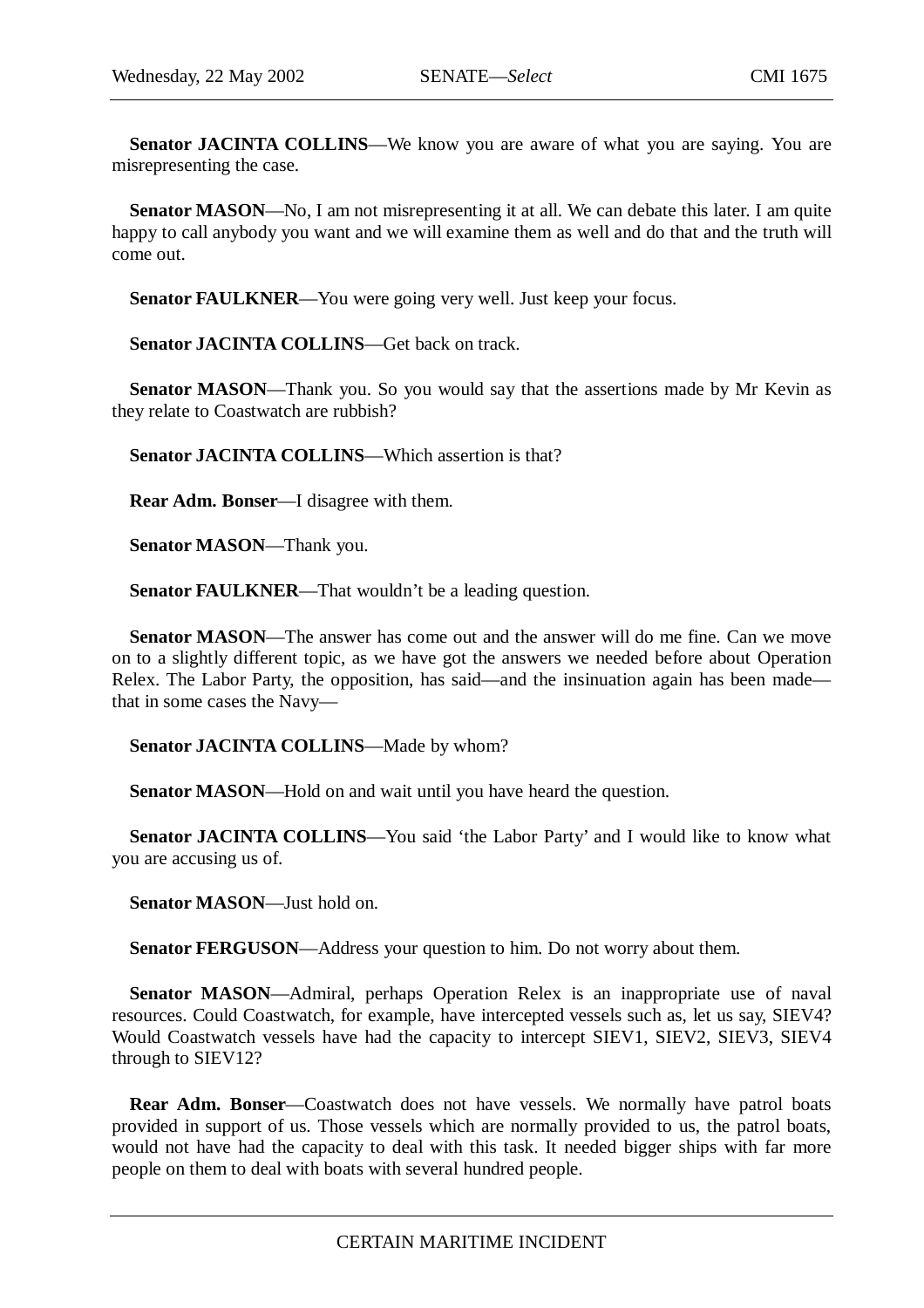**Senator FAULKNER**—Coastwatch would not normally comment on party political matters and the policy of political parties, would it?

**Rear Adm. Bonser**—Certainly not.

**Senator FAULKNER—I** am not suggesting that you were, but it is—

**Rear Adm. Bonser**—But I can answer factually—

**Senator FAULKNER—what would be described in naval parlance as a 'shot across the** bow' for Senator Mason.

**Senator FERGUSON**—Which you have not done, of course.

**Senator MASON—The answer to the question is delightful, Admiral. That is fine.** 

**Senator JACINTA COLLINS—Going to point 35 in your opening statement, we discussed** a moment ago the five separate dates in October when suspected departures or departures were reported. I am interested in having you elaborate on the detail of the information that we had. If we go back to where your statement says 'on four different dates in August', what was the nature of the information on those four different dates in August—without going into anything that is sensitive?

**Rear Adm. Bonser**—Either indications that the vessel was about to depart or had departed.

**Senator JACINTA COLLINS**—So you are not suggesting that in August you were told that it was due to depart at some stage in September?

**Rear Adm. Bonser**—No. What I am referring to is that in August, in September and in October we had a range of indications, at all times saying that this vessel may be about to depart or had departed at those times.

**Senator JACINTA COLLINS**—Can you tell me on how many occasions you had reports that it had departed?

**Rear Adm. Bonser**—I think we had three: one in September and two in October.

**Senator JACINTA COLLINS**—The one in September indicated that it had departed from where—if that is not sensitive?

**Rear Adm. Bonser**—I would have to check that detail and I cannot recall that now.

**Senator JACINTA COLLINS—Could you take that on notice? Again, if it is not sensitive** information; I put that caveat on it. It was once in September and how many times in October?

**Rear Adm. Bonser**—Twice. That is twice prior to the information received on 20 October, so that would have made it the third one.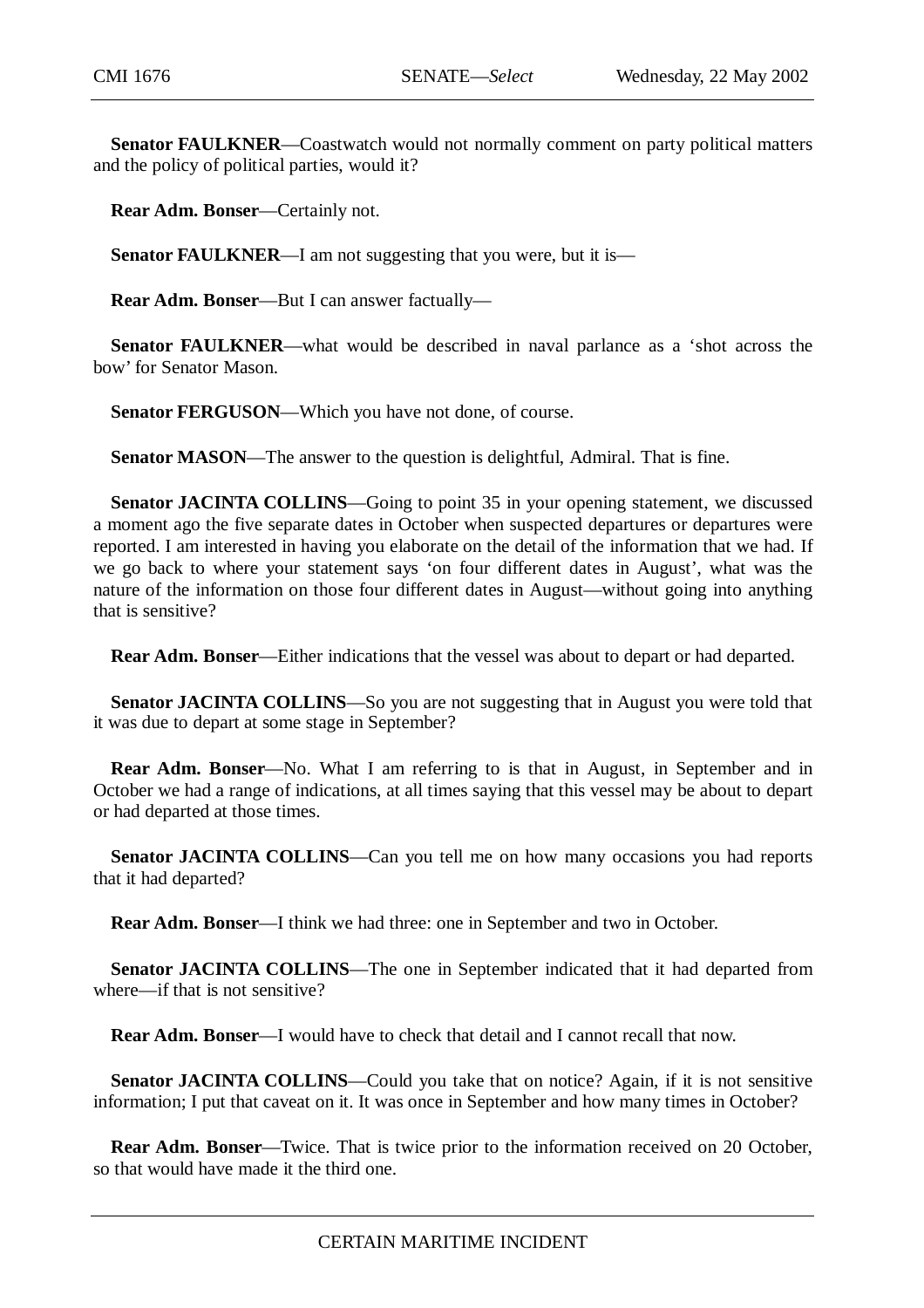**Senator JACINTA COLLINS**—So the two occasions prior to 20 October were the two reports about—according to Rear Admiral Smith—a potential departure on 14 October? Is that one of them?

**Rear Adm. Bonser**—I would have to check the dates. I am aware of the number; I do not have the dates with me.

**Senator JACINTA COLLINS—There is another one, which is reported to have departed on** 17 October, and I think both of these relate to Palabuhan Ratu. The reason that I am seeking some clarity on this—and you might need to do this in more detail on notice—is that, according to Rear Admiral Smith, the one on 14 October was a potential departure as opposed to a departure, and the one on—let me get the date right—18 October was an actual departure. I am also curious as to whether those reports did in fact report movement of the ship—meaning that it did actually depart and then move to Suma—or whether it was a misreport, and any assessment you are aware of to that effect.

**Rear Adm. Bonser**—I am aware that the report on the 17th was a movement from one port to another.

**Senator JACINTA COLLINS**—So the report of the 17th was a movement and the report of the 20th was a movement—we know that according to the corroboration we got on the 22nd.

**Rear Adm. Bonser**—That is correct.

**Senator JACINTA COLLINS—And the report of the 14th was a potential movement which** did not end up being a movement.

**Rear Adm. Bonser**—I believe that is the case, but I will have to confirm that.

**Senator JACINTA COLLINS**—I am also then interested in the earlier reports. I am interested in the accuracy of the reporting. I am interested in whether the reporting you had for August and September equally accurately reported movements of this ship. On the map, the ship moves around the strait area, eventually coming to Suma before it enters the strait, and then it founders somewhere.

**Rear Adm. Bonser**—We would not have that information, because we do not know what the vessel did after it departed its final port.

**Senator JACINTA COLLINS**—No, I realise that. The case that is being presented to us is that we had a mixture of reports, and that clouded the picture. So we were not terribly confident of the report that we had on the 20th. Is that an accurate depiction?

**Rear Adm. Bonser**—That is correct.

**Senator JACINTA COLLINS—What I am seeking to understand is whether this confused** picture of reporting is actually a fairly accurate report of a ship making its way down to close to the strait, which is the vicinity, ultimately, of where it ended up foundering. I would like to see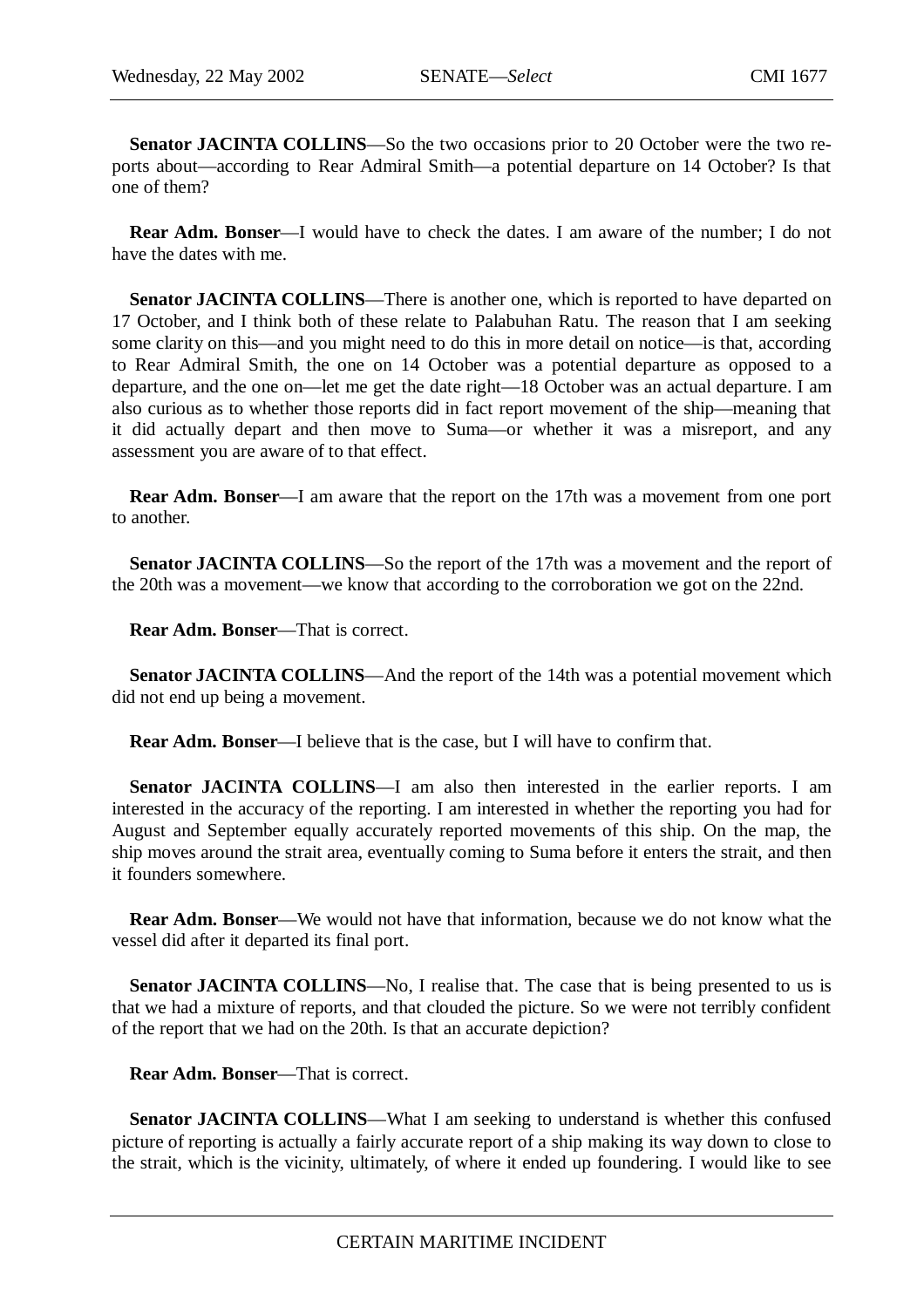the detail—so far as it does not compromise any sensitivity on intelligence purposes—of all of those reports: where the ship was, when it was being reported, precisely what it was being reported as possibly doing and whether it did in fact do that.

**Rear Adm. Bonser**—That goes to the nature of the reports which are still classified and need to be declassified by the originating authority.

**Senator JACINTA COLLINS—Yes and no. You could look at those reports and answer** those questions without compromising the full detail of the report, I would have thought—at least in many instances, maybe not in all.

**Rear Adm. Bonser**—It would still have to be cleared with the originating authority.

**Senator JACINTA COLLINS—Again you are saying this is perhaps more appropriately a** Federal Police issue.

**Rear Adm. Bonser**—To look at the information in detail, yes.

**Senator JACINTA COLLINS**—I also wanted to clarify what you indicated before, which was that you believe it foundered somewhere between the Sunda Strait and 80 nautical miles south of Java.

**Rear Adm. Bonser**—I do not know where the vessel sank. All the reports that I have heard, which all come from what I have heard in the media, indicate somewhere between Sunda Strait and perhaps 80 miles south of Java.

**Senator JACINTA COLLINS—Are we talking nautical miles here as well?** 

**Rear Adm. Bonser**—Yes.

**Senator JACINTA COLLINS—What component of that region falls within our aerial** surveillance zone?

**Rear Adm. Bonser**—My understanding is anywhere up to about 30 miles from Indonesian territory.

**Senator JACINTA COLLINS**—The map has the strait up here.

**Rear Adm. Bonser**—That is, from the coast.

**Senator JACINTA COLLINS**—So if we take it from the coast and 30 nautical miles down then that is where our zone of aerial surveillance would be.

**Rear Adm. Bonser**—That was the area in which Defence was conducting surveillance. You would really have to clarify the detail of that with them. I understand that there was a stand-off distance from Indonesian territory for diplomatic reasons.